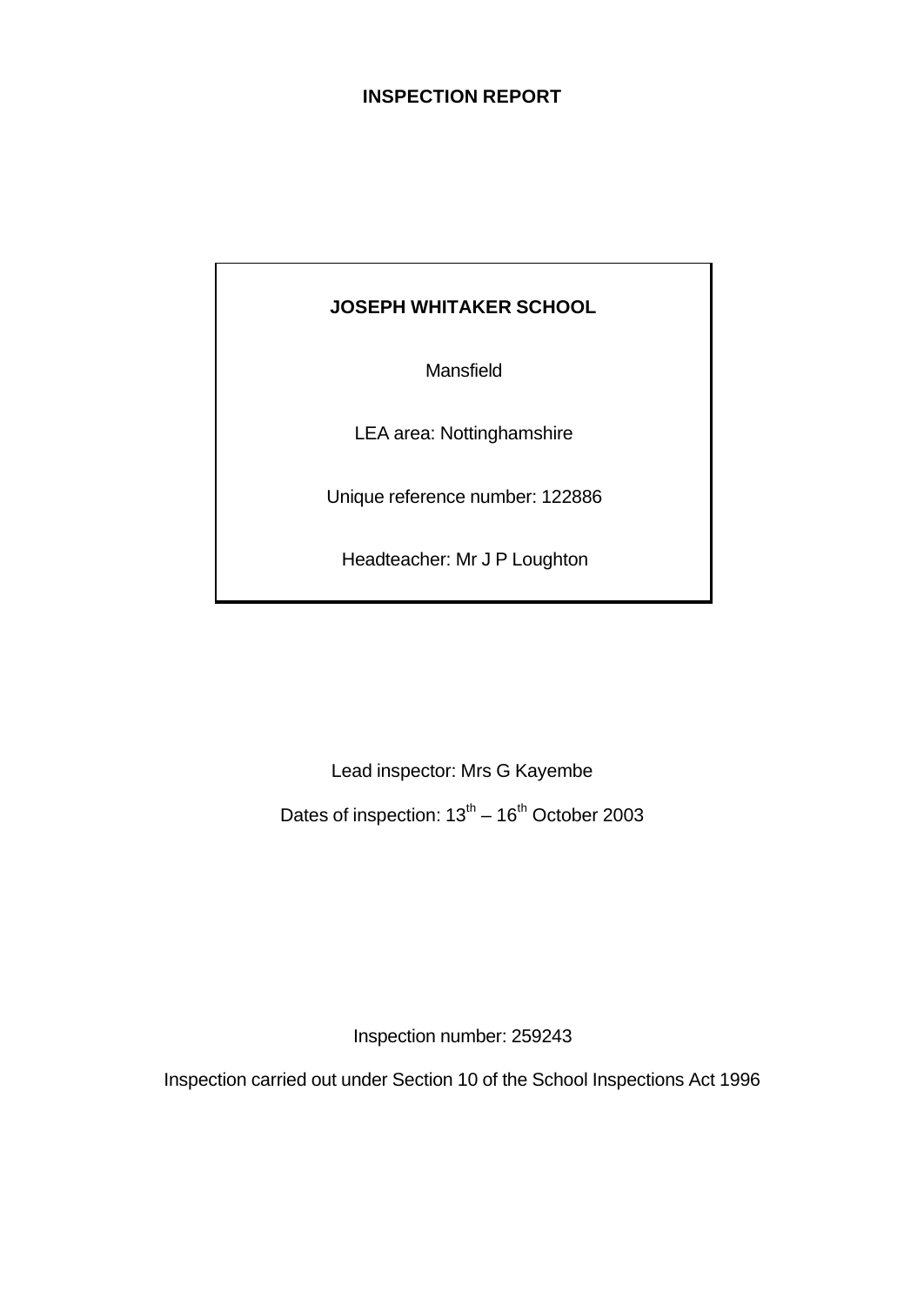#### © Crown copyright 2003

This report may be reproduced in whole or in part for non-commercial educational purposes, provided that all extracts quoted are reproduced verbatim without adaptation and on condition that the source and date thereof are stated.

Further copies of this report are obtainable from the school. Under the School Inspections Act 1996, the school must provide a copy of this report and/or its summary free of charge to certain categories of people. A charge not exceeding the full cost of reproduction may be made for any other copies supplied.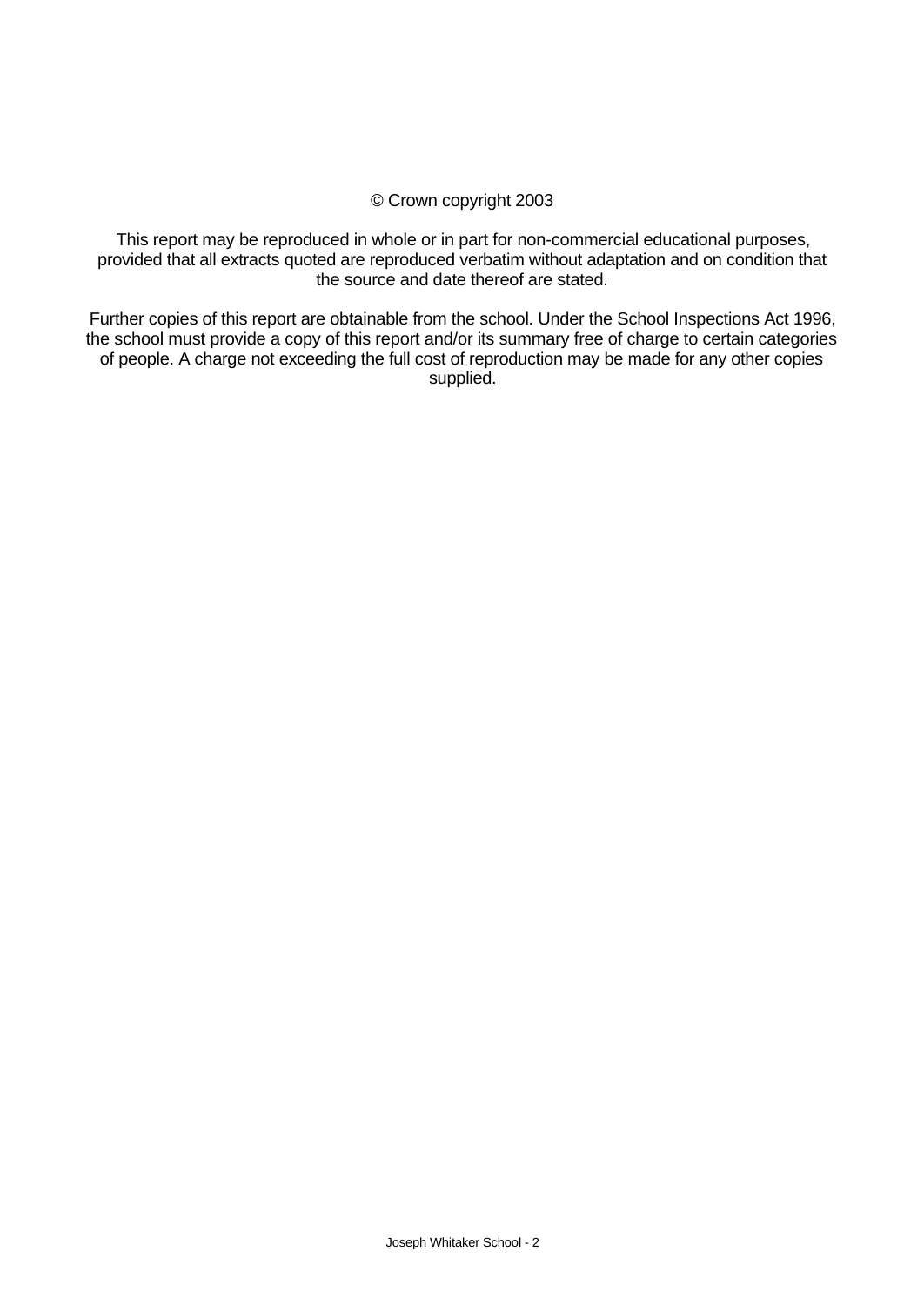#### **ERRATUM**

Due to recent revision of Ofsted guidance on evaluation of governance, the judgement in the report which identifies overall governance as unsatisfactory no longer pertains. **Under the revised guidelines, governance is judged to be good**. Though there are some statutory requirements that are not met, the governors are aware of them. They have been, and are, working hard to ensure that these requirements are fully met. For example, a sub-committee was formed to look at how the school could ensure religious education was provided in the sixth form. This went some way to providing a solution, though more work needs to be done to produce schemes of work and ensure enough time is allocated to it. Issues of accommodation hinder efforts to provide an act of collective worship on a daily basis for all pupils. In other respects, the inspection found the governing body to be effective and to provide a strong role in strategic development and in monitoring the overall performance of the school. Hence, it is appropriate that the overall judgement on governance is **good**.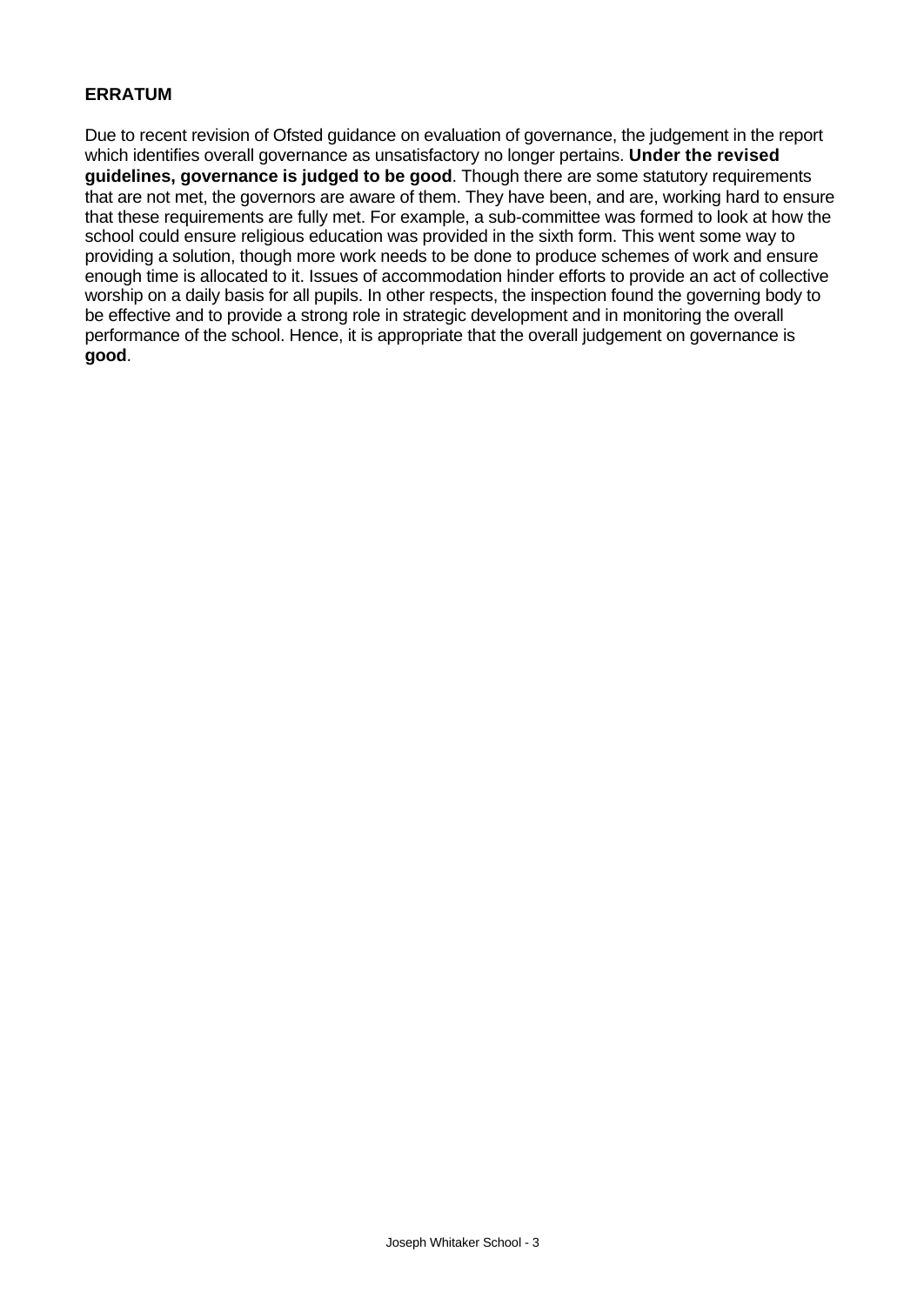### **INFORMATION ABOUT THE SCHOOL**

| Type of school:              | Comprehensive                         |
|------------------------------|---------------------------------------|
| School category:             | Community                             |
| Age range of students:       | 11 to 19 years                        |
| Gender of students:          | Mixed                                 |
| Number on roll <sup>.</sup>  | 1280                                  |
| School address:              | Warsop Lane<br>Rainworth<br>Mansfield |
| Postcode:                    | Nottinghamshire<br>NG21 OAG           |
| Telephone number:            | 01623 792327                          |
| Fax number:                  | 01623 792419                          |
| Appropriate authority:       | The governing body                    |
| Name of chair of governors:  | Mr K Wakefield                        |
| Date of previous inspection: | 27 <sup>th</sup> April 1998           |

### **CHARACTERISTICS OF THE SCHOOL**

This is a larger than average secondary school serving three village communities, two of them being ex-mining villages, near Mansfield. Students come from a wide range of backgrounds but, overall, social and economic backgrounds reflect national norms and the school has a comprehensive intake. The proportion eligible for free school meals is broadly average. Whilst the vast majority of the intake is of white British heritage, about two per cent are from a range of minority ethnic backgrounds. Virtually all these students are fluent in English, and there are only one or two beginners. The proportion of students who have identified special educational needs is average, though the proportion with statements is well below average. Attainment on entry to the school is in line with national averages in English, mathematics and science but more variable, often low, in other subjects. The school has a strong reputation in the local community and is oversubscribed. It is in the process of seeking Sports College status and currently has the Artsmark, Careermark and Sportsmark awards. The school took part in a national pilot of the literacy, numeracy and science strands of the Key Stage 3 Strategy.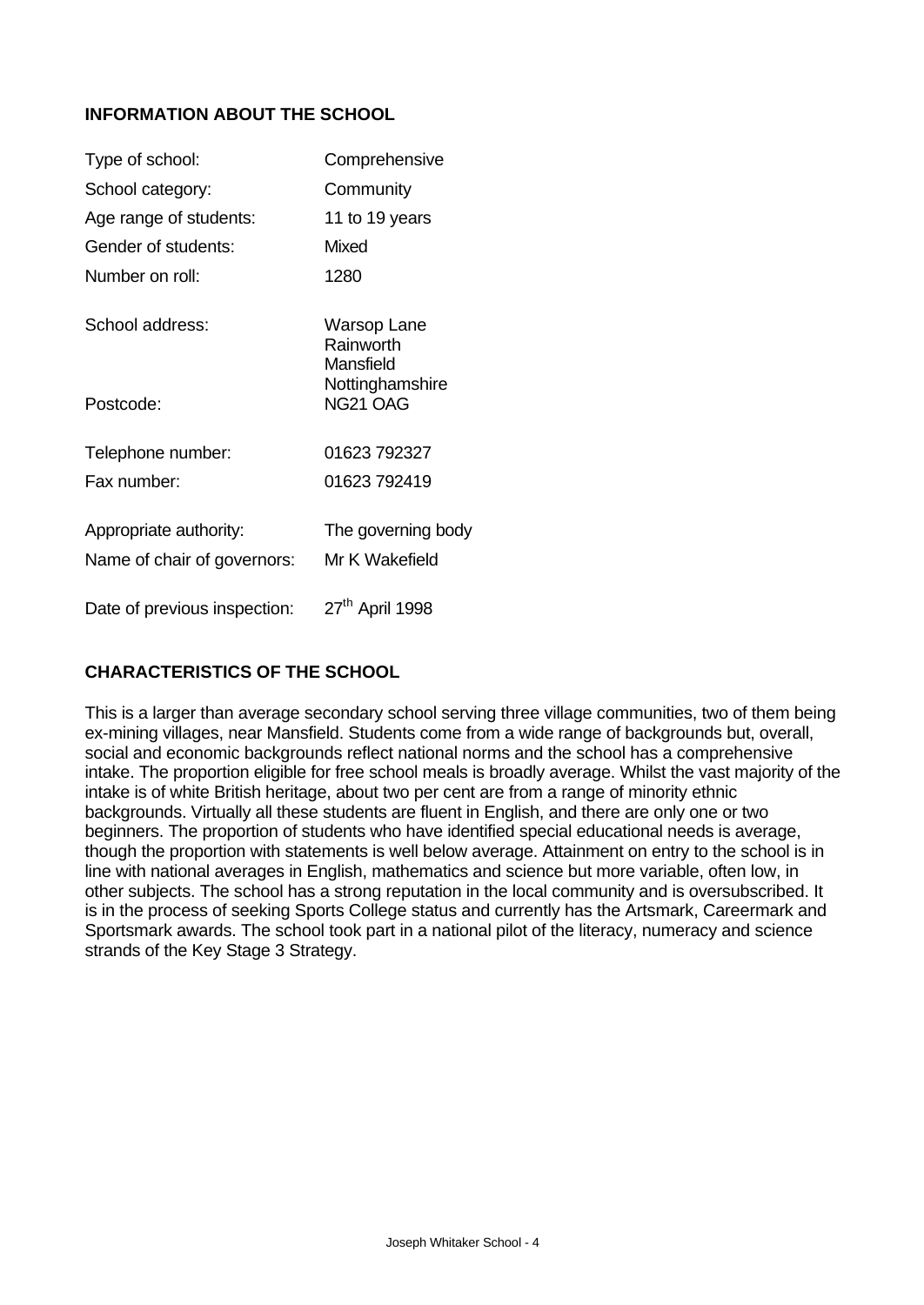### **INFORMATION ABOUT THE INSPECTION TEAM**

| Members of the inspection team |                | <b>Subject responsibilities</b> |                                             |
|--------------------------------|----------------|---------------------------------|---------------------------------------------|
| 2901                           | Mrs G Kayembe  | Lead inspector                  |                                             |
| 9779                           | Ms S Smith     | Lay inspector                   |                                             |
| 30699                          | Mr A Kemp      | Team inspector                  | <b>Mathematics</b>                          |
| 19913                          | Mr R Garrett   | Team inspector                  | English                                     |
| 20832                          | Dr M Galowalia | Team inspector                  | Science                                     |
|                                |                |                                 | English as an additional language           |
| 31879                          | Mr D Rhodes    | Team inspector                  | Information and communication<br>technology |
| 31688                          | Mr B McGonagle | Team inspector                  | Art and design                              |
| 12331                          | Ms V Grigg     | Team inspector                  | Design and technology                       |
|                                |                |                                 | Special educational needs                   |
| 22849                          | Dr R Catlow    | Team inspector                  | Citizenship                                 |
|                                |                |                                 | Geography                                   |
| 14633                          | Ms J Bannister | Team inspector                  | History                                     |
| 31687                          | Ms H Singh     | Team inspector                  | Modern foreign languages                    |
| 23323                          | Dr J Harvey    | Team inspector                  | <b>Music</b>                                |
| 23030                          | Ms C Runyard   | Team inspector                  | Physical education                          |
| 20719                          | Ms A Fraser    | Team inspector                  | Religious education                         |
| 3735                           | Mr A Webb      | Team inspector                  | Physics (sixth form)                        |
| 30746                          | Mrs J Woolley  | Team inspector                  | Vocational health and social care           |
| 12191                          | Mr C Moxley    | Team inspector                  | English (sixth form)                        |
|                                |                |                                 | Drama (sixth form)                          |
| 17279                          | Mr D Barry     | Team inspector                  | Sociology                                   |

The inspection contractor was:

Bench Marque Limited

National Westminster Bank Chambers Victoria Street Burnham-on-Sea Somerset TA8 1AN

Any concerns or complaints about the inspection or the report should be made initially to the inspection contractor. The procedures are set out in the leaflet *'Complaining about Ofsted Inspections'*, which is available from Ofsted Publications Centre (telephone 07002 637833) or Ofsted's website (www.oftsed.gov.uk).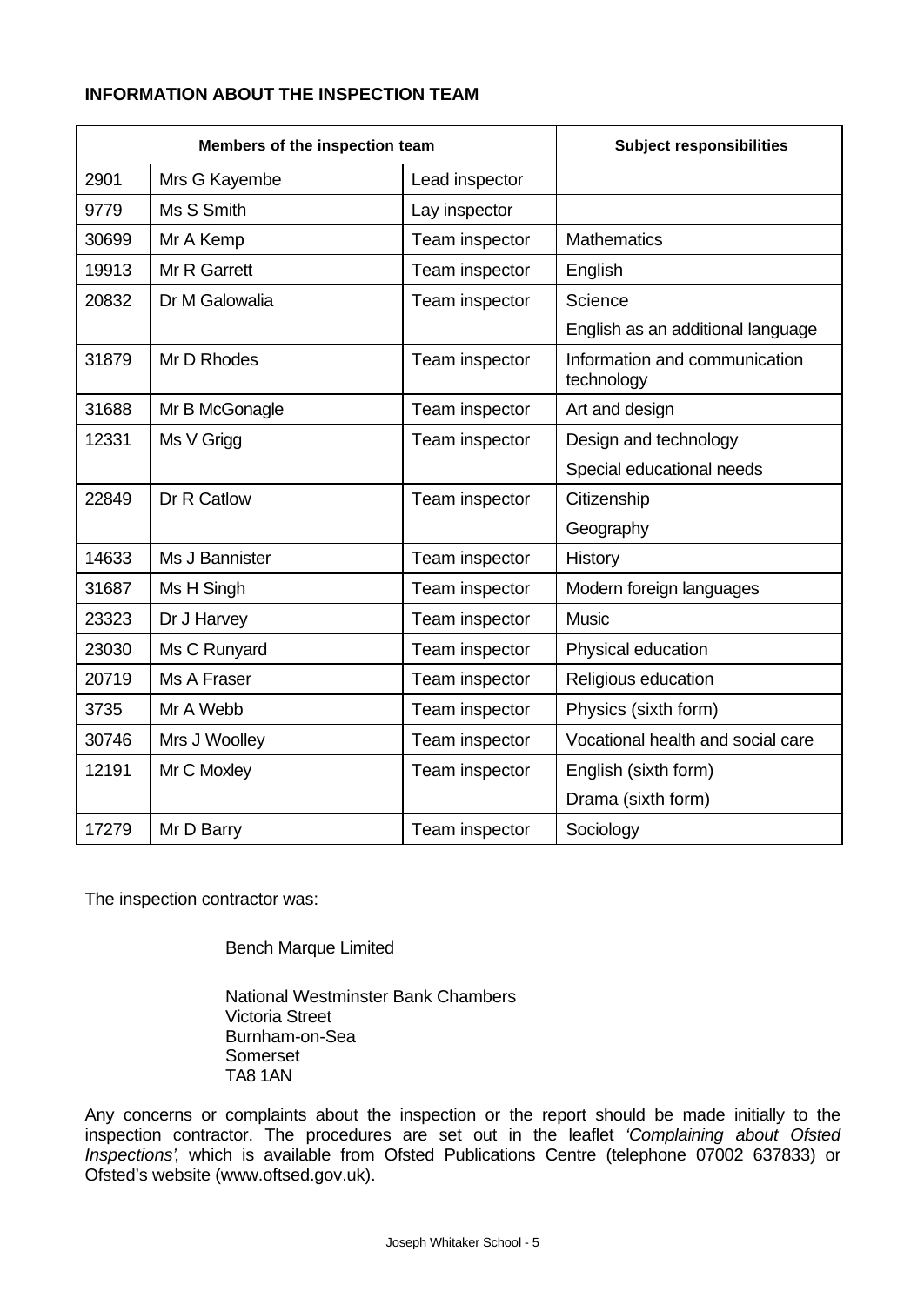## **REPORT CONTENTS**

|                                                                                                                                    | Page |    |
|------------------------------------------------------------------------------------------------------------------------------------|------|----|
| <b>PART A: SUMMARY OF THE REPORT</b>                                                                                               | 7    |    |
| <b>PART B: COMMENTARY ON THE MAIN INSPECTION FINDINGS</b>                                                                          |      |    |
| <b>STANDARDS ACHIEVED BY STUDENTS</b>                                                                                              | 11   |    |
| Standards achieved in subjects and courses                                                                                         |      |    |
| Students' attitudes, values and other personal qualities                                                                           |      |    |
| <b>QUALITY OF EDUCATION PROVIDED BY THE SCHOOL</b>                                                                                 | 16   |    |
| Teaching and learning<br>The curriculum<br>Care, guidance and support<br>Partnership with parents, other schools and the community |      |    |
| <b>LEADERSHIP AND MANAGEMENT</b>                                                                                                   | 23   |    |
| <b>PART C: THE QUALITY OF EDUCATION IN SUBJECTS AND COURSES</b>                                                                    |      | 26 |
| <b>SUBJECTS AND COURSES IN KEY STAGES 3 AND 4</b>                                                                                  |      |    |
| <b>SUBJECTS AND COURSES IN THE SIXTH FORM</b>                                                                                      |      |    |
| <b>PART D: SUMMARY OF THE MAIN INSPECTION JUDGEMENTS</b>                                                                           | 53   |    |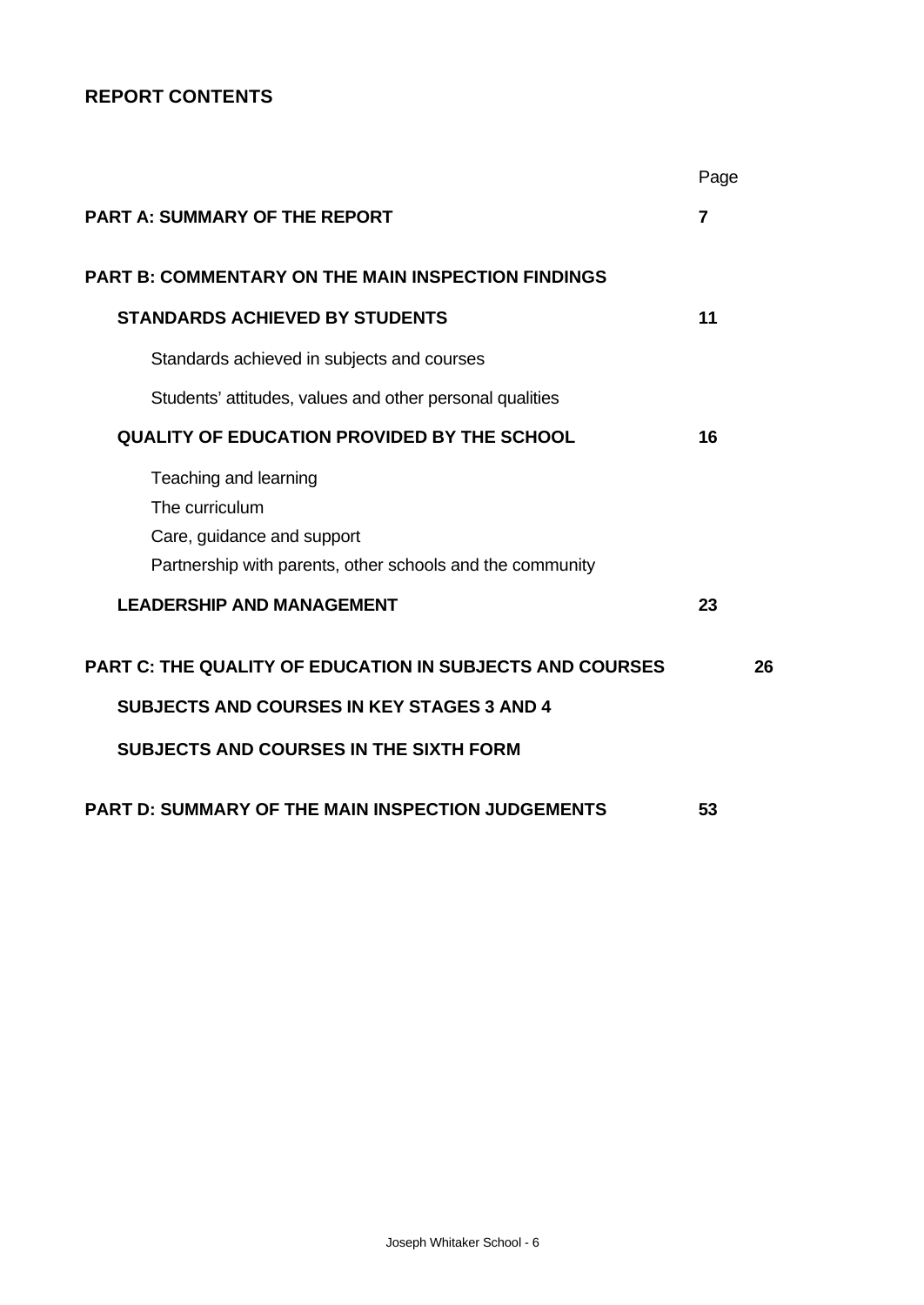# **PART A: SUMMARY OF THE REPORT**

## **OVERALL EVALUATION**

**This is a good school** which enables students to achieve well and grow into responsible and mature young people by the time they leave. Individuals are valued and very well supported, for example, all Year 11 students are mentored by senior staff. Leadership by the headteacher and other staff with responsibilities is good because it places due emphasis on high standards. Management is satisfactory. Teaching and learning are good and **the school provides good value for money**.

The school's main strengths and weaknesses are:

- There is a positive ethos which helps to promote students' very good attitudes.
- Teaching is good in most subjects and makes a significant contribution to students' good achievement.
- Girls are achieving significantly better than boys.
- The headteacher provides good leadership, which ensures a clear direction for development.
- Governors work well in partnership with the school and monitor performance well. However, governance is unsatisfactory overall as statutory requirements for collective worship and religious education are not met.
- The provision for design and technology and physical education is very good.
- Though provision in most subjects is good, there are variations in standards and achievement across subjects, especially in Years 10 to 11.
- Though management is satisfactory overall, there are some weaknesses, such as insufficient monitoring and evaluation of teaching or development of use of computers.
- The support, advice and guidance given to students are very good and make a significant contribution to their academic development.
- There are too few learning support assistants for students with special educational needs.

**The school has improved well since the last inspection**. Teaching is better and achievement is now good in most subjects. Information and communication technology (ICT) resources have significantly improved. Though there are still a few subjects which do not make sufficient use of assessment, procedures are good and most subjects use National Curriculum or GCSE criteria well to assess work and provide constructive feedback to students. Leadership roles of subject heads are much improved, though aspects of management still require further attention. The requirements for a daily act of collective worship and provision of religious education in the sixth form continue to breach legal requirements.

### **STANDARDS ACHIEVED**

| Performance compared with: |                          |      | similar schools |      |      |
|----------------------------|--------------------------|------|-----------------|------|------|
|                            |                          | 2000 | 2001            | 2002 | 2002 |
| Year 11                    | <b>GCSE</b> examinations |      | В               | С    |      |
| Year 13                    | A/AS-level examinations  |      |                 |      |      |

*Key: A - well above average; B – above average; C – average; D – below average; E – well below average For Year 11, similar schools are those whose students attained similarly at the end of Year 9.*

**Achievement is good throughout the school**. Standards in current Year 9 are above average. They are above average in English, mathematics and science where they reflect the results of the National tests for 14-year-olds. Students achieve well in Years 7 to 9 due to good use of target setting and good teaching. By Year 11, standards are average and on line to improve as the good improvements in attainment lower down the school work their way up. Achievement is good in Years 10 to 11 and, in many subjects, attainment is above average by Year 11. However, there is greater variation in the performance of different subjects, and in food technology, French, German, health and social care and ICT, achievement is only just satisfactory with room for improvement.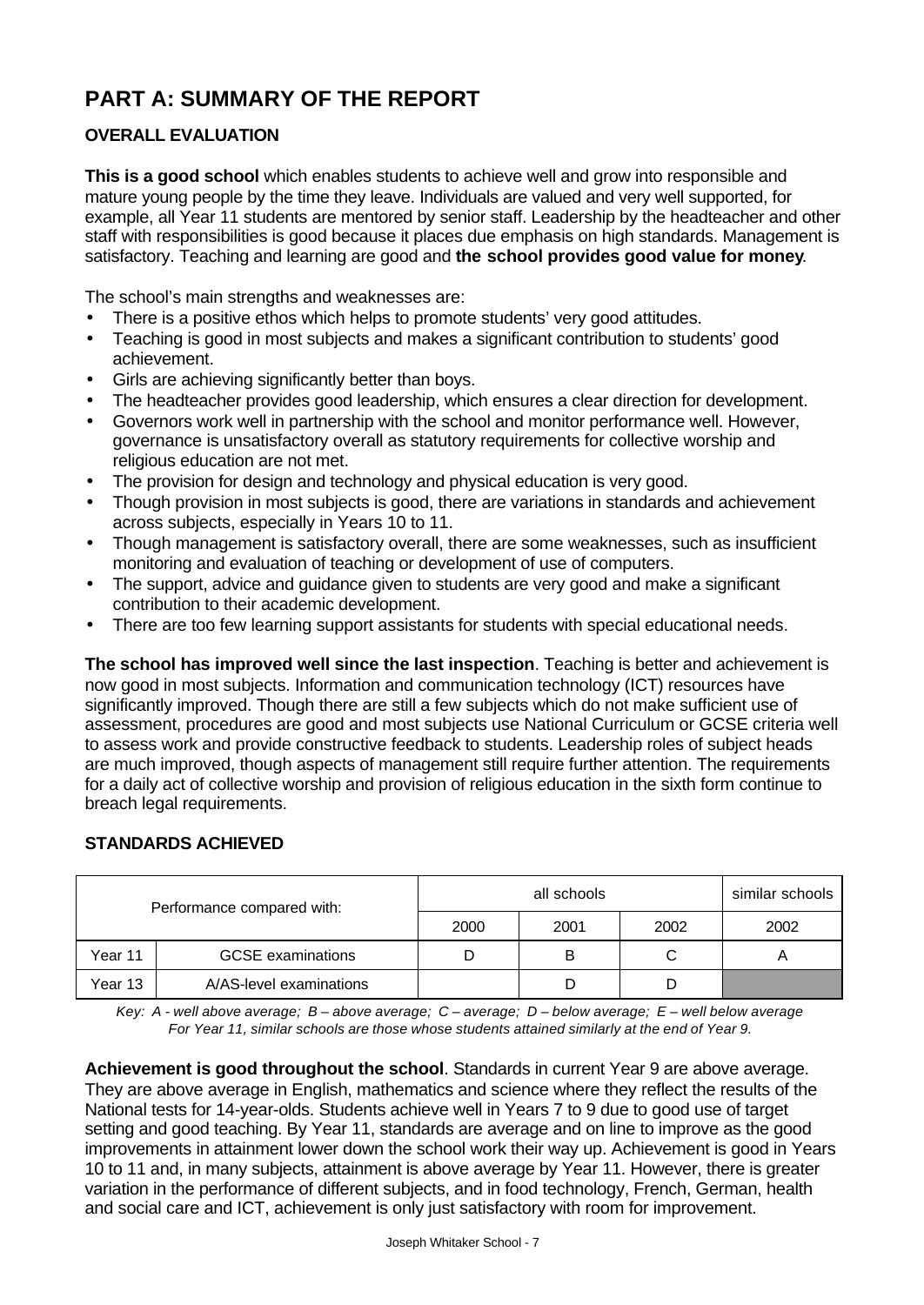Attainment in the sixth form is above average and achievement good. A few years ago, boys performed better than girls, but girls across the school now outperform boys, in line with national trends, but often by a greater margin than nationally. The small numbers of students from minority ethnic groups achieve well and, in the sixth form, are often amongst the highest achievers.

**Students' personal qualities, including their spiritual, moral, social and cultural development are good**, though opportunities for spiritual development are limited. Attitudes are very good. Behaviour, attendance and punctuality are good. Relationships within the school are harmonious and students from minority ethnic backgrounds are integrated well into the school.

### **QUALITY OF EDUCATION**

**The quality of education provided by the school is good**. **Teaching and learning are good**. Teachers' subject knowledge is strong, particularly in the sixth form. Lessons are well planned, though match of work to individual students' needs is underdeveloped. Curricular provision is satisfactory. The range of courses available in Years 10 to 11 and the sixth form is good, but more needs to be done to promote wider choice for lower attainers. Subjects are making at least some use of ICT, but many are not using it extensively enough. Enrichment activities are good and pastoral care is strong. Students receive very good advice and guidance based on monitoring of their academic progress. Partnership with parents is good and links with the community very good.

#### **LEADERSHIP AND MANAGEMENT**

**Leadership is good and management satisfactory**. Senior staff are clear about the school's strengths and weaknesses, but the drive to systematically pursue and manage change has not been as strong. In part, this has been due to staffing difficulties but, variations in performance across subjects, particularly at GCSE level, are also due to variations in the quality of management of subject leaders. The work of the governing body is good for the most part. They too are aware of the school's strengths and weaknesses and are actively involved in its work. However, governance is unsatisfactory overall as some statutory requirements are not met.

### **PARENTS' AND STUDENTS' VIEWS**

Parents show strong support for the school and their views are very positive. In particular, they feel that teaching is strong and that the school is well led and managed. Students are happy at the school and are positive about most aspects of school life and the educational provision.

#### **IMPROVEMENTS NEEDED**

#### **The most important things the school needs to do to improve are:**

- Close the gap in performance between different subjects by improving the management in subjects where it is weaker and addressing the remaining staffing issues.
- Develop school-wide strategies to improve boys' achievement.
- Provide sufficient support staff to meet the needs of students with special educational needs.

#### **To meet statutory requirements:**

- Provide enough time to meet requirements in religious education in the sixth form.
- Ensure there is provision for a daily act of collective worship for all students.
- Include required information in the school prospectus and annual governors' report to parents.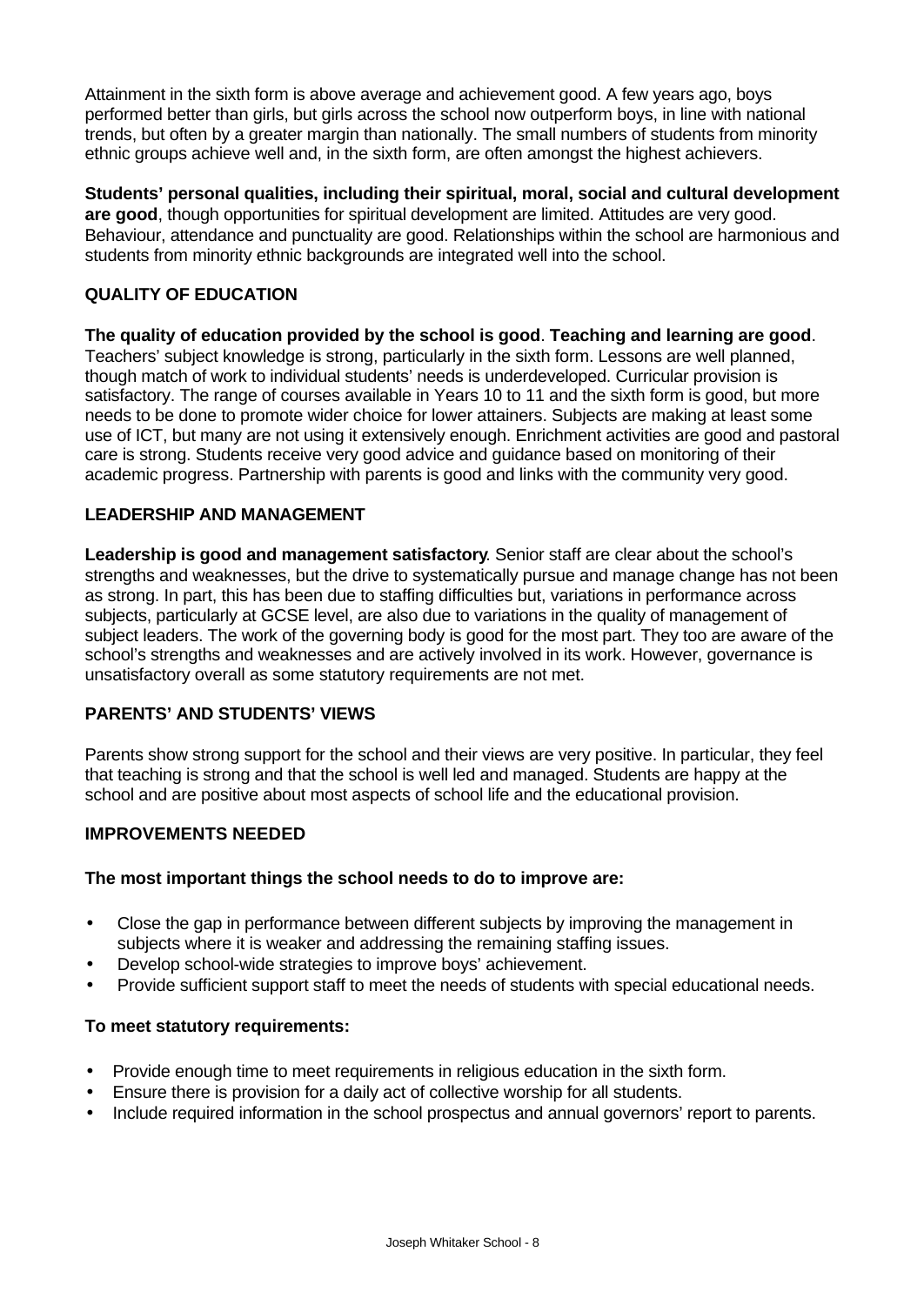### **SIXTH FORM SUMMARY**

### **OVERALL EVALUATION**

**This is a good sixth form, and it is cost-effective**. It has improved well since the last inspection and standards are rising. Examination results were below average in 2002 and rose in 2003 to be close to the 2002 national average. Current attainment is above average. Teaching and learning are good and often very good. Students achieve well and good leadership and management in the sixth form ensure there is good focus on personal as well as academic development of students.

The main strengths and weaknesses are:

- Teaching is good overall and much is very good.
- Standards are above average and students' achievement is good.
- Good leadership and management ensure a positive and vibrant ethos in the sixth form.
- Though there is a wide choice of courses, there is little provision for lower ability students.
- The school does not meet the requirements of the locally agreed syllabus for religious education or the national requirements for a daily act of collective worship.
- Opportunities for enrichment of the curriculum through visits and visitors and participating in extra-curricular activities, particularly sporting events, are good.

### **QUALITY AND STANDARDS IN SUBJECTS AND COURSES OF THE CURRICULUM**

Judgements about the provision in the subjects and courses inspected in the sixth form are shown below. They are based mainly on the quality of teaching and learning and how well students achieve. Not all subjects in the sixth form were inspected.

| <b>Curriculum area</b> | <b>Evaluation</b>                                                       |
|------------------------|-------------------------------------------------------------------------|
| English, languages and | Good in English language and combined language and literature.          |
| communication          | Teaching and learning are good. Students in Year 13 achieve well and    |
|                        | reach above average standards.                                          |
| <b>Mathematics</b>     | Very good. Achievement is very good and A-level examination results     |
|                        | have been consistently high or very high for many years. However,       |
|                        | students could make more use of computers.                              |
| Science                | Good in physics where enthusiastic and committed teachers have          |
|                        | maintained good examination results over time. Students achieve         |
|                        | satisfactorily, but less confident students do not participate fully in |
|                        | lessons. Teaching and learning seen in chemistry and biology ranged     |
|                        | from satisfactory to very good.                                         |
| Information and        | Good in AVCE ICT. Teachers have very good subject knowledge and         |
| communication          | students are reaching above average standards of work.                  |
| technology             |                                                                         |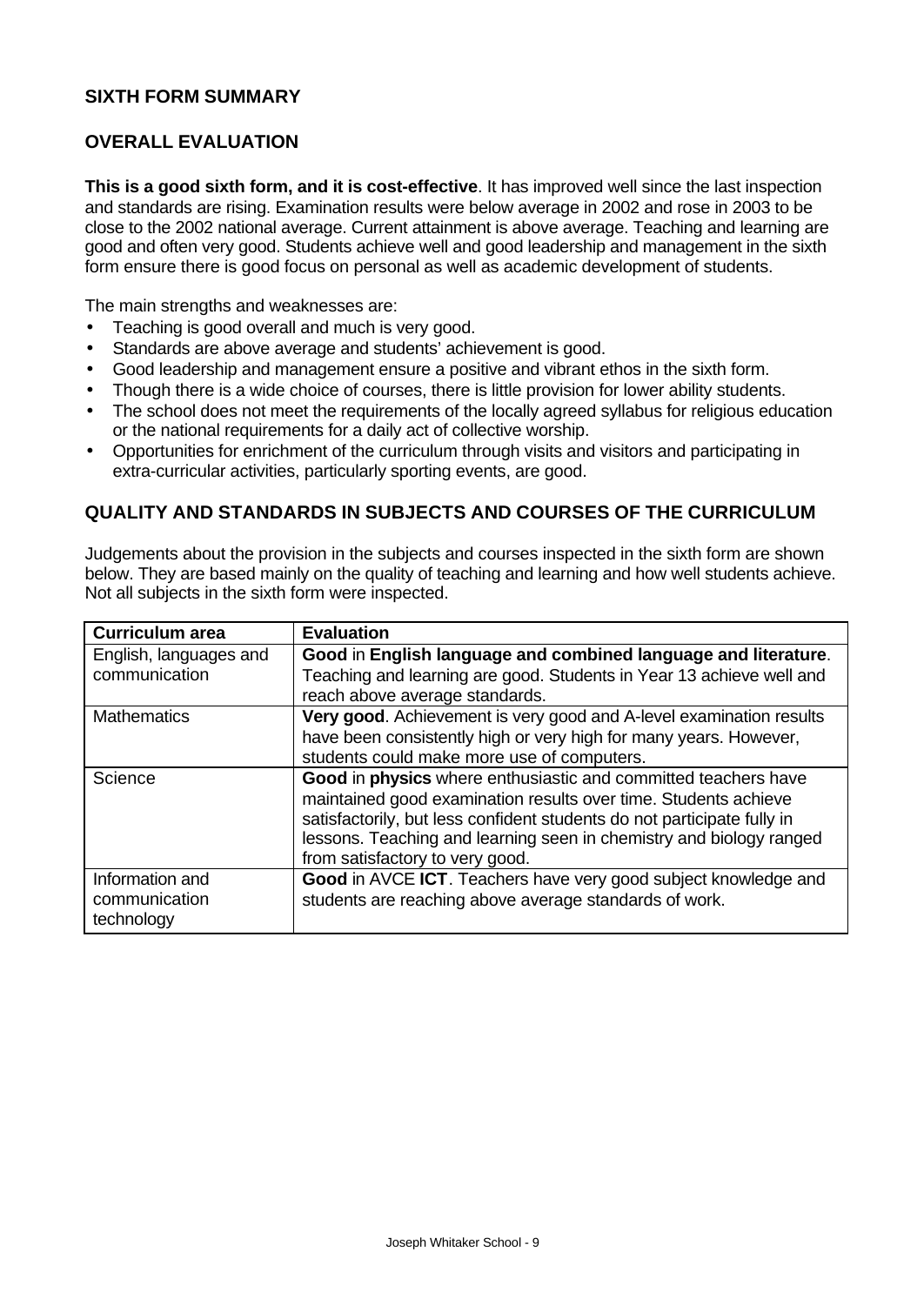| <b>Humanities</b>                            | Good in history where students are taught well and achieve well, and<br>good in sociology where standards are average but achievement is<br>good. A-level results in geography improved significantly in 2003, going<br>from below or well below average in previous years to well above<br>average. |
|----------------------------------------------|------------------------------------------------------------------------------------------------------------------------------------------------------------------------------------------------------------------------------------------------------------------------------------------------------|
| Engineering, technology<br>and manufacturing | Very good in graphics product design. Teaching and learning are very<br>good and students achieve very well, reaching high standards. Work<br>seen in electronics product design was of an equally high standard.                                                                                    |
| Visual and performing<br>arts                | Very good in drama where lively teaching promotes good achievement<br>and students give polished performances. Work in art and design is<br>highly creative and visually captivating.                                                                                                                |
| Hospitality, sports,<br>leisure and travel   | Teaching and learning seen in sports studies were very good.<br>Examination results in travel and tourism and leisure and recreation are<br>low and a high proportion fail to complete the course.                                                                                                   |
| <b>Business</b>                              | No work was seen or lessons sampled in this area.                                                                                                                                                                                                                                                    |
| Health and social care                       | Satisfactory in health and social care. Teachers form good<br>relationships with students which help to motivate and enthuse<br>students. However, standards of work are well below average though<br>achievement is satisfactory. The drop-out rate is high.                                        |

*The curriculum areas are broadly common across all post-16 education and training. They do not necessarily correspond with subjects and courses taught by the school. Inspectors make judgements in the range: excellent; very good; good; satisfactory; unsatisfactory; poor; very poor. Excellent and very good are equivalent to the judgement 'outstanding' in further education and sixth-form college reports; poor and very poor are equivalent to 'very weak'.*

## **ADVICE, GUIDANCE AND SUPPORT**

Students receive good support, guidance and advice, though the use of assessment information to set ongoing targets is not routine in all subjects. Very good support is given to students to help them prepare applications for a university place. Systems for identifying underperformance or drops in attendance levels are very effectively used to keep students on track with their work. Guidance onto courses is generally very thorough so that there is very little non-completion of courses, with the exception of vocational courses, such as health and social care, where students are not made sufficiently aware beforehand of the demands of the course.

### **LEADERSHIP AND MANAGEMENT OF THE SIXTH FORM**

Leadership and management of the sixth form are good. There is good monitoring of performance, and examination results are carefully analysed. There is a clear vision for development and improvement and a well co-ordinated tutor system to support monitoring of students' work. There is good equality of opportunity and a continued drive to improve standards. Governors have a good overview of sixth-form provision and are involved in key decisions on future development. Spending on the sixth form is carefully monitored to ensure its cost-effectiveness.

## **STUDENTS' VIEWS OF THE SIXTH FORM**

Students' views about the school are positive. They are happy to be here and feel that they are taught well and given good support and guidance.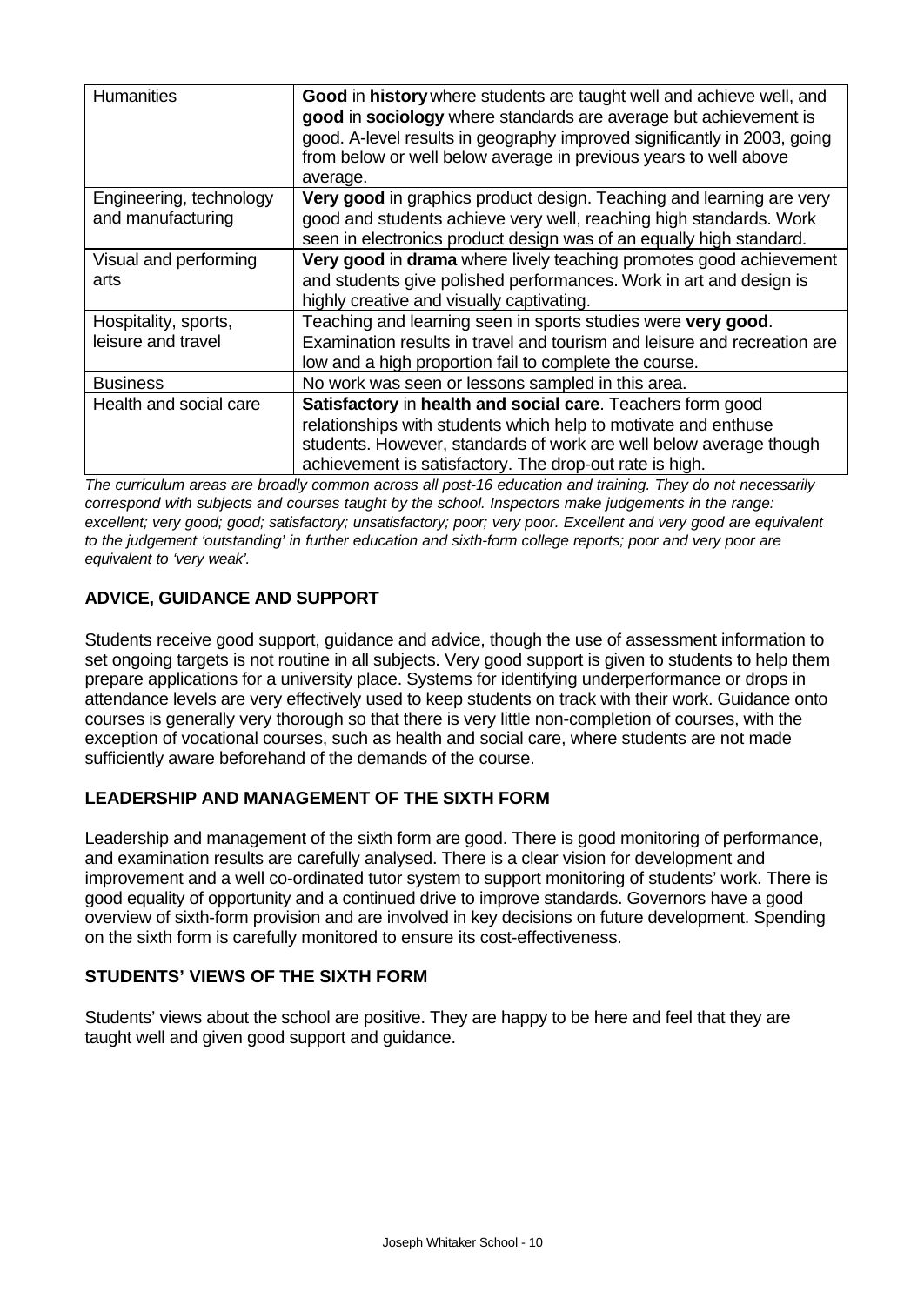# **PART B: COMMENTARY ON THE INSPECTION FINDINGS**

## **STANDARDS ACHIEVED BY STUDENTS**

### **Standards achieved in subjects and courses**

Overall standards are above average by Year 9 and in the sixth form, and average by Year 11. Achievement is good throughout the school, but girls are performing better than boys and the gap between their results in external tests and examinations is wider than the gap nationally.

#### **Main strengths and weaknesses**

- Overall, achievement is good throughout the school.
- Standards of attainment are above average in English, mathematics and science by Year 9 and results in national tests in these subjects have improved at a faster rate than nationally.
- Achievement in design and technology, physical education and Spanish is very good leading to high standards of attainment.
- Boys are not performing as well as girls.
- Students' performance in vocational subjects is low and achievement not as good as in other subjects.
- In some subjects, there is scope for able students to achieve better.
- Standards of work in French are below average.

#### **Commentary**

1. Students begin secondary schooling with average attainment in English, mathematics and science. However, they lack essential skills and sufficient background knowledge and depth of understanding in most other subjects.

#### *Standards in national tests at the end of Year 9 – average point scores in 2002*

| Standards in: | National results<br>School results |             |
|---------------|------------------------------------|-------------|
| English       | 34.8 (32.4)                        | 33.3(33)    |
| mathematics   | 35.7(33.7)                         | 34.7 (34.4) |
| science       | 33.6(32.3)                         | 33.3(33.1)  |

*There were 235 students in the year group. Figures in brackets are for the previous year.*

- 2. The results of national tests for students in Year 9 have shown a strong trend of improvement over the last few years. By 2002, results were above average. 2003 results are also above average. The school's involvement in piloting the National Key Stage 3 Strategy in literacy, numeracy and science has contributed to raising standards across Years 7 to 9, not only in the core subjects, but across most subjects. Standards of work in English, mathematics and science are above average and students achieve well in all three subjects across Years 7 to 9. Standards are also above average in design and technology and physical education and achievement is very good. In geography, by Year 9, students reach attainment levels that are slightly above average. Attainment in the remaining subjects is broadly in line with national norms and achievement in Years 7 to 9 is good, with the exception of French and ICT where standards are below and students achieve barely satisfactorily, particularly in French.
- 3. There is greater variation in standards in Years 10 to 11 as the improvements seen lower down in the school are still working their way up through the school. Students' overall performance at GCSE in 2002 was broadly in line with the national average. However, the proportion of students gaining five or more GCSEs at grades A\* to C was below. Students' performance in 2003 was much improved and a greater proportion gained five or more GCSEs at the higher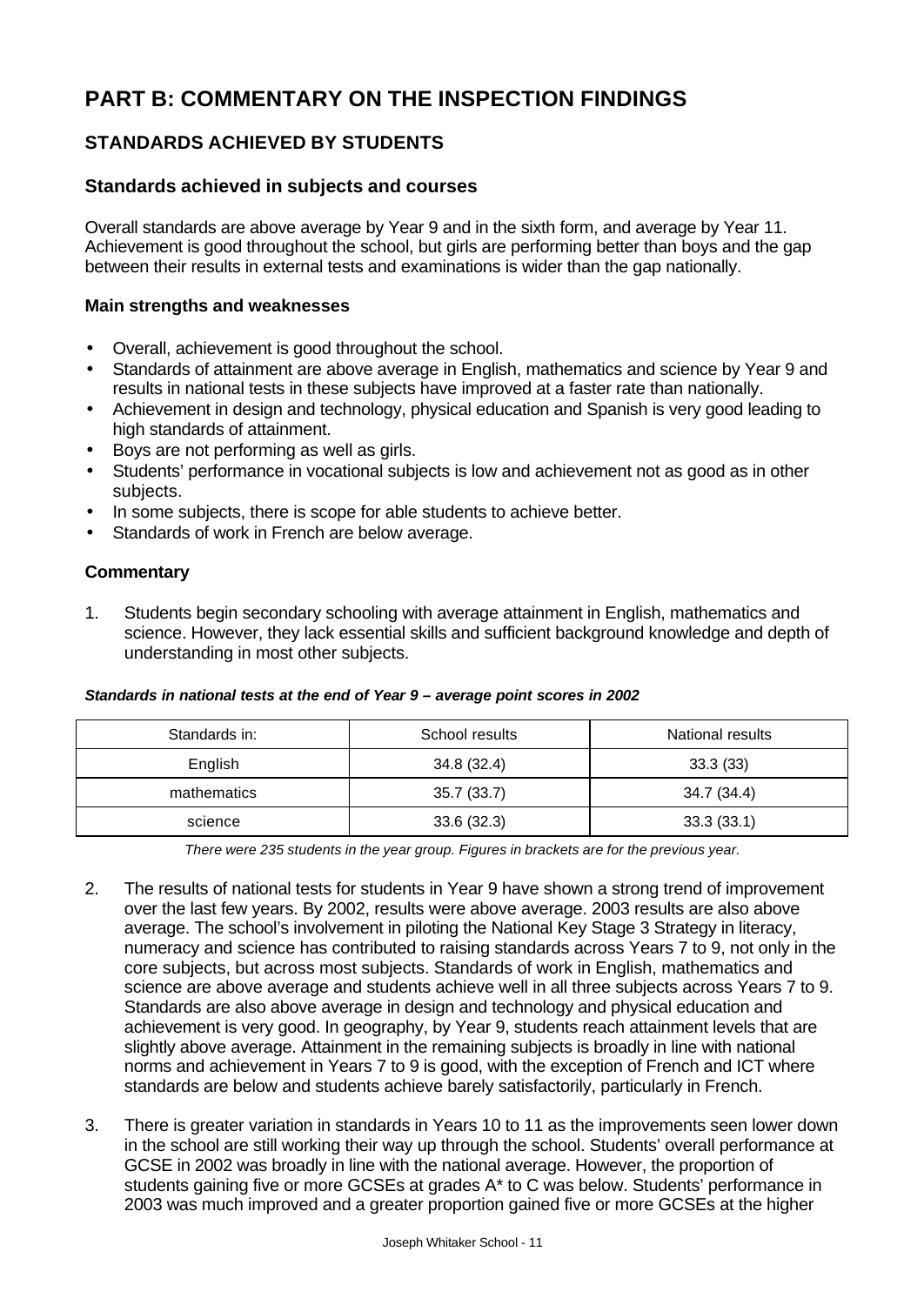grades. In 2002, there was considerable variation in GCSE results between subjects and, though this variation was less marked in 2003, it is clear that some subjects are not doing as well as others, and often it is boys' results that are significantly lower than those of girls. Results were particularly good in physical education, English language and English literature, geography, biology, chemistry, music, electronics, graphics and resistant materials. In the latter three subjects, results have been consistently high for the last two or three years. Results in food technology, French and German were low, and were very low in ICT, child development, and textiles, though in the case of the last three, staff absence was a significant factor. Performance in vocational subjects was also on the weak side due to a combination of the low prior attainment of students taking the course and issues in staffing which resulted in key aspects of provision lacking the rigour to improve attainment and achievement. Though students who take up a vocational GCSE tend to be lower attainers, they should, nonetheless, be able to attain better results. GCSE results in drama were high.

|                                                       | School results | National results |
|-------------------------------------------------------|----------------|------------------|
| Percentage of students gaining 5 or more A*-C grades  | 42.6 (45.2)    | 49.9 (48.4)      |
| Percentage of students gaining 5 or more A*-G grades  | 88.8 (92.0)    | 91.0(91.0)       |
| Percentage of students gaining 1 or more A*-G grades  | 97.0 (97.0)    | 96.0 (96.0)      |
| Average point score per student (best eight subjects) | $33.8$ (n/a)   | 33.9 (n/a)       |

#### *Standards in GCSE/GNVQ examinations at the end of Year 11 in 2002*

*There were 197 students in the year group. The percentages include the equivalent GCSE grades obtained in GNVQ assessments. Figures in brackets are for the previous year.*

- 4. Inspection evidence indicates some further improvement in standards and achievement as indicated by the GCSE results of 2003. Standards in ICT and German are now in line with national averages by Year 11, though attainment in French, food technology and health and social care remains below. No lessons or work were seen in child development and only limited observation was made of leisure and tourism, hence no judgement can be made on current standards in these courses.
- 5. Standards of work in English and mathematics are above average by Year 11 and achievement is good. In science, standards are broadly average and achievement satisfactory. Students' attainment is above average in Spanish, physical education, geography, design and technology, and is particularly high in graphics and electronics. In the remaining subjects, attainment is average. Students achieve very well in most aspects of design and technology, physical education and Spanish, and well in most other subjects. Achievement is satisfactory in ICT and health and social care, whilst in French, achievement is barely satisfactory. In food technology, achievement is not as good as it should be given students' prior attainment.
- 6. In many subjects, it is noticeable that boys across the school are not doing as well as girls and, where subjects group students by ability, the lower sets tend to be dominated by boys whilst the top groups have much higher proportions of girls than of boys. The small numbers of students from minority ethnic groups are achieving well. The one beginner in English is making good progress in learning it as well as making effective progress in other subject areas. In most subjects, there is little difference in the achievements of students of varying ability, however, there are some exceptions. Though overall achievement is good in geography and music, there is scope for more able students to achieve better. This is also the case on occasion in history. In contrast, in mathematics, able students achieve very well and better than students of average ability, particularly boys.
- 7. Students' individual education plans have recently been updated, and not all staff have received copies. As there is no school-based analysis of how well students with special educational needs have done against the targets set, there is insufficient evidence to determine their overall progress towards these targets. However, within subjects, most students with special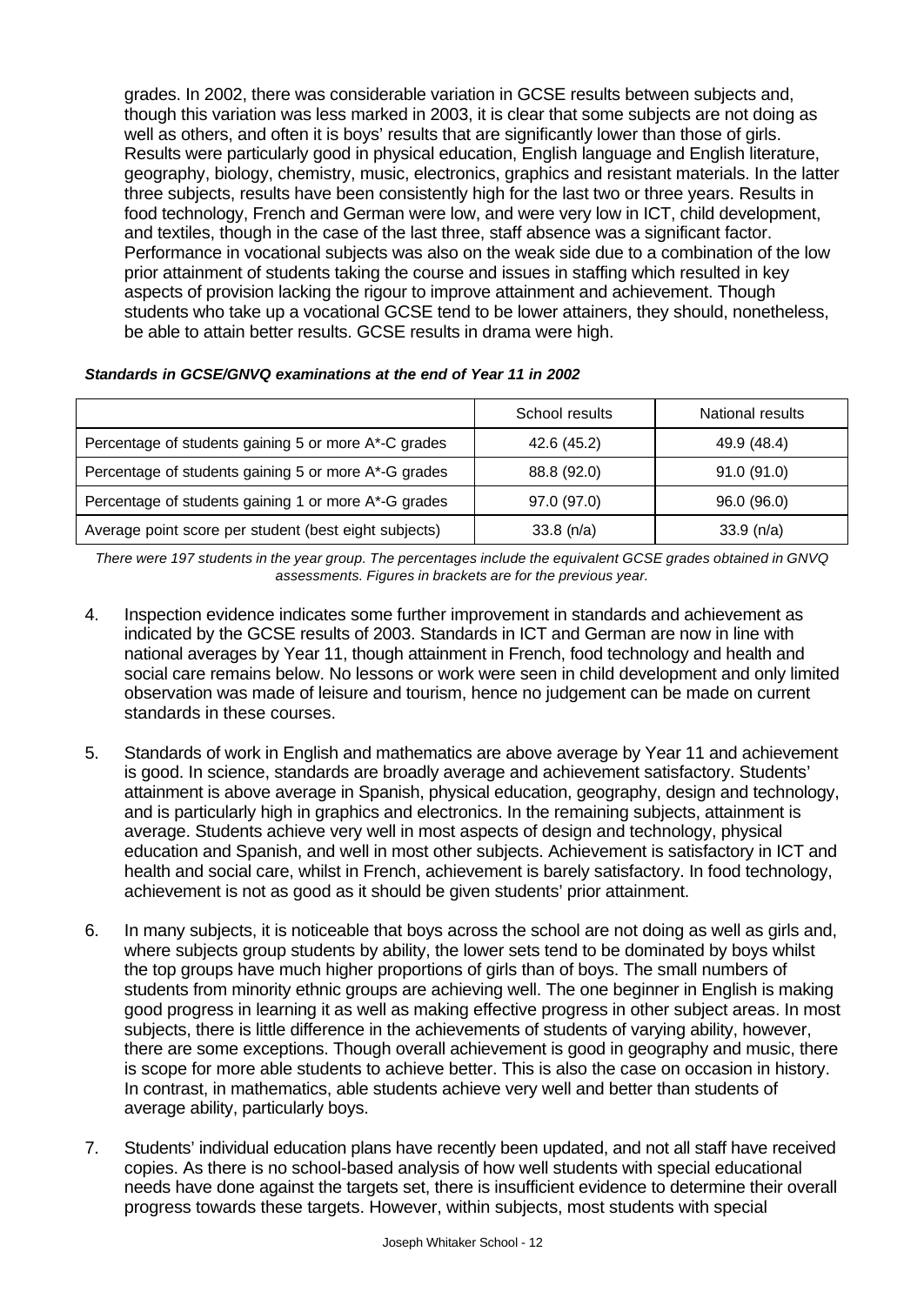educational needs are making at least satisfactory progress and often good progress. Their progress is much improved where they are supported by additional trained staff, especially where the level of need is high, or provided with work that is matched to their needs and prior attainment. However, both these occurrences are relatively rare.

### **Sixth Form**

8. Standards of attainment when students begin in the sixth form are currently broadly average. In the 2002 A-level examinations, students overall results were below average, though girls did much better and their results were above the average of girls nationally. Boys' results were well below average.

|                                          | School results | National results |
|------------------------------------------|----------------|------------------|
| Percentage of entries gaining A-E grades | 96.1 (92.2)    | 94.3 (89.8)      |
| Percentage of entries gaining A-B grades | 35.5(31.7)     | 42.0 (37.9)      |
| Average point score per student          | 211.9(n/a)     | 263.3(n/a)       |

*There were 31 students in the year group. Figures in brackets are for the previous year.*

- 9. The overall performance in 2003 based on average point scores per student was better than in 2002 and the pass rate was 100 per cent. The percentage of entries gaining grades A/B was a little higher than the 2002 national average, indicating good improvement overall on the 2002 results. A-level results have consistently been very good in mathematics, design and technology and physics. In English, results have fluctuated between being well below average and above. In 2003, they were high as was the case in geography, where results in previous years had consistently been low. Results in vocational subjects were low in 2002 and 2003.
- 10. Inspection evidence indicates that the trend of improvement is continuing. Attainment is above average by the time students reach Year 13 and achievement is good. In mathematics and design and technology subjects, achievement is very good and standards reached by students are well above average. This is consistent with the high-level performance of both subjects in A-level examinations over past years. Achievement in drama is also very good, particularly in relation to drama performance. However, in vocational health and social care, achievement is only satisfactory and standards are well below average. This is often because students have unrealistic expectations of the course but also because support for portfolio work is not well enough developed. Achievement is satisfactory in physics. Standards of work are average for current Year 13 students in physics, though Year 12 students are on line to reach higher standards.
- 11. Girls are doing better than boys, and this was reflected in the examination results for 2003. Students from minority ethnic backgrounds, though few in number, do well, and are often amongst the highest attainers.

### **Students' attitudes, values and other personal qualities**

Students' attitudes to school are very good and they enjoy their work. They usually respect and get on well with their teachers and each other. This, together with good levels of attendance, has a positive impact on the progress they make. Students value the acknowledgement of their achievements and the activities provided outside lessons. Behaviour is usually good, contributing well to an effective learning environment.

#### **Main strengths and weaknesses**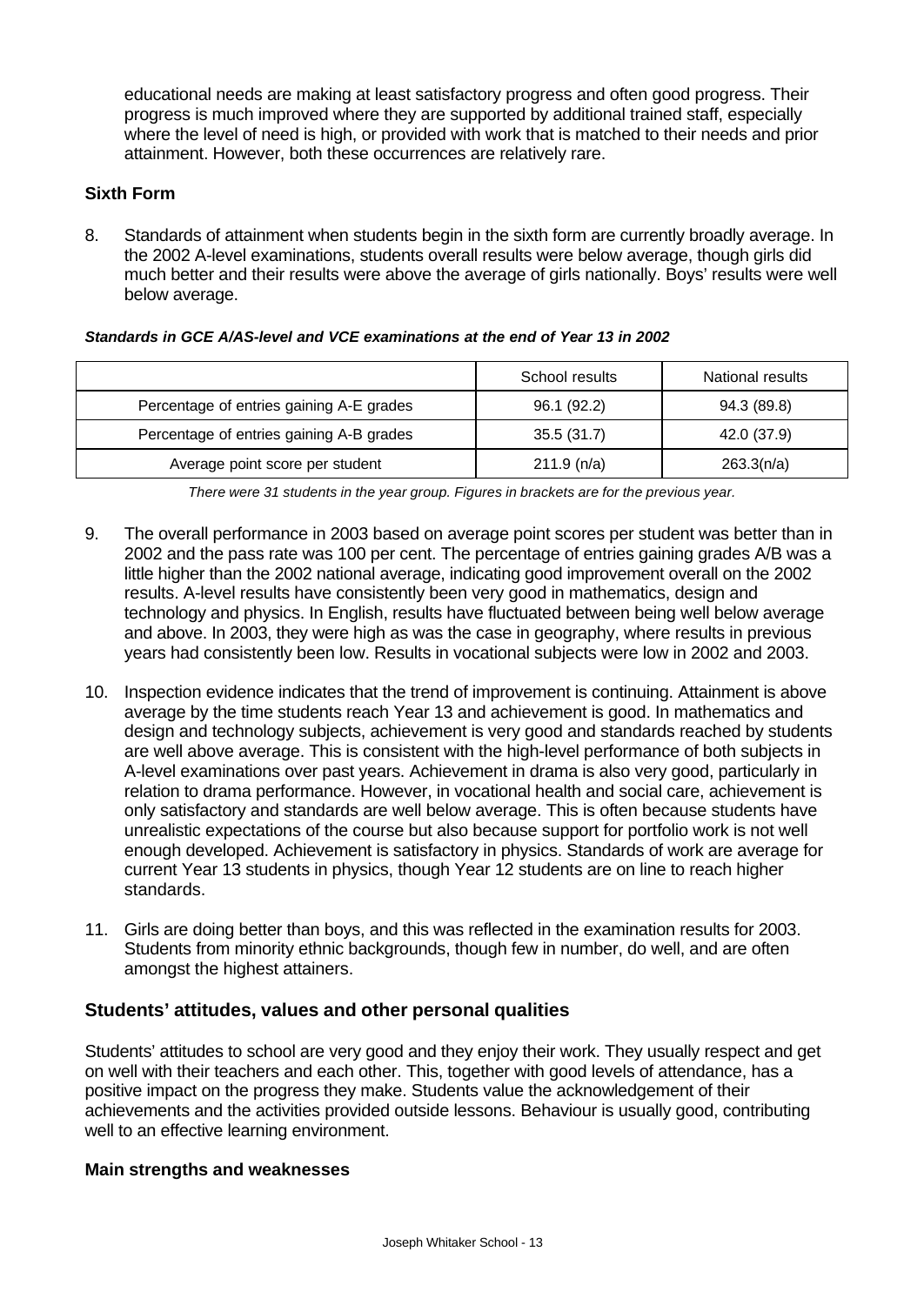- Students learn well because they like school, enjoy their work and have good relationships with their teachers.
- Attendance has improved; it is now good across the school and has a positive impact on learning.
- Students develop into mature and responsible adults by the time they reach Year 13.
- Moral and social development of students is good.

#### **Commentary**

#### **Attendance**

#### *Attendance in the latest complete reporting year (%)*

| Authorised absence |      | Unauthorised absence |  |
|--------------------|------|----------------------|--|
| School data        | 5.4  | School data          |  |
| National data      | 8. ⁄ | National data        |  |

*The table gives the percentage of half days (sessions) missed through absence for the latest complete reporting year.*

- 12. Most students like coming to school and this has contributed to improving levels of attendance that are now good. Most arrive punctually ensuring the school day gets off to a good start. A few students have less positive attitudes to school and are sometimes absent unnecessarily. The school works well with the education welfare service to develop effective relationships with families, and this is having a positive impact on attendance levels. Procedures to record attendance and to identify and follow up unexplained absence are thorough. They ensure parents are aware of the high priority given to their children's presence in school.
- 13. Nearly all students enjoy their lessons, showing very good levels of interest and commitment to their work. The high levels of mutual respect between them and their teachers lead to effective co-operation in lessons which supports learning well. Although independent learning skills are not well developed on entry to the school, students respond positively to lessons planned to provide opportunities for this. Students say they find school a happy and friendly place to be. They value the range of activities provided for them outside lessons. They get on well with each other, showing thoughtfulness and care towards their peers. There is a good degree of racial harmony. Students are usually polite, well mannered and respect the school environment. The immature behaviour of a few, most often boys in Years 10 and 11, is managed well and usually without disrupting learning for others. Exclusion is used only as a last resort and, on their return, students are supported well, with recourse to specialist help where needed. Students are aware of the few cases of bullying and express confidence in the way the school deals with these. Year 7 students particularly value the support they receive from sixth-formers.

#### **Exclusions**

#### *Ethnic background of students Exclusions in the last school year*

| Categories used in the Annual School Census | No of students<br>on roll | Number of<br>fixed period<br>exclusions | Numb<br>perma<br>exclus |
|---------------------------------------------|---------------------------|-----------------------------------------|-------------------------|
| White - British                             | 1280                      | 62                                      |                         |
| White - Irish                               |                           |                                         | 0                       |
| White – any other White background          |                           |                                         | ∩                       |
| Mixed – White and Black Caribbean           |                           |                                         |                         |
| Mixed – White and Black African             |                           |                                         |                         |

| of students<br>on roll | Number of<br>fixed period<br>exclusions |
|------------------------|-----------------------------------------|
|------------------------|-----------------------------------------|

| exclusions | exclusions |
|------------|------------|
| 62         |            |
| ი          | 0          |
| ი          | 0          |
| ი          | 0          |
|            |            |

Number of permanent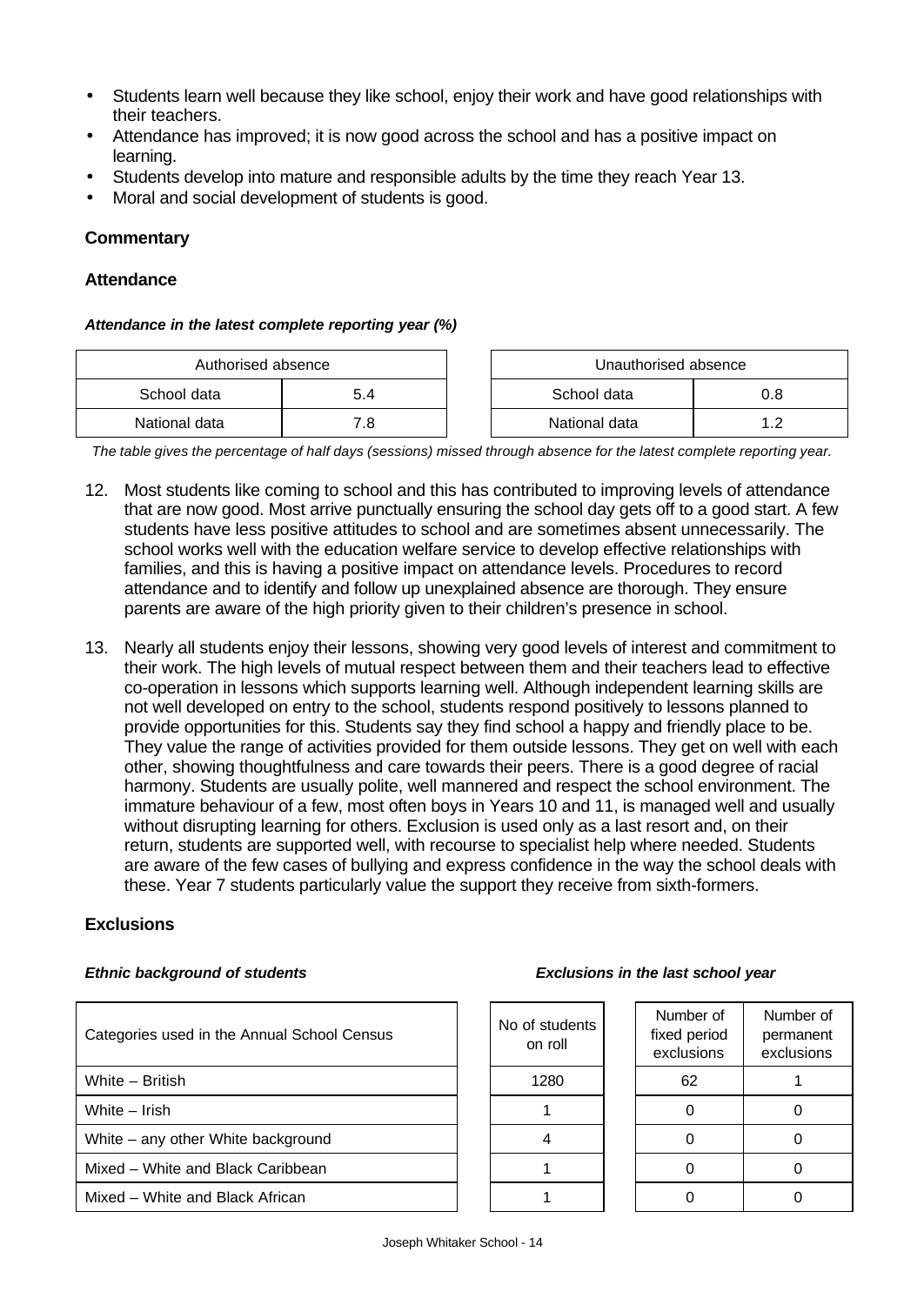| Mixed - any other mixed background                  |  |  |  |
|-----------------------------------------------------|--|--|--|
| Asian or Asian British - Indian                     |  |  |  |
| Asian or Asian British - Pakistani                  |  |  |  |
| Asian or Asian British - any other Asian background |  |  |  |
| Chinese                                             |  |  |  |
| Any other ethnic group                              |  |  |  |
| No ethnic group recorded                            |  |  |  |

*The table gives the number of exclusions, which may be different from the number of students excluded.*

- 14. The overall provision for spiritual, moral, social and cultural development is satisfactory, though it is good for social and moral development. The weekly assemblies provide worthwhile opportunities for considering moral and social issues but the school does not comply with the regulation to provide a daily act of worship for all students. There are very good opportunities in religious education, English, music and drama for reflection on the meaning and purpose of life but, elsewhere in the curriculum, opportunities are underdeveloped. The school develops students' understanding of right and wrong well through numerous opportunities for discussing moral issues in subjects such as personal, social and health education, geography, history and science. There is a clear code of conduct which is applied with equity. This fairness is reflected in the way students respect each other and the school facilities. Students have numerous opportunities to develop their social skills through paired and group work and the many sporting, musical and dramatic activities on offer. Their capacity to work well together is a reflection of the effectiveness of these opportunities. Students are also good at taking on responsibilities, such as being a school council representative for their form. There is a narrow range of heritages represented in the school and insufficient opportunity to learn how people in more ethnically diverse areas of the country live so as to prepare students for life in a culturally diverse United Kingdom. Opportunities to learn about other European cultures occur through the study of languages and visits abroad.
- 15. The majority of students with special educational needs attend regularly. Those who do not are usually the older students. Every effort is now made to provide these older students with a curriculum that is tailored to their needs. The majority of these students have a very positive attitude to school and to learning, behave well and have clear aspirations for their future.

### **Sixth Form**

- 16. Students in the sixth form have positive attitudes to learning and develop good relationships with their teachers and with one another. Most students take an active part in activities the school has to offer outside lessons and are particularly pleased with the sporting activities. By the time students are in Year 13, they have developed into mature and responsible young people who show concern for the welfare of others, for example through their involvement with fund-raising activities and active support of students lower down in the school. The sixth-form committee is very active in organising activities, social and educational, for their fellow sixthform students. During the inspection, Year 12 students were electing members to serve on the committee with very good advice and guidance from the outgoing Year 13 committee members. The committee is a good voice for students' needs, and represents their views well to the head of sixth form and the senior management team.
- 17. Sixth-form students have equally positive attitudes to their studies and approach these with maturity and commitment. They collaborate well in lessons, though teachers do at times miss opportunities to promote group work or independent study. Most students use their study time wisely and make good use of the private study facilities, library or computers to support their learning. Overall, the personal development, attitudes and behaviour of sixth-formers are good.
- 18. Attendance in the sixth form is good and punctuality satisfactory.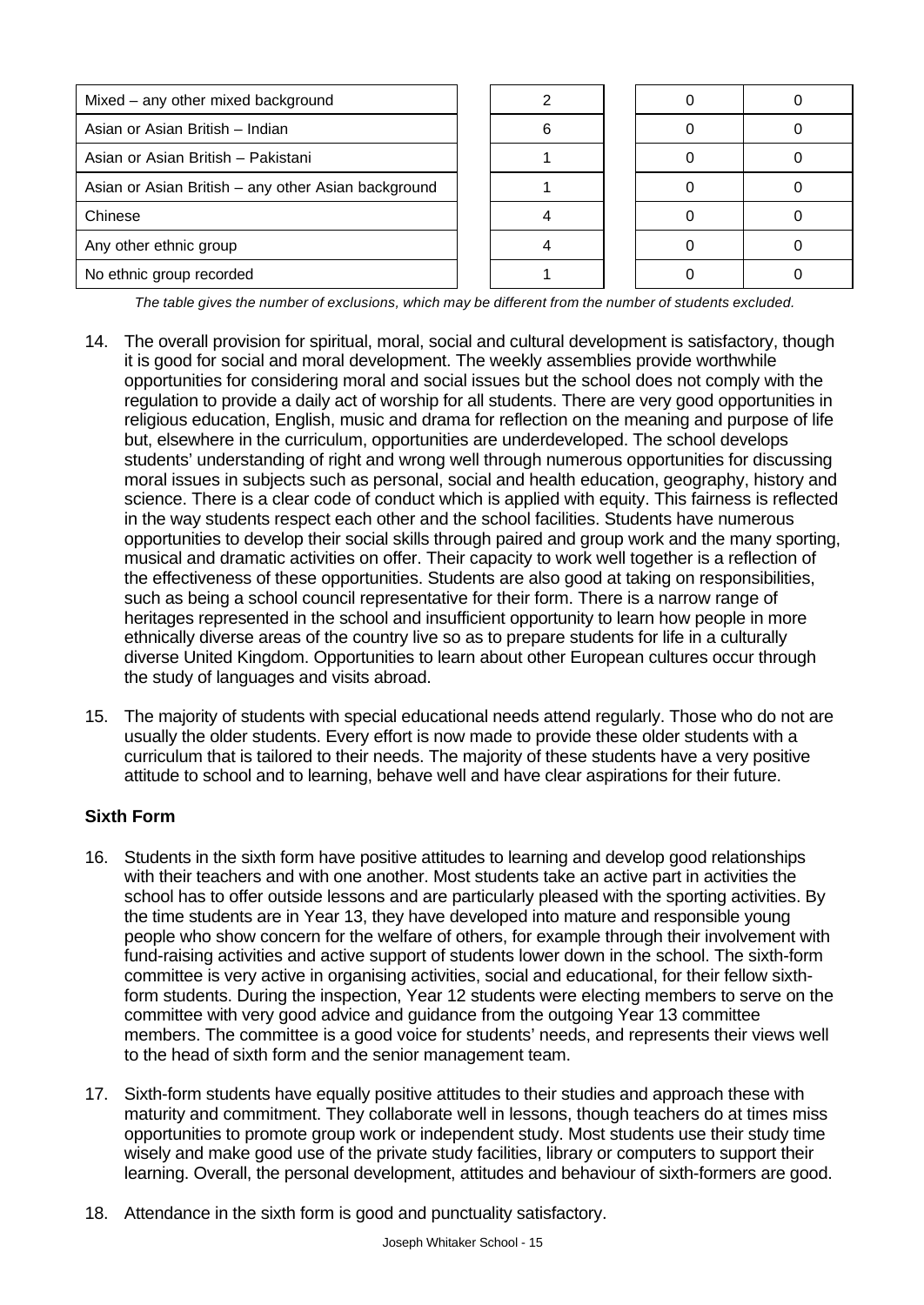## **QUALITY OF EDUCATION PROVIDED BY THE SCHOOL**

The overall quality of education provided by the school is good. It is particularly good in relation to the quality of teaching and the very good level of academic support and guidance provided to students. Students themselves say that they are well supported.

### **Teaching and learning**

The overall quality of teaching and learning is good.

#### **Main strengths and weaknesses**

- Planning is good and most teachers identify learning aims or outcomes clearly for students so that they know what they are expected to learn.
- Questioning is used well in most lessons to probe and further develop students' understanding.
- In many lessons, work is not sufficiently well matched to the varying needs of students in the lesson.
- Able students are sometimes not stretched sufficiently, and lower attainers, especially those with special educational needs, are not provided with sufficient additional support.
- Teaching and learning are very good in design and technology, physical education and Spanish.

#### **Commentary**

*Summary of teaching observed during the inspection in 182 lessons.*

| Excellent | Very good | Good   | Satisfactory | Unsatisfactor | Poor | Very poor |
|-----------|-----------|--------|--------------|---------------|------|-----------|
| 3(2)      | 43 (24)   | 90(49) | 40(22)       | 4(2)          | 2(1) | 0(0)      |

*The table gives the number of lessons observed in each of the seven categories used to make judgements about lessons; figures in brackets show percentages where 30 or more lessons are seen.*

- 19. The overall quality of teaching is good and this has a positive impact on learning and on students' good achievement. Most students and their parents agree that teaching is good and helps them to make good progress. Teaching and learning are good in most subjects and very good in design and technology, physical education and Spanish. In design and technology and physical education, the strong leadership and management by the heads of faculty have had a significant impact on driving up standards and on supporting teams to develop high quality teaching. In Spanish, a new head of subject has made a powerful impact on standards by providing high quality teaching and learning; lessons move at a fast pace and the foreign language is used assiduously in class. Activities are imaginative and provide students with very good opportunities to practise all the four skills of speaking, listening, reading and writing. They soak up new language and grammar. In contrast, in French and German, teaching is only satisfactory, often because the pace is rather mediocre, there is over reliance on text books and the foreign language is not used extensively enough. As a result, students are not learning as well as they are in Spanish. Teaching in ICT is also satisfactory. Though planning is good, lessons proceed at a slow pace and activities do not allow students to explore or develop their thinking and problem-solving skills at a faster rate.
- 20. Good teaching in science in Years 7 to 9 has effectively promoted good achievement. However, teaching in Years 10 to 11 is satisfactory because of one or more of the following factors: teachers talk for too long; there is insufficient match of work to students' needs; work is undemanding; lessons are not summed up effectively enough or there is insufficient use of models and examples to develop key scientific ideas.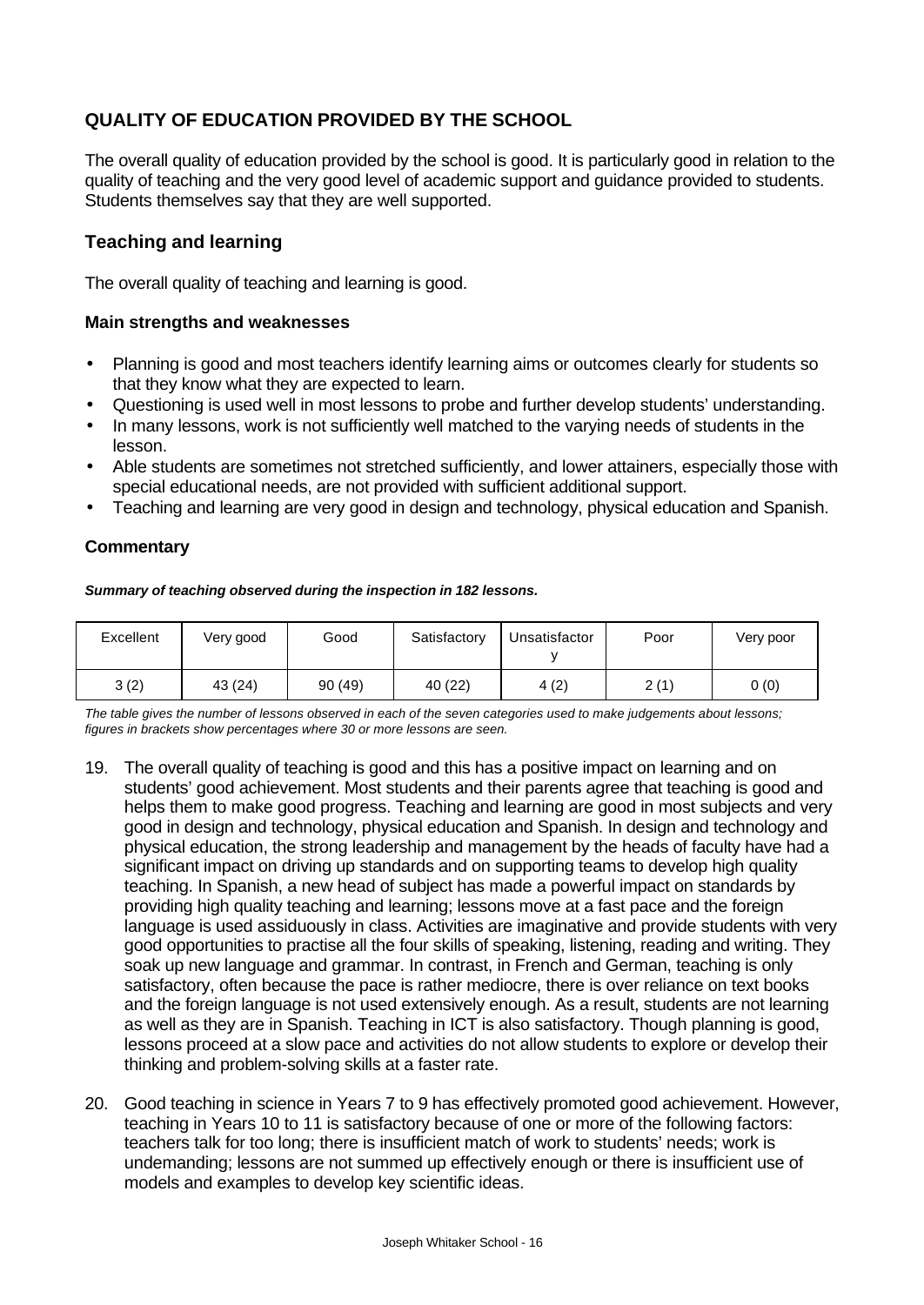- 21. The school's involvement in piloting the Key Stage 3 Strategy in literacy, numeracy and science has helped planning across the school and, in most lessons, learning outcomes or aims are clearly shared with students. Hence, they are actively involved in ensuring that these objectives are met. In most subjects, good use is made of the three-part lesson to structure students' learning. Questioning is probing in most subjects and across the school. Students are questioned well to find out what they know and to develop their thinking further.
- 22. Students respond well to the many opportunities for group work or to work on their own. They make good progress, becoming more self-reliant and learning from one another through debate and discussion.
- 23. Whilst in most lessons work matches the needs of the majority of students in that lesson, it is rare to see teachers providing different work for students of differing ability in the same class. Effective support from teachers for individuals enables most to achieve well in lessons that are good or better. However, there are occasions when some groups of students do not achieve as well as they could. For example, undemanding work for able students in geography and music means they do not always have enough to do and are not sufficiently stretched. On occasion, in history, those who finish class work quickly are not challenged to think further. Where students with special educational needs receive additional adult support in lessons, they make good progress. In other lessons, their progress depends on the amount of individual support that the teacher is able to provide. Students are withdrawn to receive individual tuition for dyslexia. This is successful, because the course is tailored to their needs, and the assistants move students on quickly.
- 24. High expectations play a very positive role in enabling students to achieve well to develop their problem-solving skills in, for example, design and technology and mathematics, and to explore new ideas and creativity in art and design, English and music. Teachers also successfully promote the development of enquiry skills in subjects such as geography, history and religious education.
- 25. The use of target setting is well developed in many subjects, and students, in most instances, are clear about what they need to do to achieve their targets or improve their work, especially when aspiring to raise their GCSE grades. However, in some cases, students, mostly in Years 7 to 9, are not provided with clear enough information about the levels they are working at. For example, in design and technology, science and modern foreign languages, National Curriculum criteria are not used well to share with students where they are and what they need to do to move to the next level or consolidate the level they are at. In most subjects, teachers use assessment information well to support curricular planning, though this needs improvement in geography and music. However, the quality of marking is inconsistent across the curriculum. In some subjects, it is thorough and detailed in others it provides too little information to students on what they need to do to improve.
- 26. Assessment arrangements for students with special educational needs are satisfactory. Records from the primary schools form the basis of students' initial identification, along with data derived from all tests. Students are also given specific tests, from which the areas of special need can be determined, such as dyslexia. Within departmental meetings, teachers voice concern over individual students, and notes of these concerns are communicated to the special educational needs co-ordinator.

### **Sixth Form**

27. The quality of teaching and learning is good overall and, in the great majority of lessons observed, about 85 per cent, was good or better. Only one lesson was less than satisfactory. Most lessons are rigorously planned and teachers' subject knowledge is often well or very well used to enhance the learning experiences of students by drawing out relevant examples, providing expositions which give deeper insights into subject-specific ideas/concepts. Most students agree that they are taught well.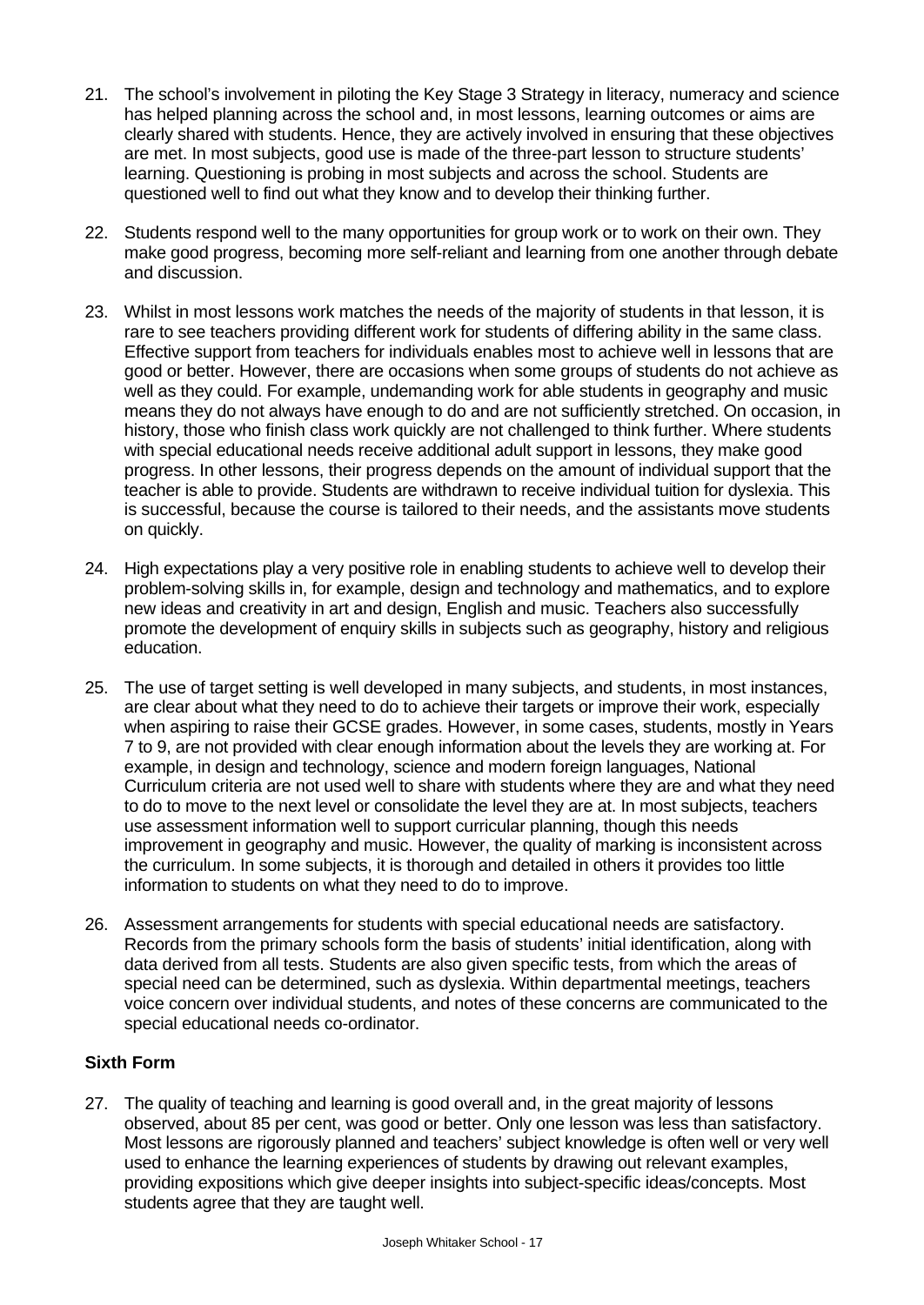- 28. On occasion, lessons are too teacher led or directed giving students insufficient opportunities to contribute or take an active part. In these instances, learning, though satisfactory, is not as good as it could be.
- 29. Whilst assessment and marking are generally good, there is an inherent weakness in the lack of a rigorous system for analysing value added and for analysing how well the curriculum in different areas meets the needs of different groups of students. The school is about to remedy this with the introduction of a commercial system marketed by a well-known university. The system needs to be implemented quickly in order to provide vital additional information to heads of faculty and department and to work with the other forms of assessment information currently available. Teachers are well informed about the examination requirements and the criteria associated with different grades. This information is very effectively shared with students in most lessons as an integral part of teaching and learning. Information about prior attainment, such as GCSE grades, is effectively used to set appropriate targets for students.

### **The curriculum**

The curriculum is satisfactory overall and meets the broad statutory requirements. There is a good range of extra-curricular activities. The curriculum is supported well by good staffing and resources. The citizenship curriculum is not fully covered. The school does not provide a daily act of collective worship.

#### **Main strengths and weaknesses**

- Extra-curricular opportunities in sport, art and design, drama and music are very good.
- The school's programme of visits and visitors is good.
- The students are given good advice for future education and there is a good work-experience programme as well as good links with universities for sixth-form students.
- A broad range of academic courses is on offer for students in Years 10 to 13.
- Though ICT requirements are met, many subjects do not make enough use of computers.
- The gifted and talented students are not identified as a specific cohort nor given extra provision.
- The National Curriculum in citizenship is still being developed.
- There are some good vocational courses for a minority of students in Year 10. However, the range available to all students needs to be widened, with improved co-ordination and guidance.

- 30. The curriculum for students in Years 7 to 9 has some strengths and some weaknesses. Drama is taught in addition to the normal subjects and helps to develop students' speaking and listening and social skills. There is good provision for students with special educational needs but too few support staff to meet all of the students' needs. National Curriculum citizenship is not yet taught in full. Whilst ICT meets National Curriculum requirements, there has been too little movement forward in the teaching of these skills in individual subjects. It is very good in design and technology.
- 31. Students choose from a wide range of GCSE options and vocational options in health and social care and leisure and tourism. In addition, there are some pre-vocational courses for a small number of students who have difficulty coping with a full range of GCSEs. The prevocational courses provide well for the students, are well co-ordinated and students' progress is tracked effectively. The management of the curriculum is satisfactory and an annual review establishes where things might be improved.
- 32. The current arrangements for placing students in sets according to their ability are not effective for lower ability boys. There are few girls in the lower sets and the curriculum and teaching are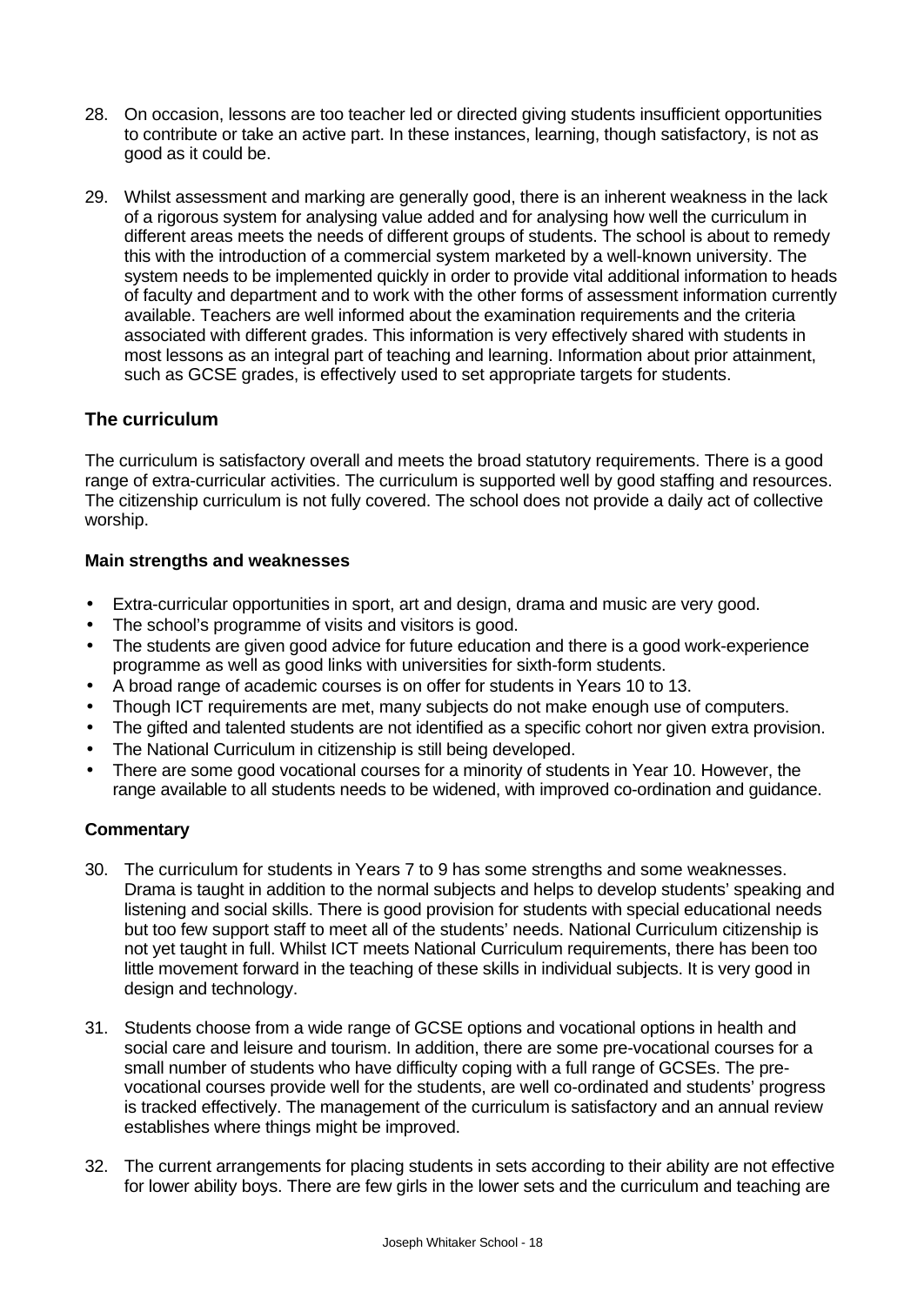not always suited to these boys' needs. The school intends to improve motivation through including further vocational courses which have equivalent status to GCSEs.

- 33. Students receive full information about the optional subjects, including the views of existing students. The careers advice programme is well thought out, and work experience for Year 10 students makes good use of local businesses. The students are not always aware of all the choices available to them at local colleges.
- 34. Students who are gifted and talented have not been formally identified by the school. No specific official programme or monitoring policy exist for these students.
- 35. All students with special educational needs receive their full National Curriculum entitlement. The newly-organised work-related curriculum for students in Year 10 effectively meets the particular needs of some of these students who need a different school experience. Withdrawal sessions for specialist tuition are well organised. The school has committed and experienced teacher assistants. There are, however, too few to meet the needs of all with special educational needs. Relatively small class sizes across the school help teachers to support effectively and give additional attention in lessons to many students with special educational needs. However, there are a minority with specific needs who require additional adult support. This is where the lack of sufficient teaching assistants has an adverse impact. Students with statements are well supported and have good access to the curriculum.
- 36. The provision for personal, social and health education is good. Citizenship is being taught mainly through the programme for personal, social and health education. This limits the amount of coverage of National Curriculum requirements. Though the school has carried out an audit of where citizenship objectives are already being covered in subjects, it has yet to draw up a clear scheme of work to ensure that all aspects are fully covered.
- 37. The provision for extra-curricular activities is good. There is an extensive and very popular sports programme. Older students and a student from the disability unit of Nottingham University help in many lessons. This leads to improved skills and motivation. Good use is made of local clubs to provide coaching and to encourage students to continue physical activity after leaving school. This is especially evident in the Healthy School's programme where innovative courses are run for students who are less inclined towards physical exercise. Students taking the Junior Sports Leaders Award help in local primary schools. Drama and music extra-curricular programmes combine well to give many students the opportunity to perform in school productions. The quality of choral work is very good. Students are able to further their interests in a good range of art clubs. Fieldwork extends students' learning in geography, and the school arts week makes a positive contribution to the students' cultural and social development. There are missed opportunities for extra-curricular or enrichment activities in one or two subjects.
- 38. Accommodation is satisfactory and resources are good**.** There are sufficient teachers to meet the needs of the curriculum but the provision of support staff is unsatisfactory. Accommodation in most subject areas is satisfactory; in physical education and modern foreign languages, it is very good because it is spacious, well maintained and has a positive impact on teaching and learning. In design and technology, workshops have been refurbished recently and they now provide adequate space for theory and practical design activities. In history, accommodation is unsatisfactory as there are only three classrooms for four teachers and two are separated by such a thin partition that noise interferes with the adjoining class.
- 39. Resources are good. In physical education, students have access to good equipment, especially in athletics, which was an issue in the last inspection. Teachers make good use of videos, CD-Roms and ICT-based presentations to enhance learning in many subject areas. However, the range, variety and suitability of books in the library are unsatisfactory. The library is too small for a school of this size. In music and mathematics, ICT resources are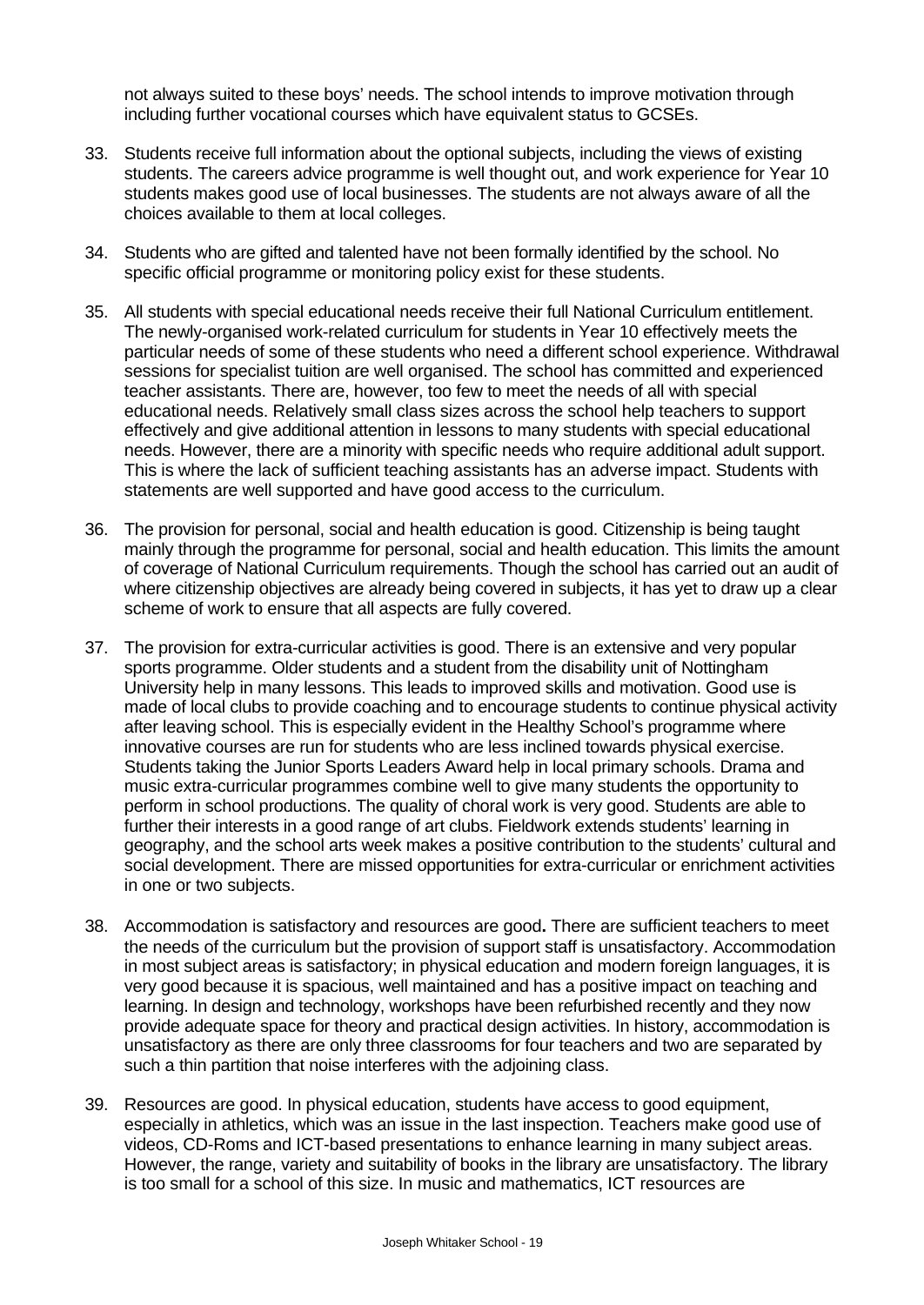unsatisfactory though, overall, ICT provision has improved considerably since the last inspection and ICT accommodation and resources are now good for teaching and learning.

40. The match of staffing to the National Curriculum requirements is good. Most departments have well-qualified and experienced staff who possess appropriate subject knowledge and skills that enable them to teach effectively in their own specialist areas. However, the provision of technical and learning support staff is unsatisfactory. This has a detrimental impact on teaching and learning in practical subjects and for students with special educational needs.

#### **Sixth Form**

- 41. The curriculum provided is satisfactory overall. It is good in terms of the breadth of courses, although requirements for religious education and for a daily act of collective worship are not met. The range of courses on offer to students in the sixth form is wide and includes a number of vocational subjects as well as many academic ones. However, as with students in Years 10 to 11, the range of vocational subjects available to students of all abilities needs to be widened, with improved co-ordination, guidance and identified progression routes.
- 42. The enrichment programmes and extra-curricular activities provided to sixth-form students are good overall, and very good with respect to sporting activities. Sixth-form students are involved in organising some of their own activities and this helps to promote their independence and organisational skills.
- 43. Accommodation and resources are good. The sixth-form centre is a hub of activity and provides good space for private study as well as rooms for lessons and tutorials.

#### **Care, guidance and support**

The school provides a good level of care, welfare and protection for its students. There are good procedures in place to meet health and safety requirements, although the application of some of these is not up to date. Positive relationships, a strong pastoral system and access to specialist support ensure the very large majority of students feel confident of help when problems arise. Advice and guidance for academic development are very good.

#### **Main strengths and weaknesses**

- High priority is given to the care and protection of students.
- Academic guidance provided to students across the school is very good.
- Good relationships with staff, together with access to specialist support, ensure students have access to help when needed.
- Although no unsafe practice was observed during the inspection, some health and safety inspection procedures are not up to date.

#### **Commentary**

44. The care and protection of students are given high priority. Staff know students well and are alert to their responsibilities. The school works well with outside agencies when this is needed. The personal, social and health education programme (PSHE) raises awareness about issues that could affect students' personal safety or health. Students usually like and trust their teachers and this enables them to ask for help and share concerns. First-aid procedures are effective and the administration of prescribed medicines is effectively supervised. Safety in lessons is given suitable priority and the school has well-set-out procedures for health and safety that fully meet requirements. The use of those related to testing appliances is not up to date and some of the documentation relating to the assessments of risk the school has carried out has not been completed.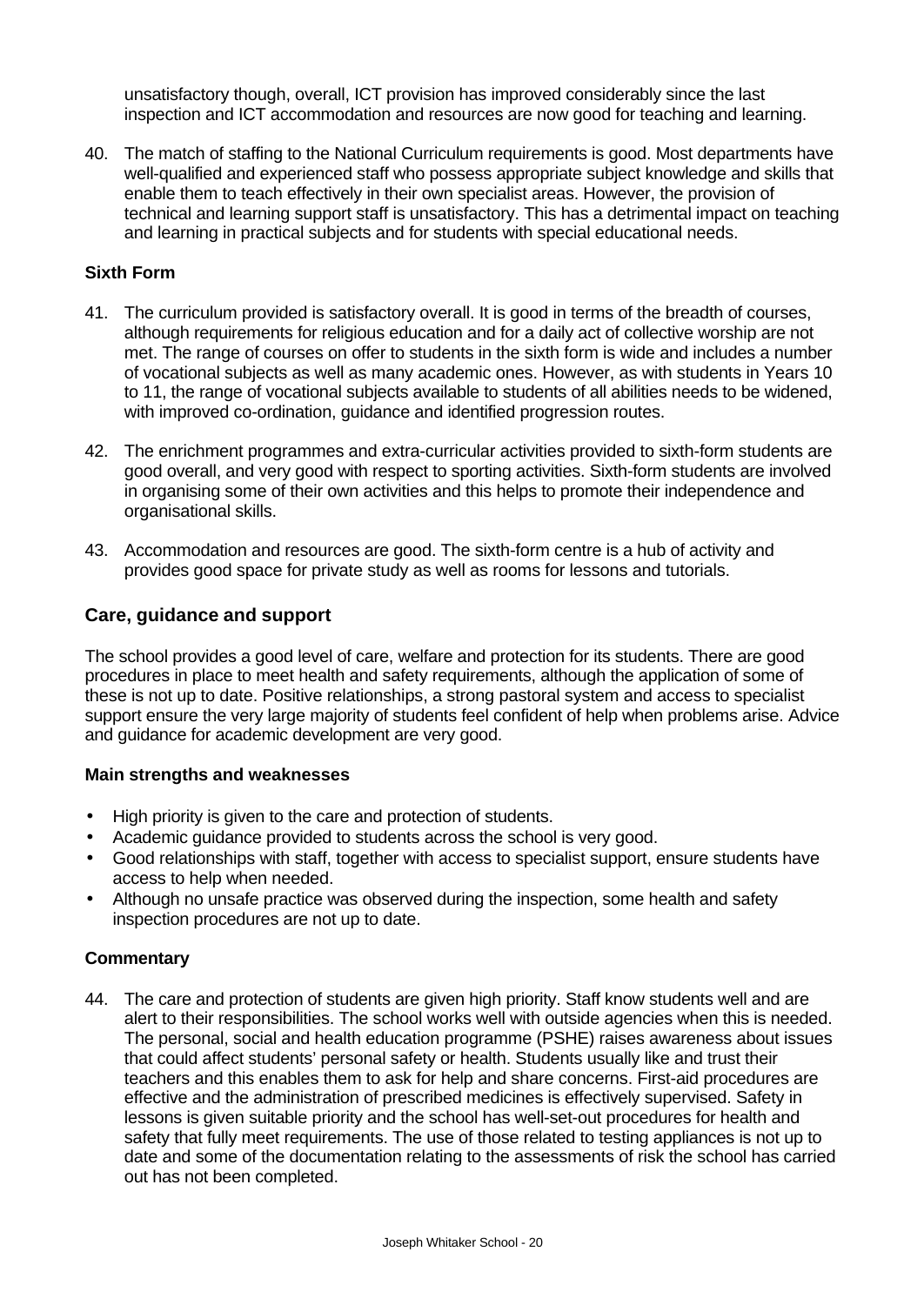- 45. Students receive very good advice, support and guidance, particularly for their academic development. Students are confident that if they have a problem or worry they can go to their tutors or teachers knowing there is someone they can talk to. In discussion, many say they are not aware of any aggression or bullying, despite the high number who identified it as a concern in the questionnaire. They think this is a good school.
- 46. The school makes very good use of assessment information to inform tutors and others about students' progress. Comprehensive information is presented in a helpful format so that tutors have a complete academic profile of every individual which they can supplement with information of their own as necessary. Tutors are shown in visual form how different students are likely to prefer to learn and how teachers might best cater for different needs. They can also tell what expectations the school has of their students so that progress towards those targets can be checked regularly and action taken if necessary. This may involve booster classes or, for older students, attachment to a personal mentor. Parents are contacted if necessary and involved with the programme for their children. There are good links between teachers, tutors and heads of year to enable discussion about individual students and appropriate action to follow. The result is that students are well supported and say so themselves.
- 47. Students benefit from a well-planned induction programme at the end of Year 6 that ensures they settle quickly into school in Year 7. Events such as school visits with parents, the summer school, sporting activities and concerts are followed by meetings for parents with tutors early in Year 7. Students say they have settled happily into school life. They like school and appreciate the considerate treatment they receive from teachers and older students, particularly sixthformers. The clearly defined social areas for year groups help to create a family atmosphere. Parents, too, consider these arrangements are a strength of the school.
- 48. The programme for careers or further study guidance is good. It begins in Year 7 and continues through Year 11. Students have good information about options and about education and training after Year 11. Visits to university take place in Years 9 and 11.
- 49. Students with special educational needs are very well prepared for the next stage of education or employment, with the support of outside agencies. However, the school does not provide sufficient adult support for all students with special educational needs, not only in lessons, but also outside the taught day, in the form of areas where they can work with support, such as homework clubs.
- 50. The school has very few students who are beginners in English but ensures that individual needs are catered for as and when they arise.
- 51. There is a well-established student council that ensures views from across the age range are explored fully. Where possible, the school responds favourably to requests and recommendations made. If this is not possible, students are made aware of the reasons. Strong year group identities are fostered well through the provision made for social areas, and heads of year support requests from students where possible, for example, when students wished to raise money for an audio system in their social area.

### **Sixth Form**

52. The advice, guidance and support for sixth-form students are good overall. Students themselves feel that they are well supported and guided. They are given a good level of information on sixth-form courses when making choices in Year 11, and all who express a desire to join the sixth form are interviewed. This ensures that the vast majority make appropriate choices, and this is reflected in the relatively low drop-out rate in almost all courses. Where the school needs to improve its guidance is on the vocational courses to ensure that students are clear about the demands as, currently, a number drop out because they find the courses too challenging.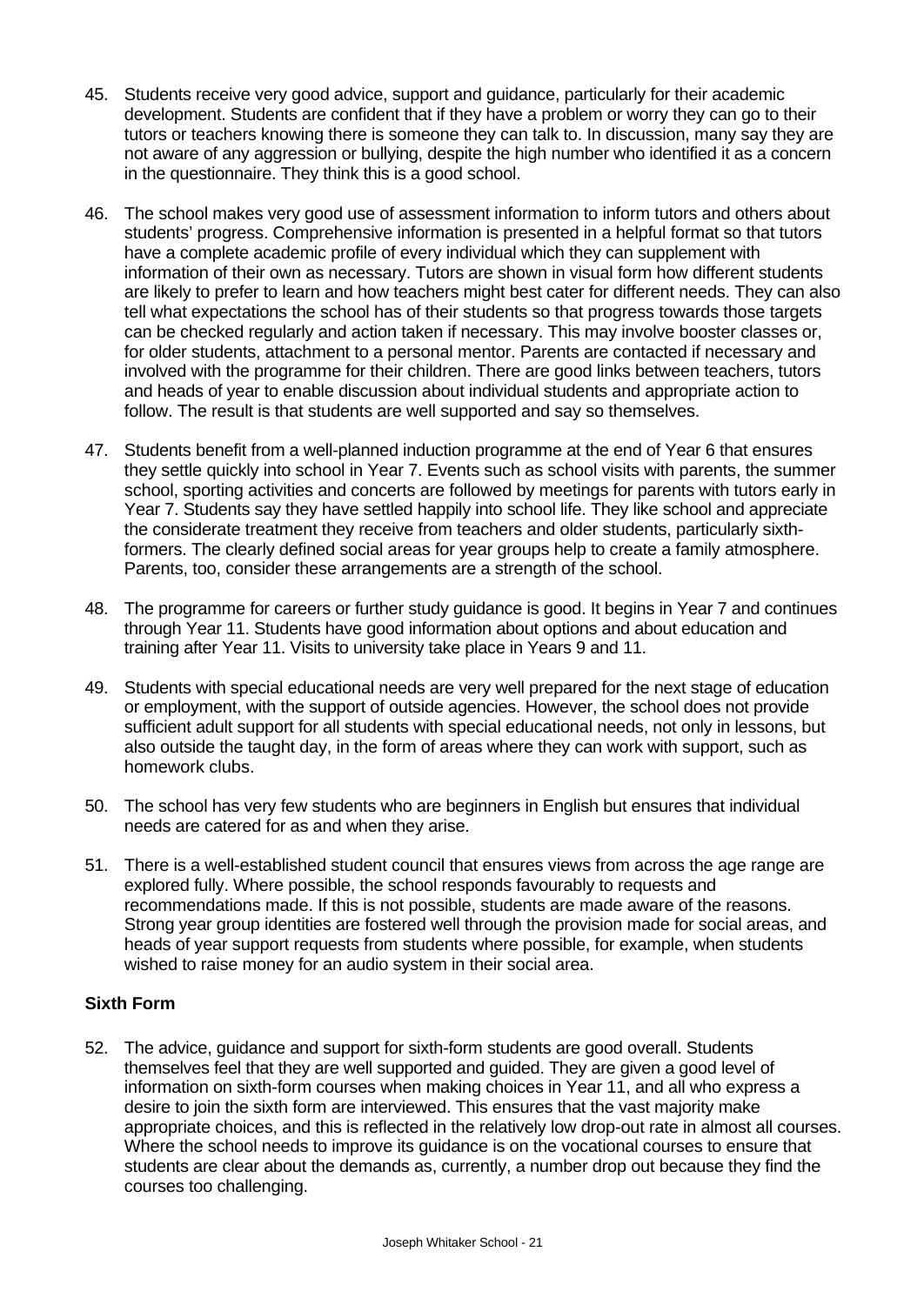- 53. Students have good access to careers advice and to personal advisors from the Connexions service. Very good support is given by the head of sixth form and form tutors on completing applications for university places; a route the majority of students take.
- 54. Target setting and monitoring of individual students' progress is routine and the internal 'alerts' system works well to identify underperformance or poor attendance quickly so that issues can be dealt with at an early stage. Parents are involved as necessary.
- 55. The sixth-form committee acts as an excellent conduit for consultation with sixth-form students. Committee members very effectively lobby senior staff, and are encouraged to do this by them, in order to bring suggestions and complaints to their notice. Tutor periods are used effectively as a forum for gathering students' views as necessary. However, the school does not formally survey sixth-formers on their views.

### **Partnership with parents, other schools and the community**

The school has built good links with parents. The very large majority feel welcome in school and value the access they have to key staff. The school provides a good range of relevant information, although some that is required in the governors' annual report and prospectus has been overlooked. Where any aspect of students' lives at school gives cause for concern, the involvement of parents is sought in finding a way forward.

#### **Main strengths and weaknesses**

- Community links are very good.
- The good access parents have to form tutors and heads of year when they need to discuss problems.
- The school seeks to work with parents in overcoming concerns about any aspect of their children's lives at school.
- Links with the business community could be better developed, especially for the sixth-form students on vocational courses.
- The governors' annual report and prospectus do not include the required national examination data.

### **Commentary**

56. Good links with parents ensure they have easy access to form tutors and heads of year. Concerns about under achievement or behaviour are communicated at an early stage and parents' involvement is sought. This, together with regular consultations at key points in their children's education, ensures they have good opportunities to find out how their children are getting on and supports them in making decisions. Annual reports about progress provide a good range of information, and very effectively communicate what has been studied, attitudes to learning and behaviour. The evaluation of what students know and can do is less clearly expressed and targets for improvement are sometimes not sufficiently specific to help parents understand what their children need to do to improve. The attendance of parents at consultations about their children's progress is satisfactory. Where they do not attend, and subject teachers have concerns that need to be discussed, another appointment is offered. There are good opportunities for new parents to find out about the school. Subsequent consultations a few weeks into the autumn term ensure problems Year 7 students experience in settling in are sorted out. Homework timetables are not used consistently well for all students and this limits opportunities for some parents to support their children at home. The school consults parents where a need is identified, for example about the application for Sports College status, and takes their views into account. There is, however, no regular routine to canvass their views. The parent and teacher association is managed well by a small but active group of parents. It supports the work of the school effectively. The school prospectus and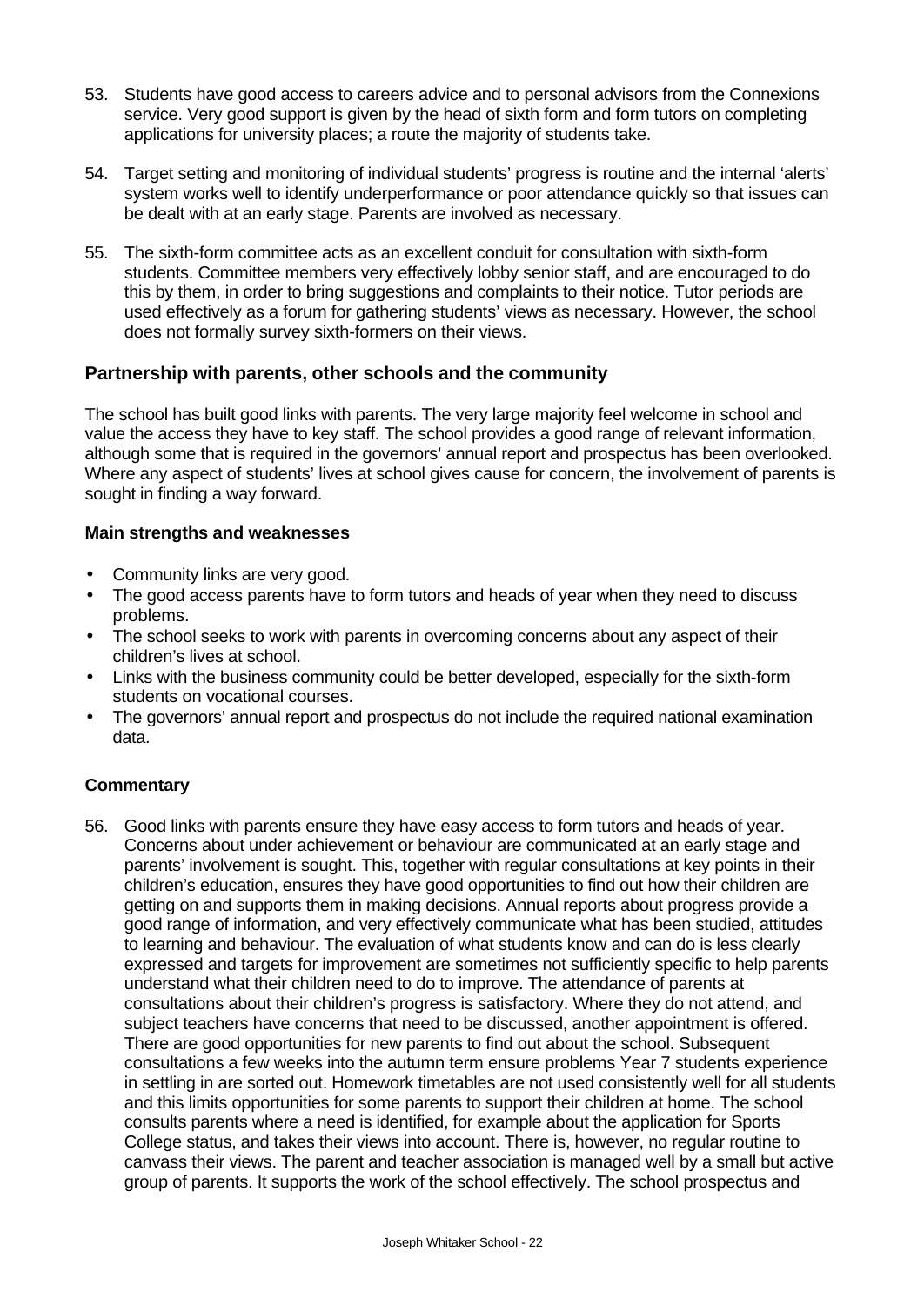annual governors' report to parents are well written and informative, but comparative information on national test and examination results is not included.

- 57. Community links are very good, with shared use of facilities, valued support from local employers for work experience placements and sponsorship for departmental projects. The school frequently receives good press coverage for art display work both at County Hall and with the local theatre company. Students sing in a nationally renowned local choir, and the annual school drama production is keenly anticipated, enjoying strong local support. There are many, and varied, sporting links, which enable students to compete at area and county level. Very good contacts are forged with the local professional football club. Excellent sporting links for physically impaired students are provided by the local university. The school uses local facilities whenever possible for the curriculum, and visits to theatres, art galleries and other events are regularly provided.
- 58. Links with other schools are good and developing. Students in Year 6 visit the school for sporting events and drama productions. Suitable academic and pastoral information is passed from primary schools. Transfer arrangements are systematic and thorough with appropriate opportunities for parental consultation. Of particular merit are the special educational needs links with other secondary schools, with shared financial resources and professional expertise.
- 59. Every effort is made to involve parents of students with special educational needs in their children's annual reviews, even to the extent of visiting parents in their homes who are unable to attend school. Parents support students in their learning well.

#### **Sixth Form**

- 60. Parents continue to be effectively involved in their son's or daughter's education in the sixth form. Good information is provided on events and about students' progress, and the school contacts parents if there is a concern.
- 61. Links with the community are generally good. The school benefits from a variety of visits and visitors who are often invited to contribute to the personal, social and health education programme. However, links with the business community in terms of their direct contribution to curricular delivery are limited and this impacts adversely, in particular on vocational subjects.
- 62. Students make regular visits to universities and the school has close links with some. These help to promote students' awareness of university life and what they can expect when they get there. Students who wish to continue into higher education are encouraged to make visits in order to make informed decisions about where they would like to go.
- 63. There are good links with other post-16 education providers and the school is involved in developing a local consortium in order to widen the range of courses offered to its students. However, difficulties of transport have yet to be overcome. Some courses at other post-16 institutions were offered to students last year, but there was no take-up, principally because of transportation issues. Nonetheless, the links with other institutions enable sharing of good practice and development of new ideas.

### **LEADERSHIP AND MANAGEMENT**

#### **Main strengths and weaknesses**

- The leadership provided by the headteacher and senior staff in management positions is good.
- Heads of year provide good leadership and management of their areas of work.
- Governors are well informed and have a good understanding of the school's strengths and weaknesses even though overall governance is unsatisfactory as statutory requirements are not met.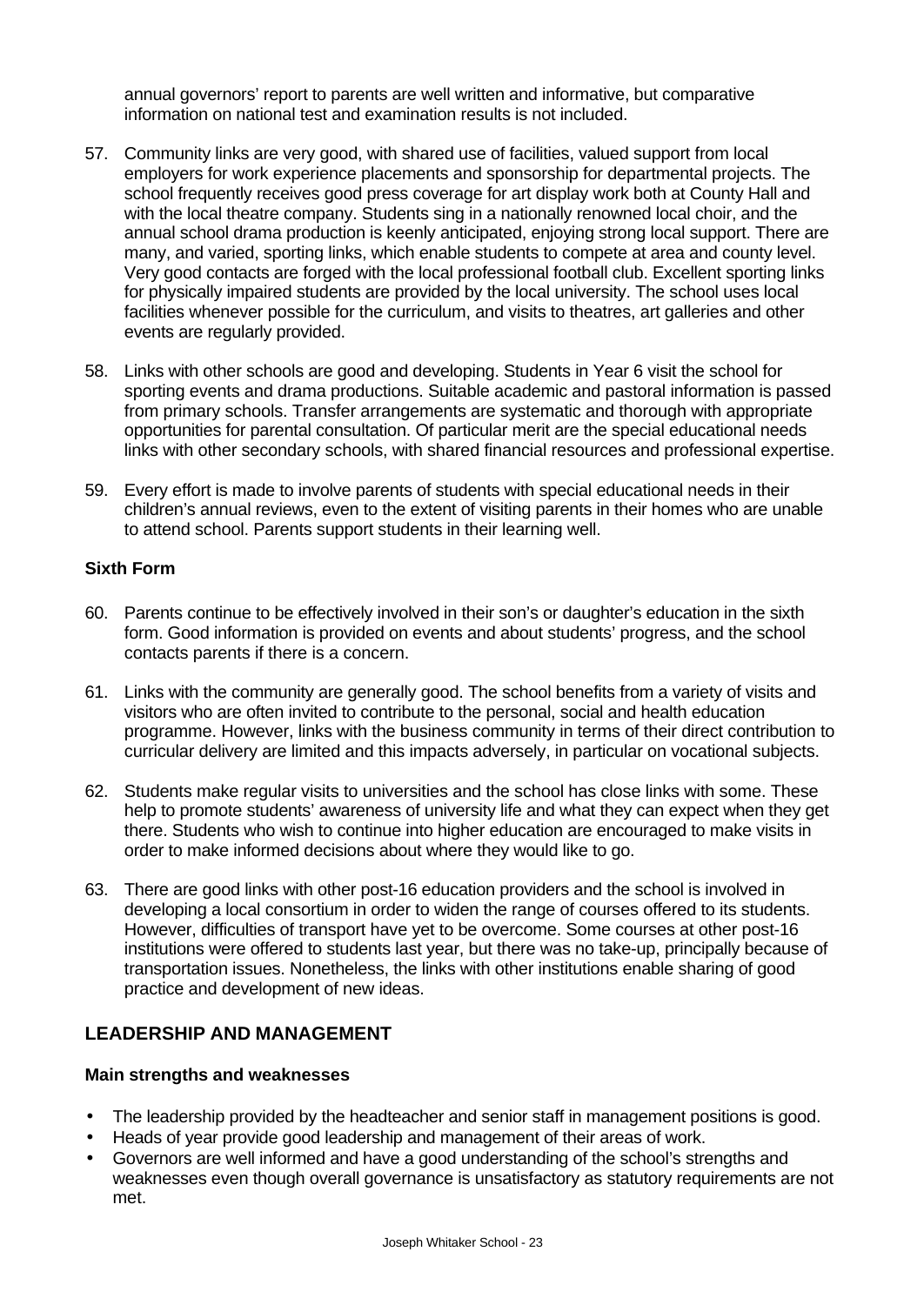- The sixth form is well led and managed.
- Monitoring and evaluation of teaching and learning are not regular enough.
- Alhough there has been improvement in the roles of subject leaders, there remain wide disparities in the quality of their management, which ranges from very good to unsatisfactory.

#### **Commentary**

- 64. The governing body fulfils most aspects of its role effectively. It understands the school's strengths and has identified appropriate areas for further improvement. It successfully holds the school to account for the quality of education it provides. However, the school does not fully comply with certain statutory requirements, therefore, according to Ofsted's grading criteria, governance must be judged unsatisfactory.
- 65. Leadership of the school is good. The headteacher has a good vision for providing as well as possible for the students and he understands what is needed for further improvement. Most school leaders at all levels also know what needs improvement. However, whole-school strategies to achieve improvement, such as for the development of ICT across the school or for raising the attainment of boys, are not in place. Evaluation of the curriculum is not yet systematically used by all subject leaders to plan innovative improvements for raising standards further.
- 66. Management of the school is satisfactory. Heads of year monitor students' progress well and support them individually through targets which are regularly reviewed. Ample quantities of data are collected by subject, faculty and senior leaders and are rigorously evaluated and analysed by the senior staff. Some faculty or subject leaders use the data to great advantage but this is not consistent across the school. Observation of teaching is done for performance management, to identify development needs of individual teachers, but not to detect and share good practice. Responsibility for school improvement is shared by senior, faculty and subject leaders, but they could work more effectively together to link assessment of students' progress and the development of the curriculum to achieve further improvement.
- 67. The school has done well to recruit well-qualified staff for all its vacancies. In-service training for teachers and other staff supports school and personal development priorities. The induction of newly qualified teachers is satisfactory and the school is involved in initial teacher training.
- 68. The school has a well-qualified and experienced co-ordinator for special educational needs, who has advanced this specific area of provision in the school so that now much is in place. Students with special educational needs are identified according to the Code of Practice and placed on a register with some indication of their needs. Individual education plans are in place. Those for students with statements or on the school action plus stage have clear and achievable targets, to which students have contributed. The majority of staff have copies of these. The co-ordinator has a very clear vision of the needs of students and how these can be best met. There is a clear rationale to the allocation of teacher assistants within the limits of the small numbers of teacher assistants.

#### **Financial information**

| Income and expenditure $(E)$ |           |  | Balances (£)                        |         |
|------------------------------|-----------|--|-------------------------------------|---------|
| Total income                 | 3,742,425 |  | Balance from previous year          | 206,577 |
| Total expenditure            | 3,376,408 |  | Balance carried forward to the next | 336,017 |
| Expenditure per student      | 2,759     |  |                                     |         |

#### *Financial information for the year April 2002 to March 2003*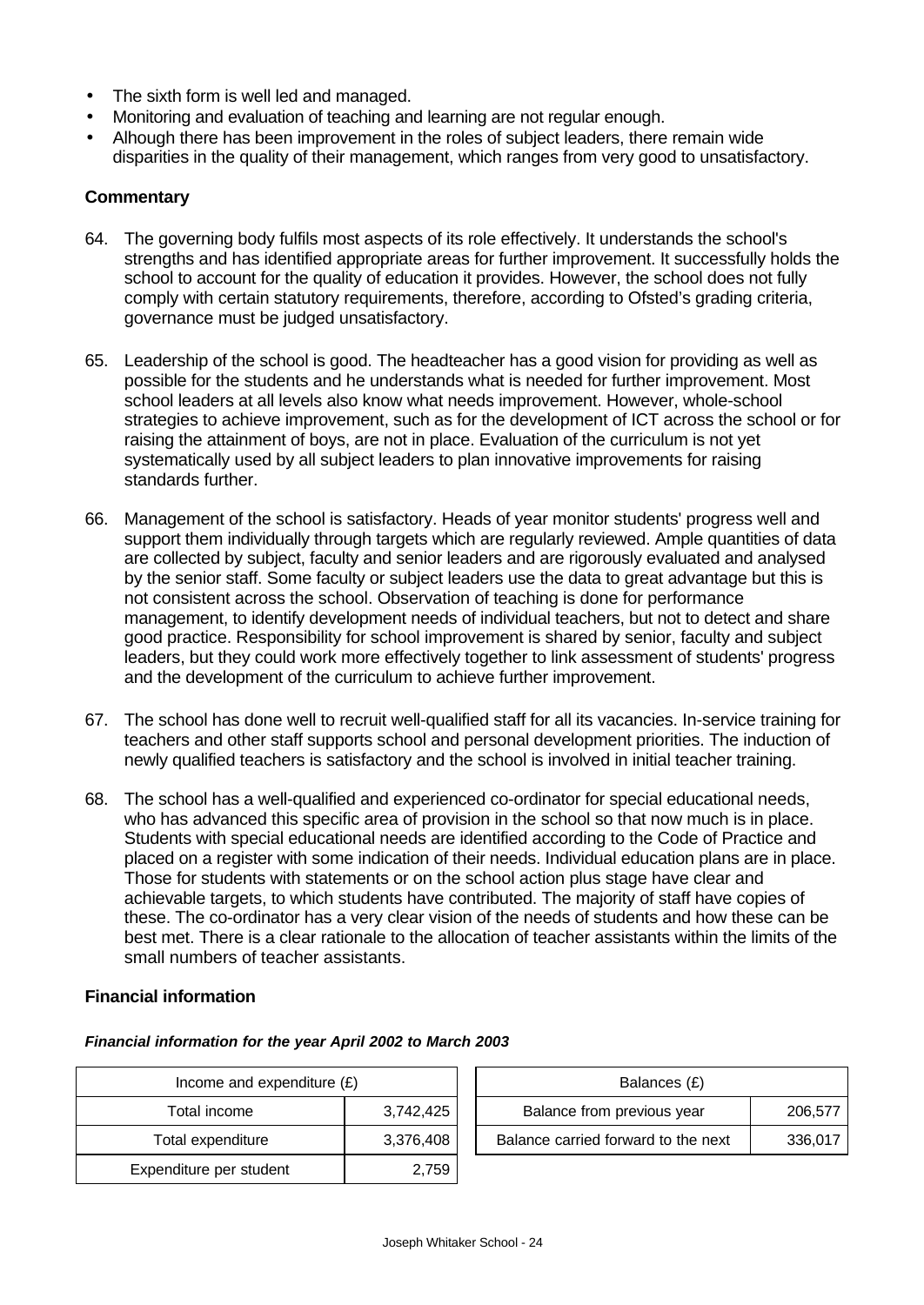69. Finances are managed well. There are good links between budget planning and school development planning, including strategic planning for projected growth in school numbers. Although the school has a large surplus carried over from the last financial year, this was earmarked for the accommodation changes which will be required for the increase in student numbers. Principles of best value are applied well, including at departmental level when purchasing resources and services. Sound use is made of specific grants. The school has taken responsibility for its own catering, cleaning and grounds maintenance, and the improvements are evident. Governors monitor school expenditure rigorously and have a very good strategic overview of major financial investments such as the forthcoming additions to the accommodation. Given the school's improved outcomes, it gives good value for money.

#### **Sixth Form**

- 70. Overall, leadership and management of the sixth form are good. The head of sixth form works effectively with the sixth-form tutors to provide a positive and inclusive ethos for learning. There is good monitoring of students' work and effective systems are in place to ensure that sixthform provision is effective. Close partnership between the head of sixth form and the deputy headteacher for curriculum ensures that senior staff have a good overview of sixth- form work. As with the main school, not all subject leaders provide equally good management of their areas and there is room for improvement in the monitoring of teaching and learning. Nonetheless, there is a clear sense of purpose and a strong drive to continue to improve standards and achievement.
- 71. Governors have a clear vision for the kind of sixth form they want and support the headteacher in providing a clear steer and direction for its development. The sixth-form costs are closely monitored and this ensures that it is cost-effective.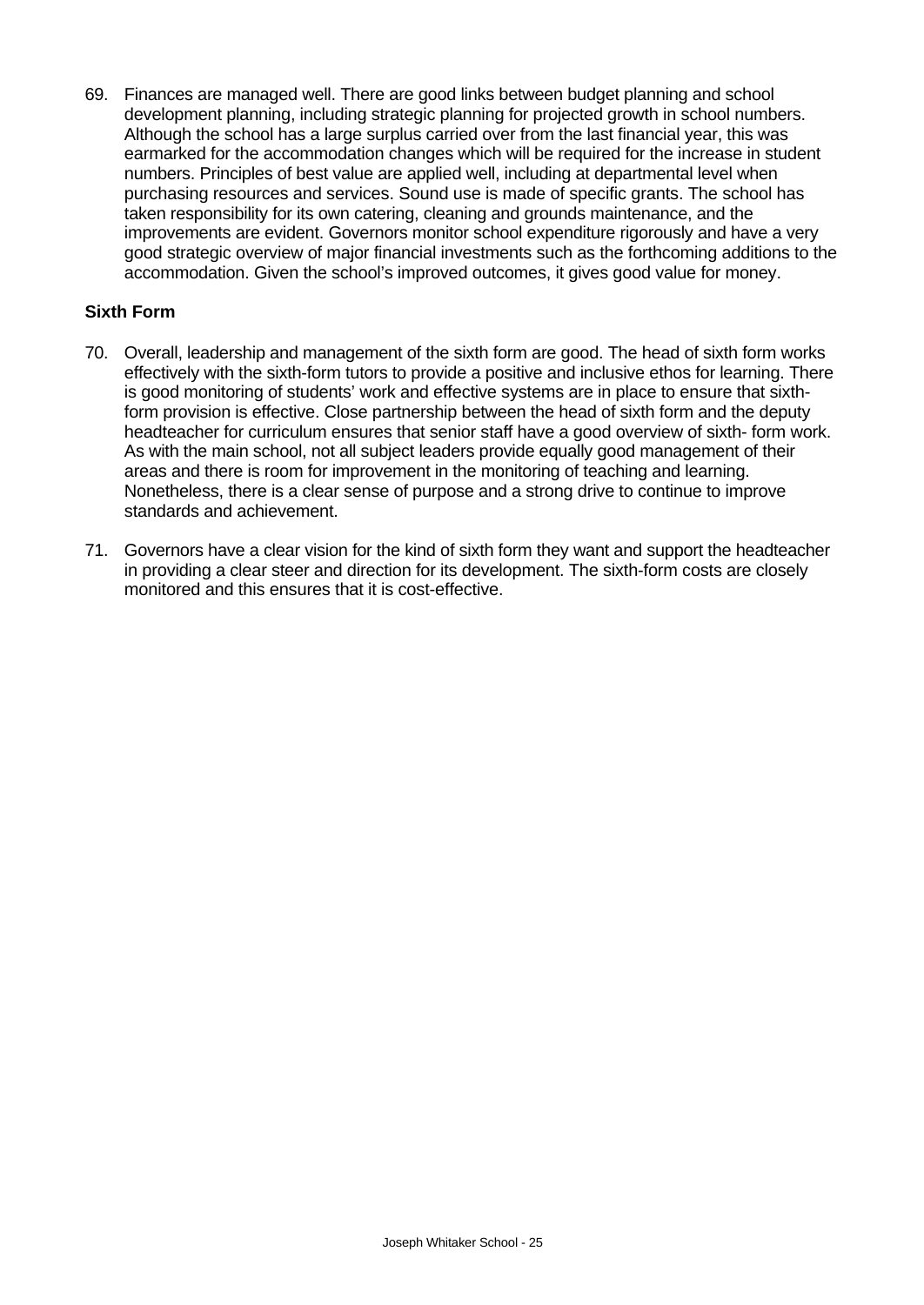# **PART C: THE QUALITY OF EDUCATION IN SUBJECTS AND COURSES**

## **SUBJECTS AND COURSES IN KEY STAGES 3 AND 4**

## **ENGLISH AND MODERN FOREIGN LANGUAGES**

### **English**

Provision in English is **good**.

#### **Main strengths and weaknesses**

- Teaching is good overall, and particularly strong in classroom management, relationships and developing an interest in words. As a result, students respond with very good attitudes and behaviour, and learn well.
- Standards have risen since the previous inspection and recent results show good improvement.
- The way students are grouped (particularly in relation to promoting boys' achievement) and provision for students with special educational needs require further review and evaluation.
- Arrangements for sharing good teaching across the department are missing.

- 72. In 2002, results in tests at the end of Year 9 were above average and exceeded the school's expectations. In 2003, provisional results were not as high but still above the school's target and above average overall. The trend of results is a rising one. Comparisons of students' recent performance with their attainment on entry show that most achieved well. Girls have consistently outperformed boys since 1998 and, though the gap between them has only been slightly greater than nationally between 2000 and 2002, it widened in 2003. GCSE results in English have been below average, significantly so in 2002, but provisional results for 2003 were higher. They represent good achievement given standards at the end of Year 9. Girls' performance has been substantially better than that of boys.
- 73. Standards seen in the inspection are above average at the end of Years 9 and 11. In Years 7 to 9, students achieve well and make good gains in knowledge and understanding. They are competent in tackling writing in a variety of styles. Many students write imaginatively and enthusiastically at length in response to their study of stimulating books. Higher attaining students speak confidently and well; they read aloud fluently and accurately, though not always with expression. Quieter or lower attaining students should have more opportunities to gain spoken confidence. Lower attaining students have persistent problems with spelling and sentence punctuation, affecting the clarity of their writing. Students in Years 10 and 11 achieve well and often show enjoyment of their set texts. They undertake coursework conscientiously and well, supported as necessary by helpful frameworks to structure their work. The best writing is sophisticated and analytical. At all ages, students' attentive listening contributes significantly to their learning. The development of this skill is linked closely with very good attitudes and behaviour arising from strong relationships with their teachers and good classroom management.
- 74. Most students also achieve well because they encounter good teaching that makes demands on their capabilities. Most develop analytical skills well because they are given techniques to do so. The best teaching produces a strong response, very involved students and rapid learning. Its strongest feature is the constant use of powerful language, drawing attention to expressive alternatives. Students extend and enrich their vocabulary well because of the emphasis given to this by teachers who love words and pass on that enthusiasm to students. Such teaching also uses probing questions that make students think, and teachers employ activities that demand participation and a definite outcome. At times, however, they spend too long on an undemanding activity, or talk too much. As a result, opportunities are missed for students to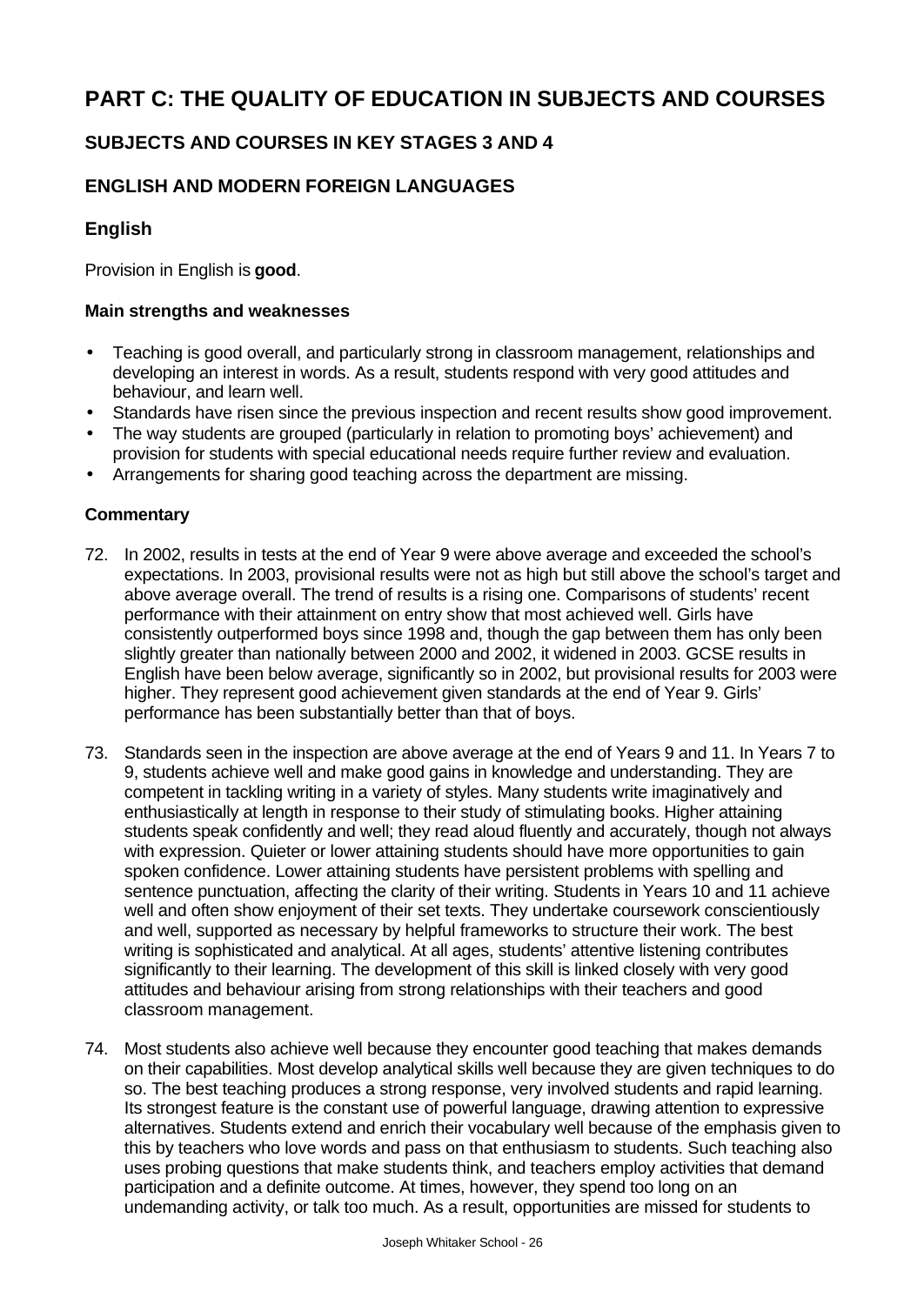discuss or evaluate their work in pairs or groups and the pace of learning slows. Achievement is held back at times because of lack of suitable models or examples of how to do something. Arrangements are not yet in place to ensure that good teaching is shared across the department to eliminate these weaker features.

- 75. Other factors also affect achievement. Students with special educational needs do not always have work that matches their needs, and review of this area of the curriculum (including the use of library lessons) is needed. So also is the way students are grouped, as present arrangements tend to produce a preponderance of boys in middle and lower attaining sets. This makes more obvious the relatively weaker performance of boys and does not promote boys' achievement.
- 76. Leadership of the department is good because of the good improvement in standards, teaching quality and curriculum development that has taken place since the previous inspection. Management has not been as strong because the factors referred to earlier that affect achievement have not been completely tackled. Nevertheless, the head of department is aware of these and is supported by a strong team that is capable of taking on the task of improving further. Improvement since the last inspection has been good.

#### **Language and literacy across the curriculum**

77. Other subjects contribute well overall to the development of students' language and literacy skills. A strong feature is the emphasis given to important subject vocabulary and its use in spoken and written work. As a result, students, particularly in design and technology, art and design, music, physical education, modern foreign languages and drama but also in mathematics and history, gain considerable confidence in their ability to tackle their work effectively. These subjects also promote writing skills and offer frequent opportunities for students to research and evaluate and participate in talk about their work. Where contributions are less strong, it is because key words are not sufficiently referred to or explained, students lack models for writing well and have few opportunities for extended writing or reading, and work does not meet students' needs or lacks challenge. At least one of these weaker features is apparent in science, geography and religious education.

### **Modern foreign languages**

Provision in modern foreign languages overall is **satisfactory**. Provision in French and German is **satisfactory** but provision in Spanish is **very good**.

#### **Main strengths and weaknesses**

- Teaching and learning are very good in Spanish with some excellent practice.
- Too much teaching in French and German is just satisfactory.
- Results in the different languages are not looked at carefully enough and important information about teaching and learning is missed.
- The faculty has its own suite of computers which are beginning to make a positive contribution to teaching and learning.
- Students who are following the certificate of achievement course in French take pride in their work and achieve well.

### **Commentary**

78. GCSE results in French were well below average in 2002 and, although there was considerable improvement in 2003, were still below the 2002 average. In German, results were below average and declined further in 2003. In Spanish in 2002, results were well below average but improved to above average in 2003. Overall, girls and boys do better in Spanish than they do in other GCSE subjects but the reverse is the case in French. Standards in current Years 10 and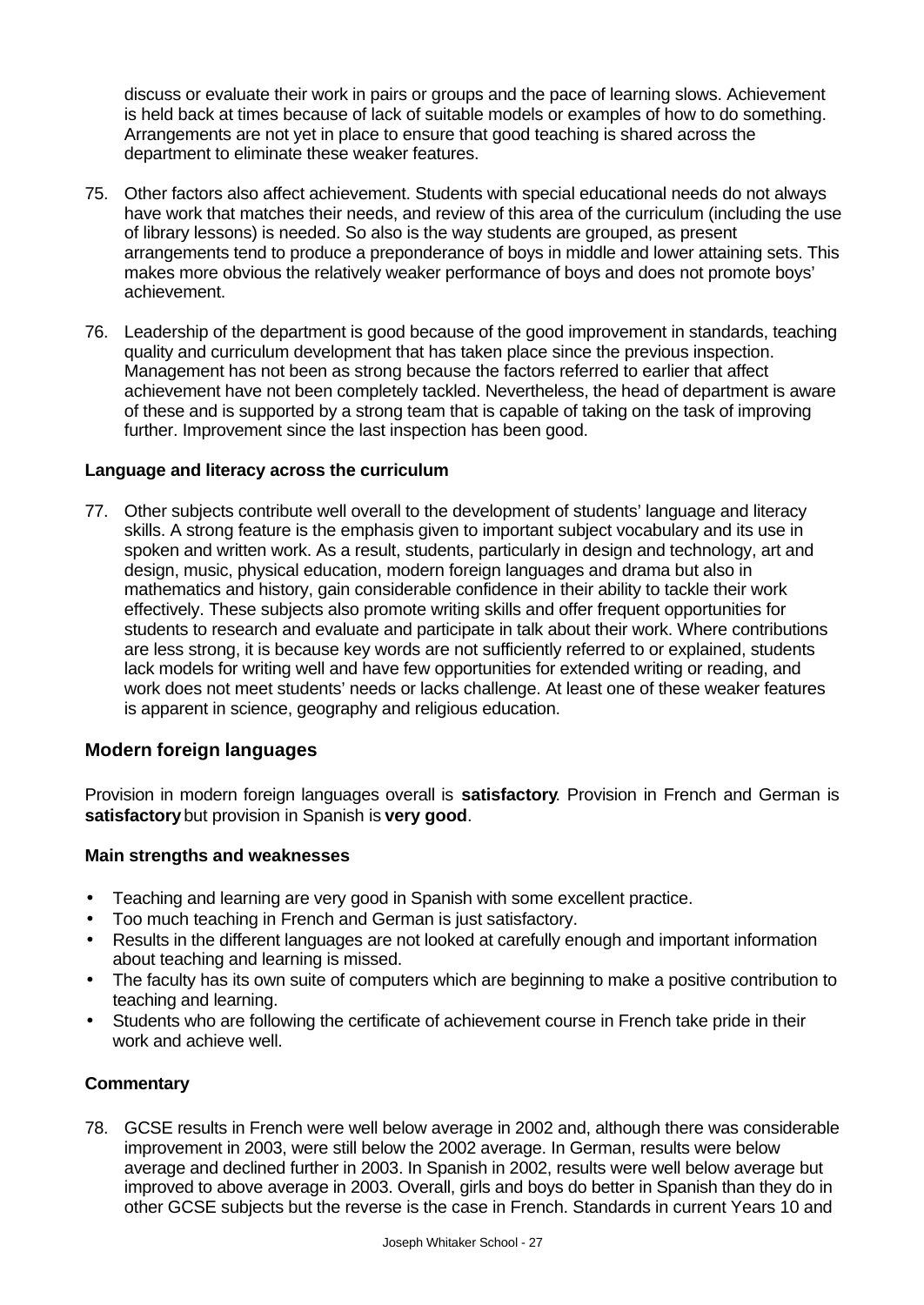11 are above average in Spanish, average in German and below average in French. Standards at the end of Year 9, where most students study French, have improved but are still below average. Girls do much better than boys.

- 79. Achievement is very good in Spanish. This is directly linked to the very high quality of teaching to which students respond with enthusiasm and interest. The features of the very best teaching are swift pace, high expectations and challenging work. Teachers of Spanish speak Spanish almost exclusively in lessons and expect students to follow their example. Spanish lessons are not dependent on textbooks, always include a wide range of activities and find opportunities for students to use the language in meaningful situations which allow some degree of choice. Teachers plan well for students of different abilities. These strategies motivate all students and are particularly effective with boys. Currently, standards of those students in Year 10 who study both Spanish and French are higher in Spanish, although they have been studying French for longer. Achievement in French at GCSE level is barely satisfactory, whilst achievement in German is good. Students taking the certificate of achievement course have very positive attitudes and achieve well. The course is a positive learning experience for them.
- 80. Teaching in French and German from Years 7 to 11 is satisfactory. However, students do not learn enough because the pace of lessons is slow and the content unimaginative. Teachers plan around the textbook, failing to vary methods or resources. In some lessons, students do not have enough opportunity to practise their speaking skills, resulting in weak pronunciation. The content of some lessons in Years 10 and 11 lacks challenge. Students acquire more vocabulary but do not become more skilful in using the language for themselves.
- 81. There has been unsatisfactory improvement since the last inspection as standards and the quality of teaching and learning have declined. There is a clear vision of what constitutes high quality teaching and learning and the new national Framework for Modern Foreign Languages has been embraced. Leadership of the department is, therefore, satisfactory but management is unsatisfactory as monitoring of the work of the department is weak, there is little sharing of good practice and results are not analysed thoroughly enough.

## **MATHEMATICS**

Provision in mathematics is **good**.

#### **Main strengths and weaknesses**

- Standards attained by capable students are very good and improving.
- Attainment of Years 10 and 11 students, particularly boys, is low.
- Teaching is good; as a result, attainment in Years 7 to 9 is above the national average.
- Assessment is very helpful to students in informing them of current performance and guidance towards target grades.
- Not enough use is made of ICT to assist students with their learning in mathematics.
- Opportunities for sharing good practice through mutual observation of lessons are very limited.

### **Commentary**

82. Results in the 2002 National Curriculum tests at the end of Year 9 were above the national average. The most recent results indicate a marked improvement at the very highest grades. Achievement across the school is good. At the end of Year 11, attainment is below national averages at A\* to C and above national average at A\* to G, however, the 2003 results show an overall improvement on those of 2002. This is particularly marked at A\*/A grades. Performance at this level now exceeds recent national averages. However, the results of middle ability Year 11 boys are well below the national average. The department is acutely aware of this and has now targeted particular groups to be taught by key staff. Elsewhere, other students of varying abilities demonstrate sound understanding of mathematics. This was seen with a lower ability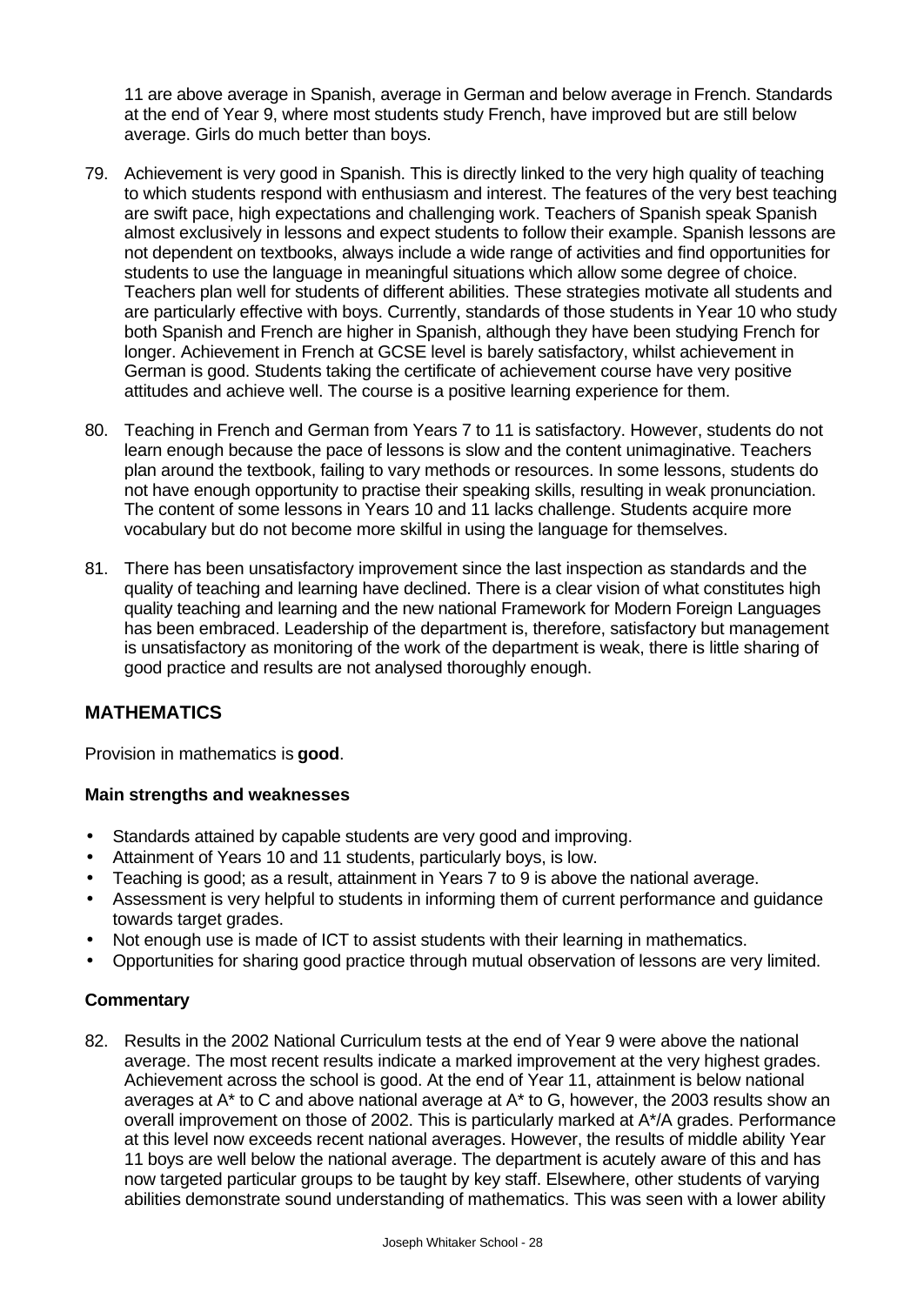Year 10 class where students were able to grasp the concept of scales, accurately read different calibrations and confidently discuss their work. The overwhelming majority of students successfully complete their GCSE studies. The needs of higher ability Years 10 and 11 students are very well met. In a Year 11 class, students swiftly understood details of the number system and competently applied strategies for identifying rational and irrational numbers. By the end of the lesson, the work was increasingly demanding, and discussions revealed a sharp and enquiring approach to new mathematical concepts. Achievement for able students is good and represents sound preparation for sixth-form studies.

- 83. In Years 7 to 9, teachers effectively follow the guidance of the National Numeracy Strategy. A particular strength is the way they start the lesson with a variety of mental arithmetic exercises; this sets a positive tone to the lesson and is a welcome and anticipated aspect of the students' work.
- 84. Teaching and learning are good overall. There is currently insufficient use of lesson observation to enable good classroom practice to be more widely shared. Good and very good teaching is characterised by well-planned lessons and sound rapport that aids classroom management, thus enhancing learning. Teachers are alert to students with special educational needs and teaching is appropriately pitched to their needs. This increases their self-esteem and makes work enjoyable. The improved monitoring of student performance enables targets and current performance to be shared with students and has improved the sound lesson planning now clearly in evidence. Insufficient use, during lessons, is being made of ICT to support students' learning.
- 85. Leadership and management are good. The head of department has recently put into place the modular GCSE, which after its first full cycle has seen an improvement in results. Staff are responsible for a wide range of departmental responsibilities, providing opportunities for professional development. Key issues from the last inspection have been effectively tackled, hence, there has been good improvement since then.

#### **Mathematics across the curriculum**

86. Although the National Numeracy Strategy has been implemented well in terms of the mathematics lessons themselves, departments have not systematically planned development of numeracy into their subjects. Nonetheless, most subjects where mathematics is a necessary part of the curriculum make effective use of it. For example, evidence of four- and six-figure grid referencing was seen in geography and suitable use of graph work displaying population change and chronology time lines was seen in history. Comparisons of the speed of light and sound were attempted well in science. The use of formulae is good in physics, and formulae in spreadsheets were appropriately used in ICT. Unusually, good use of numeracy was seen in religious studies when moral issues were statistically measured.

### **SCIENCE**

Provision in science is **satisfactory**.

#### **Main strengths and weaknesses**

- Students in Years 7 to 9 achieve well owing to good teaching.
- Planning does not provide for steeper learning for all students.
- Modelling is not used enough to explain scientific ideas and processes.
- 'Student friendly' language and familiar contexts, where provided, help students to learn and achieve well.
- Good leadership and management are bringing about changes for improving standards, especially in Years 10 and 11.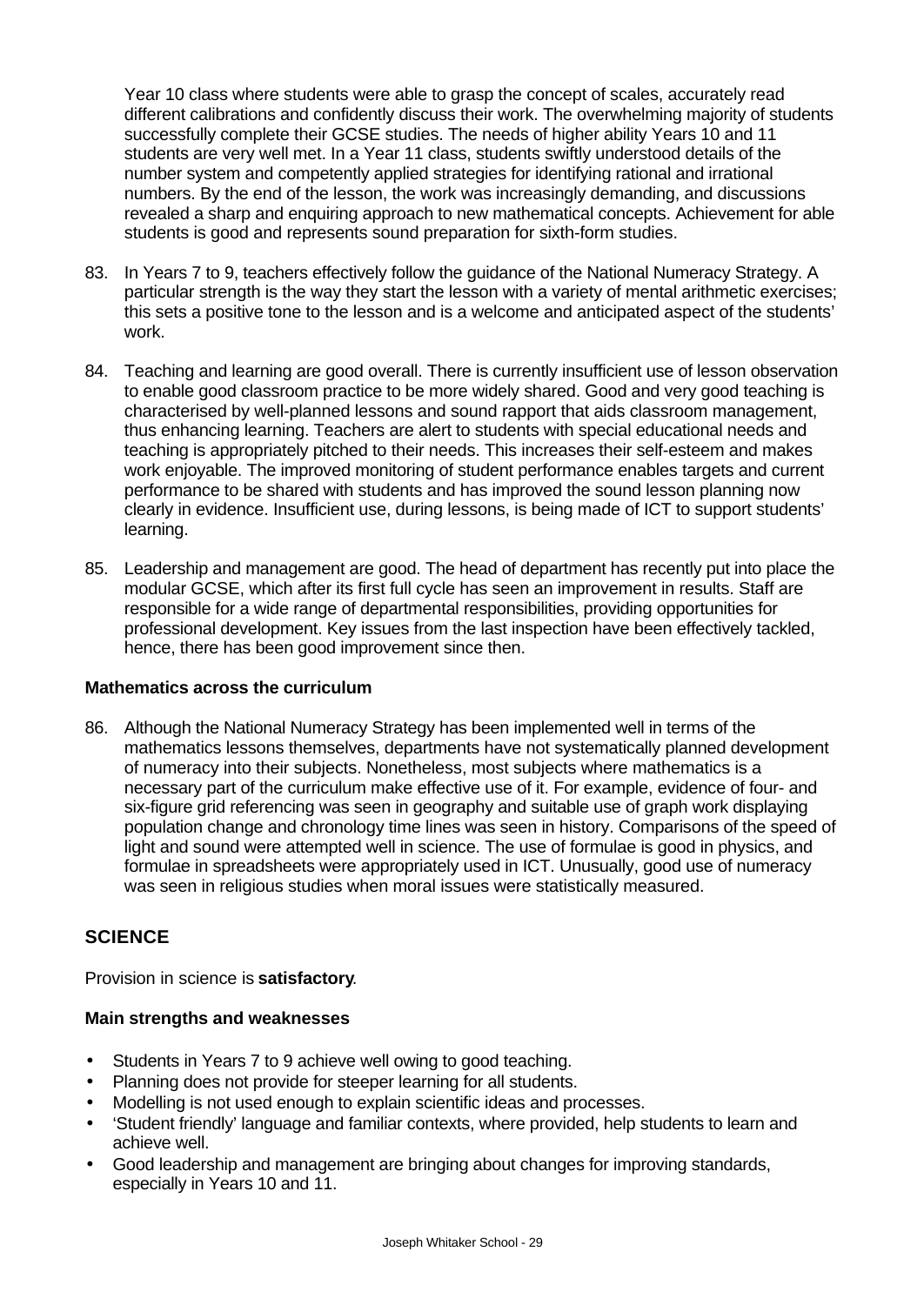• Assessment criteria from the National Curriculum have not been broken down sufficiently to evaluate year-on-year progress and the action needed to improve.

#### **Commentary**

- 87. Students in Years 7 to 9 achieve well. Their attainment improves from average on entry in Year 7 to above average by the end of Year 9. Achievement for students in Years 10 to 11 is satisfactory.
- 88. Students' performance in national tests at the end of Year 9 has improved more sharply than the national trend since 2000. Results for 2003 were above the national average. Boys and girls achieved similar results. Standards at the end of Year 11 are average. Year 11 GCSE results in 2002 in the separate sciences were average but combined double and single science awards were below. In 2003, results improved in all GCSE examinations, except in the double award GCSE, where they were marginally lower.
- 89. Teaching in Years 7 to 9 is good and leads to effective learning. For example, in a lower ability Year 7 lesson, students developed good understanding of investigation skills, such as predicting and hypothesising, as a result of effective demonstration, discussion and explanation followed by well-designed activities that enable students to practise these skills. Overall, there is now a good focus on developing students' skills in investigative work, though some teachers still over-direct what students do. Models and demonstrations are used well to assist students' understanding. In a Year 11 lesson, effective demonstration, followed by students' testing and observing, improved their grasp of exothermic and endothermic reactions. Use of models deepened students' understanding of the structure of molecules. One teacher's use of 'student friendly' language and contextualisation of scientific principles within students' everyday experiences promoted effective learning of how babies inherit their characteristics. Whilst teachers' subject knowledge, management of students and use of resources are consistently good, there are areas which require attention to make learning more effective. Lesson planning does not promote steeper learning because activities do not match the diverse learning needs of students in each class. The language of learning objectives is sometimes too complex and teachers do not explain the scientific meaning of words such as 'pure', 'barrier' and 'random' to ensure effective learning. Lessons are not summed up well and, sometimes, the conclusion is missed out altogether. Students display very positive attitudes to learning. This helps them to learn well.
- 90. Leadership and management of the subject are good. Staffing difficulties of recent years have been resolved with new appointments including the head and the deputy head of faculty. As a result, collaboration and teamwork are improving. Effective implementation of the national strategy for teaching science in Years 7 to 9 is being revived. Provision of science in Years 10 and 11 is also under scrutiny in order to provide the best deal for the students. The use of ICT for teaching is improving, but could be better. The use of literacy could also be improved. Improvement since the last inspection is satisfactory.

## **INFORMATION AND COMMUNICATION TECHNOLOGY**

Provision in information and communication technology (ICT) is **satisfactory**.

#### **Main strengths and weaknesses**

- There is much good and enthusiastic teaching by well-qualified staff.
- There has been a major problem with long-term absence of key staff.
- Overall, standards of attainment at the end of Year 9 and at the end of Year 11 have been below national expectations.
- The scheme of work in ICT for students who do not follow an examination course in Years 10 and 11 is inadequate.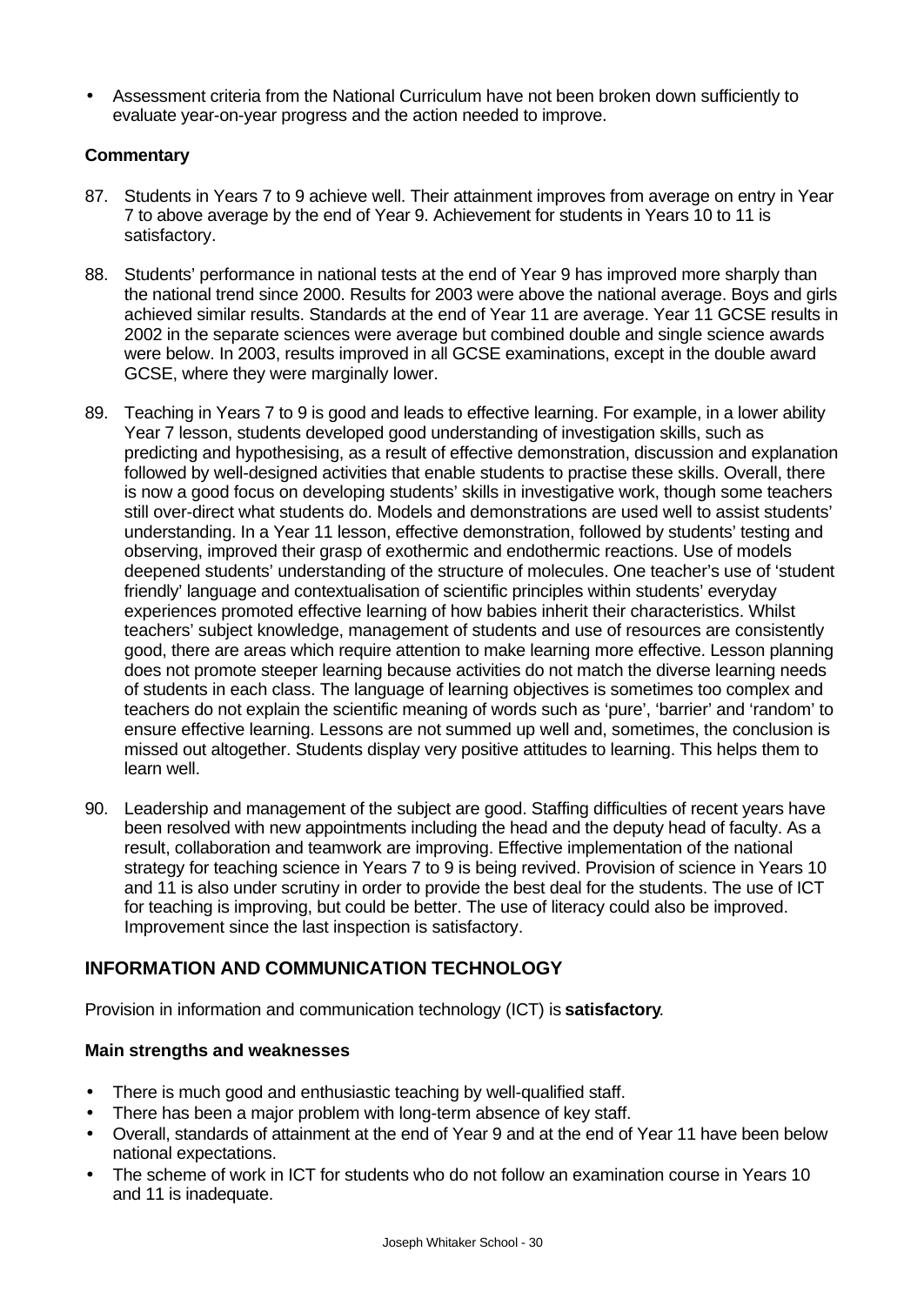- Cross-curricular provision of ICT is patchy and insufficiently rigorously monitored.
- ICT resources and accommodation are good.

- 91. The 2003 teacher assessments of students in Year 9 give levels that are well below national averages. However, the quality of work seen both in lessons and in students' written work gives a clear indication that the current cohort will improve on these assessments.
- 92. Results at GCSE have been well below national averages. However, for the last two years, the students have been taught by a succession of supply teachers which has had a profoundly adverse effect on their examination results. Since the appointment of an acting head of department, measures have already been taken to improve the situation, and a scrutiny of the work being done by students in the present Years 10 and 11 indicates that a marked improvement in performance is likely to occur next year.
- 93. Standards by the end of Year 9 are below national averages, but all students now follow a challenging course with a suitable time allocation over Years 7, 8 and 9 that enables most students, including those with special educational needs, to make at least satisfactory progress. Hence, achievement is satisfactory overall.
- 94. Standards in Year 11 are average and achievement is satisfactory. About one third of the students in Year 10 and Year 11 follow a GCSE course whilst all follow a course designed to improve their generic ICT skills. National Curriculum requirements are met by the additional opportunities provided in other subjects, for example the students effectively apply the concepts and techniques of using computer technology to measure, respond to control and automate events in science and in design and technology. Standards attained by the students in the GCSE groups in Year 11 are around national expectations. Coursework is satisfactory, well presented and organised. Students apply their knowledge and understanding of ICT systems effectively to their design work, for example linking records for customers, suppliers and products when designing a database. Most students annotate their work to indicate a critical awareness of what they have achieved and what they can do to improve. Overall, achievement is satisfactory, but could be better if computers were more widely used across the curriculum.
- 95. Teaching of ICT is satisfactory overall. The full-time teachers in the department have a good level of knowledge that underpins their work. Much of the teaching is done by non-specialists, whose knowledge levels are certainly more than adequate and who are well supported by the acting head of department. Lesson planning is generally good with clearly stated lesson aims so that students know what they are expected to learn. Students are given good-quality support material, which helps them to become more independent, and targets for completion of tasks. They are well motivated and keen to learn. The best teaching features energy and enthusiasm, giving students the clear message that ICT is well worth the effort. The setting of homework is not consistent; many students have homework set only occasionally.
- 96. Management arrangements are now satisfactory. The long-term absence of the head of department created a very difficult situation. There was very little departmental documentation and the short- and medium-term planning had been left to individual teachers. The problem has been alleviated by the appointment of the head of the technology faculty to be acting head of ICT. He has already introduced measures which are having a demonstrable effect, but which have yet to impact on results. One highly capable technician provides essential support, keeping the extensive school-wide network of approximately 210 computers functioning fairly smoothly.
- 97. There has been good improvement since the last inspection, but there is still no whole-school strategy for the provision of ICT opportunities for students in all curriculum areas. Completion of the national training for teachers has considerably extended the capability of the whole staff to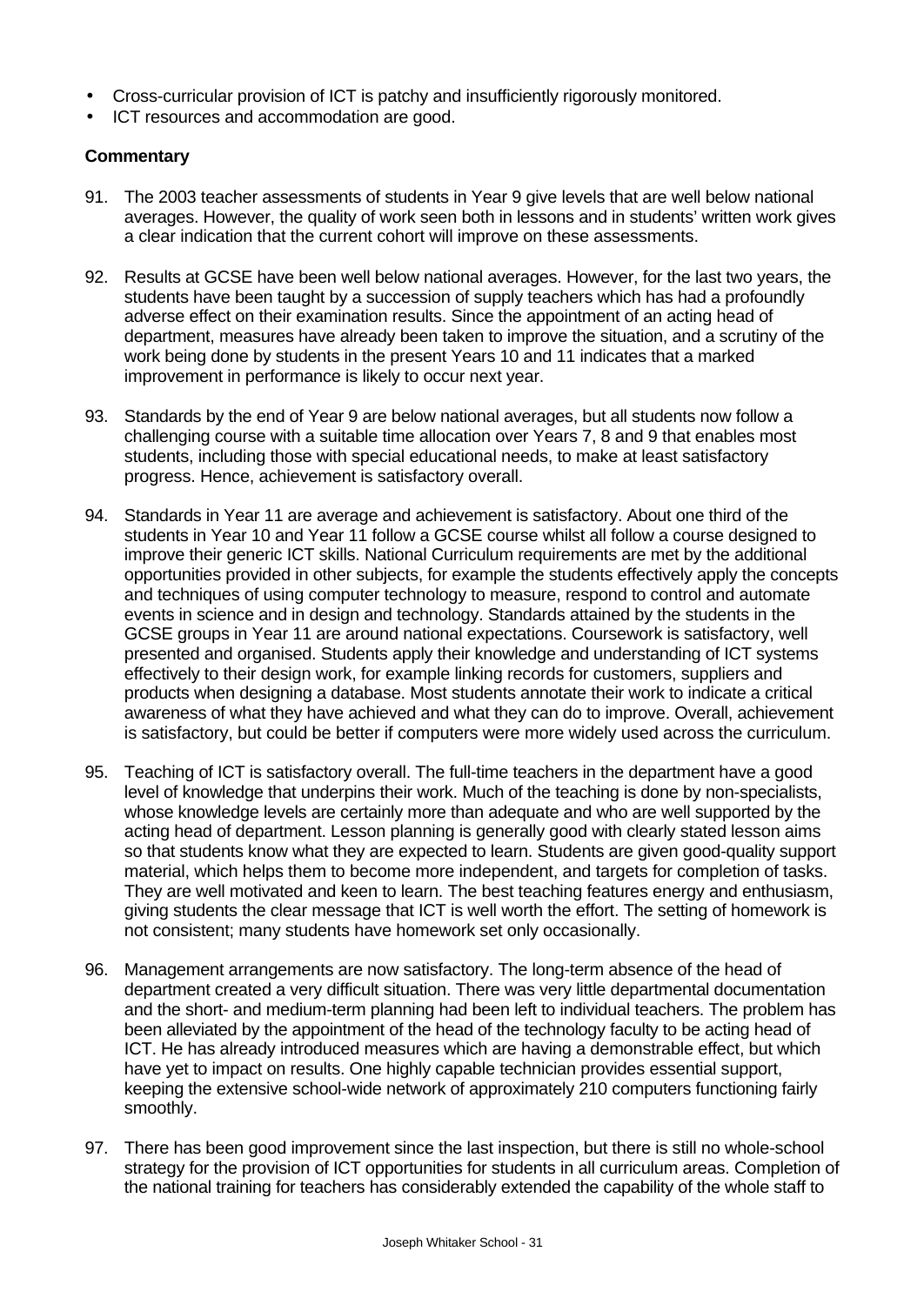deliver skills in this area. The school is now adequately resourced in terms of hardware, although there is some deficiency in the software available to subjects.

#### **Information and communication technology across the curriculum**

98. The cross-curricular provision of ICT is satisfactory overall. It is good or very good in some subjects where computers are used effectively as a tool to aid learning, but this level of provision does not extend to all subjects, and some subjects make limited use of ICT. There is no whole-school scheme of work or school-wide procedure to monitor provision and assess students' performance.

#### **HUMANITIES**

Geography, history and religious education were inspected in depth and sociology was sampled. In Year 11, GCSE results in sociology have been below the national average but, on the limited evidence of scrutiny of students' work, achievement is satisfactory.

#### **Geography**

Provision in geography is **good**.

#### **Main strengths and weaknesses**

- The quality of teaching has improved since the last inspection and is now good.
- The use of fieldwork has had a significant effect on the learning of students in the classroom.
- The use of computers is underdeveloped and does not, as yet, support learning and research.
- Curricular planning does not take sufficient account of students' learning needs.
- Not enough use is made of analytical marking to give students clear guidance on how to improve their work.

- 99. GCSE results took a dip in 2002 to below the national average but, in 2003, returned to a level above the 2002 national average.
- 100. Standards in the current Year 9 are just above national expectations. For most students, this represents good achievement in relation to their attainment on entry in Year 7 and a slight improvement since the last inspection. Students with special educational needs come closer to meeting their targets when supported by learning support staff. Their achievement overall is satisfactory. Whilst students of all abilities demonstrate good geographical knowledge, higher attaining students are not sufficiently challenged and require further opportunities to extend their writing. The subject needs to provide a sufficient range of texts and activities to address the different levels of ability within teaching groups. As students progress through Years 8 and 9, they show some confidence in finding information from text, maps and diagrams but skills in using computers are not so well developed. The use of key words displayed on word walls is having some effect on students' learning.
- 101. Standards in the current Year 11 are just above national expectations. Students' achievement relative to their standards of work at the end of Year 9 is good. Students make some good progress in their geographical knowledge, understanding and use of geographical skills. Most have a steadily increasing geographical vocabulary and knowledge and use these well in their work. For example, in a Year 11 class, students were considering future developments for Mansfield. Higher attainers with more challenging work could have advanced further. Students with special educational needs went some way to achieving their targets but were able to achieve more when supported. The high ratio of boys to girls was very pronounced and this diminished the contribution to the lesson of the gender with smaller numbers.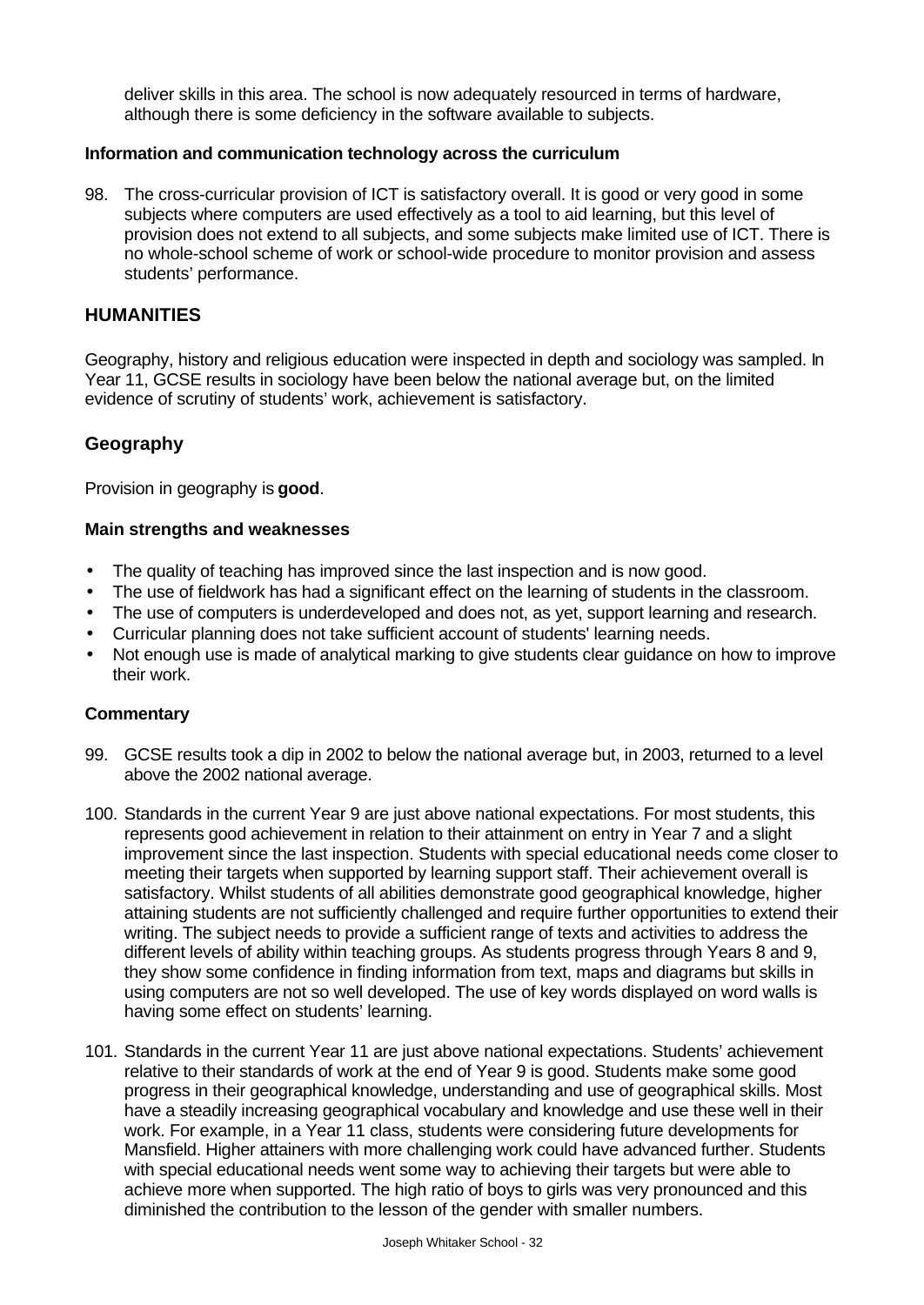- 102. The quality of teaching is often good with some that is satisfactory. The quality of learning was similar. Lessons are usually well prepared and the aims shared with students. Teachers draw on an appropriate range of resources and activities but do not make sufficient use of computers. A strong feature of the teaching that was good was the clear questioning that forced students to think and then clearly explain their ideas. Where teaching was no better than satisfactory, it was often due to insufficient match of work to the varying needs of all abilities within a group. Marking is regular but there is a lack of constructive comments which inform students on how they can improve their work.
- 103. The leadership is satisfactory. Geographical visits in all years extend what is learnt in the classroom. Curricular planning does not reflect the needs of all abilities. Further curricular planning and monitoring of students' work and teaching are now needed. The subject has dealt with some of the key issues in the last report and improvement since the last inspection has been satisfactory.

### **History**

Provision in history is **good**.

#### **Main strengths and weaknesses**

- Students make good progress as a result of good teaching, planning and support.
- They show good attitudes to learning, and work well individually and collaboratively.
- Students understand what they should do to improve and are set realistic and challenging personal targets.
- Accommodation is insufficient for the number of staff and classes in this increasingly popular subject.
- Occasionally, students who can easily do class tasks are not challenged to think further.

- 104. Standards, by the end of Year 9, are in line with national expectations. Current achievement is good. In Year 9 classes, students discovered facts about conditions in the trenches on the Western Front, presented these as a display, including cartoons of their own, and each group reported back, giving and receiving feedback from the teacher and other class members.
- 105. Standards in GCSE history are improving, and broadly in line with expectations. Achievement is good. Girls achieve higher grades than boys. In Years 10 and 11, students build effectively on prior knowledge with strong support from teachers. Students with special educational needs make good progress when they have assistance in the classroom. Some students, often boys, respond well to challenges to attain grades in GCSE in line with the standards of most girls.
- 106. Individual students, on occasion, lack challenge, where work is not targeted to cover the wide range of attainment in a class. Student attitudes contribute well to the progress they make in learning throughout the main school.
- 107. Good learning is strongly supported by well-planned lessons using national initiatives to support the development of speaking, listening, reading and writing for all students. Very good teaching uses expertise and enthusiasm to inspire students to achieve well. Good use of resources supports learning through a variety of teaching techniques. History is becoming a more popular option, permitting some setting of GCSE groups to target individual potential, especially for higher grades. Staff know and use the criteria for National Curriculum levels and GCSE to help all students to focus on the skills they need to practise, including recall and response to questioning.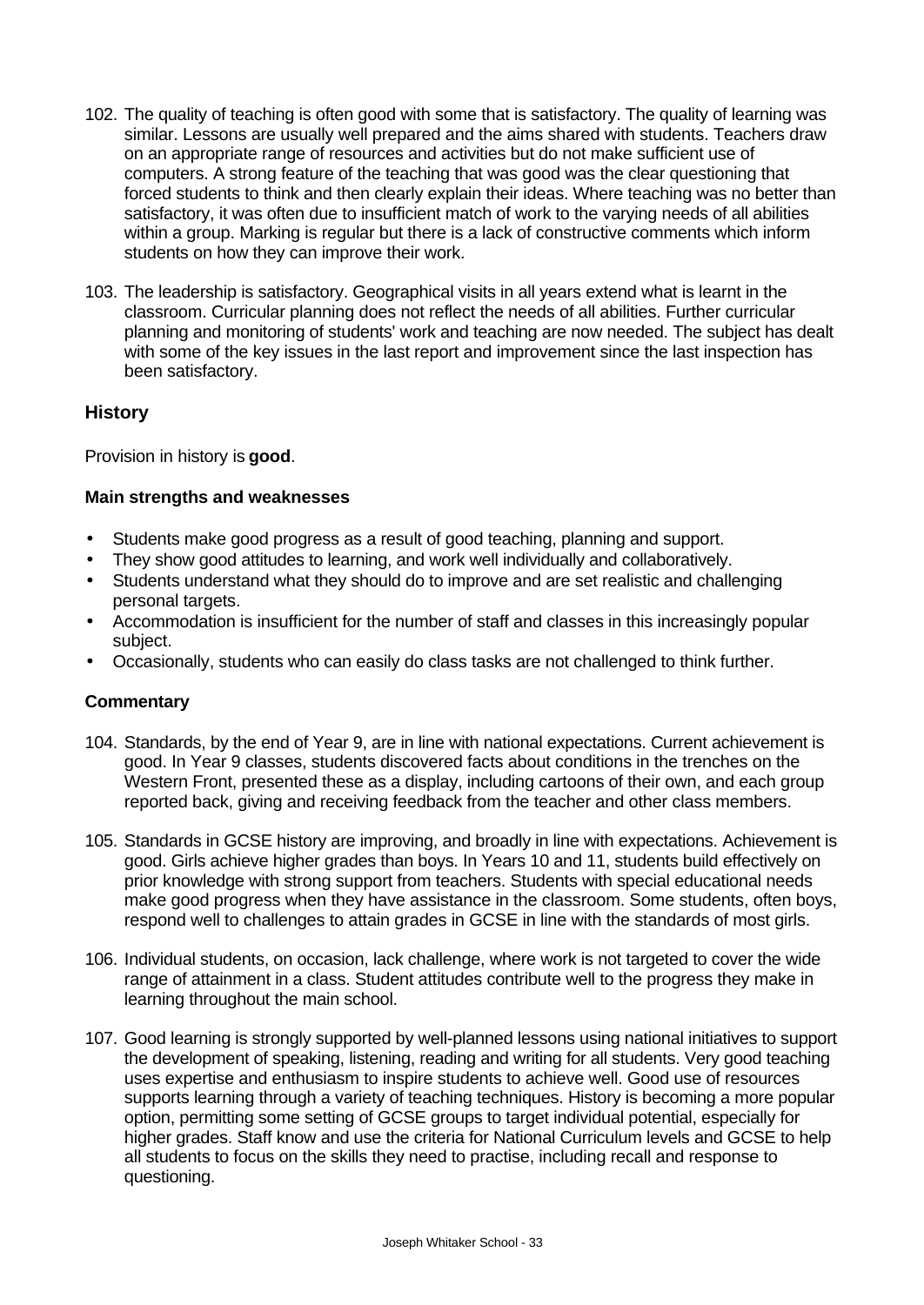- 108. The curriculum is good at promoting progression, but not broad enough to facilitate cultural awareness of European or worldwide differences before the twentieth century. Good leadership builds on an experienced staff team, driving forward initiatives and encouraging all members to contribute to improving achievement for all.
- 109. Aspects of the subject have improved since the last inspection, but the use of ICT is not built into the history curriculum and visits are less frequent. Weaknesses in accommodation impact adversely on teaching and learning.
- 110. Improvement in history has not recently kept pace with other subjects at GCSE and, although boys' attitudes are now good, this has not yet shown effects in standards in examination at age 16. Overall, improvement since the previous inspection has been satisfactory.

#### **Religious education**

Provision in religious education is **good**.

#### **Main strengths and weaknesses**

- All students are successful in obtaining a GCSE short course qualification and this is a good achievement for the school.
- The subject makes a very good contribution to students' spiritual, moral, social and cultural development.
- Teaching is good and is raising attainment.
- Not enough use is made of ICT.

- 111. All Year 11 students study the GCSE short course. Results for 2003 are below the 2002 national average for higher grades but above for the numbers gaining a qualification as all students obtained a grade. By Year 11, the majority of students achieve well but girls achieve slightly better than boys. In a Year 11 lesson, students were considering life and death issues and using a writing frame to help them to practise an evaluative examination question.
- 112. Standards of knowledge and understanding seen at Year 9 are in line with the expectations of the Nottinghamshire Agreed Syllabus. The majority of students in Years 7 to 9 achieve well. Girls take more care with the presentation of their written work but boys provide good oral answers. Most students respond positively to the well-prepared lessons and behave very well. They sustain interest because of the variety of tasks and the good pace of lessons. The attention to oral and group work involves them well as active learners. In a Year 9 lesson, students used their religious knowledge and thinking skills to show Jesus' awareness that he was a Jew. The match of work to the capabilities of students and the help they receive in lessons ensures students with special educational needs and English as an additional language succeed. Opportunities for using ICT are limited and this hinders independent learning. Assessment tasks are an integral part of learning, and sympathetic and constructive marking is consistent throughout the department.
- 113. The quality of teaching and learning is good. In the lessons observed, it was always good. Teachers have very good subject knowledge and plan together to share best practice. They give emphasis to speaking and listening and this enables students to use specialist vocabulary and test and try out ideas before writing. Every opportunity is taken to develop students' selfworth by valuing their efforts and respecting their views. There are very good opportunities for reflection on the meaning and purpose of life. The study of aspects of different world religions increases students' cultural awareness and understanding of how belief influences lifestyles. The subject makes a very good contribution to the spiritual, moral, social and cultural development of students.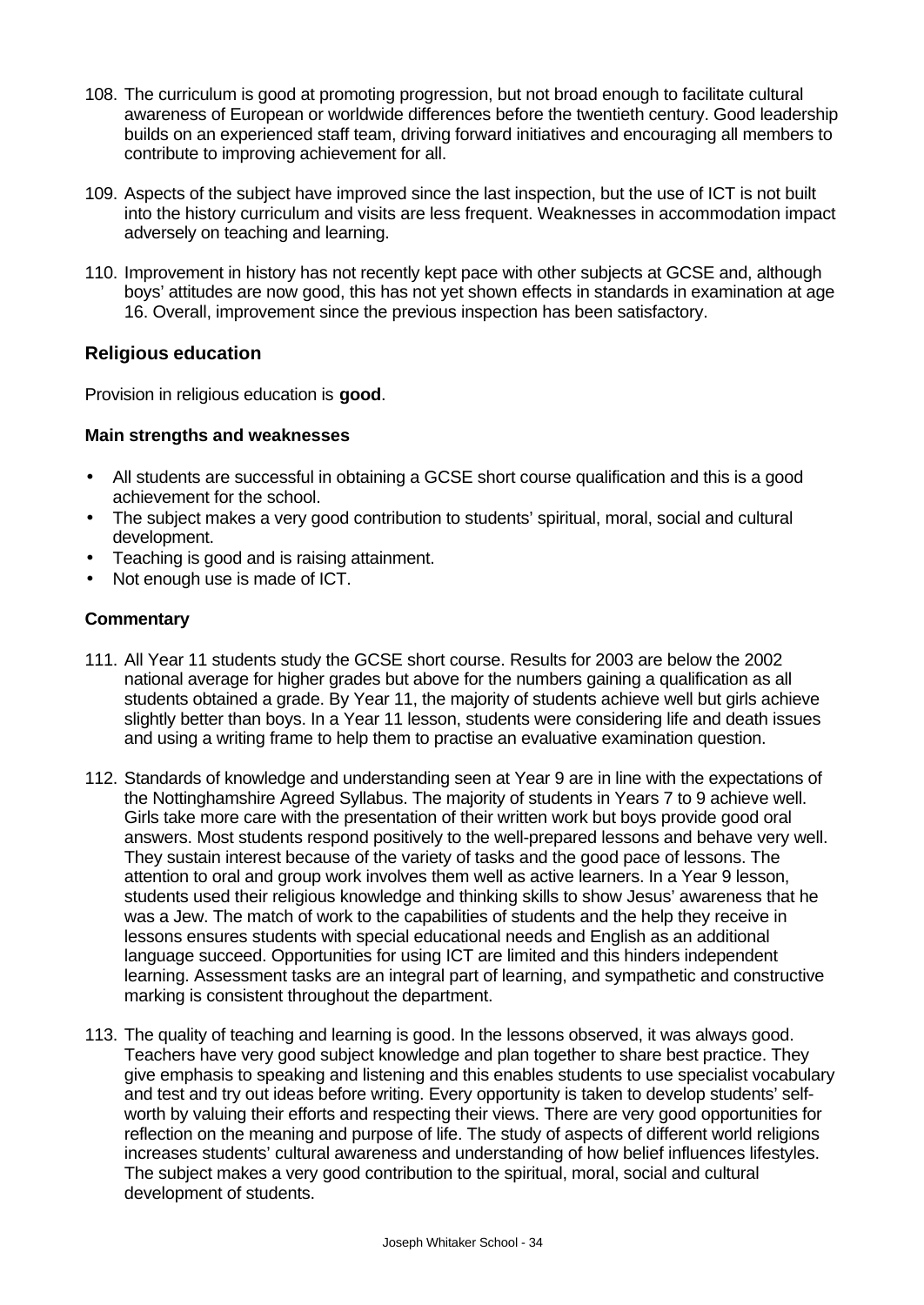- 114. The department has consolidated standards seen at the last inspection and further developed assessment procedures. The use of ICT is still not developed throughout the subject. Improvement since the last inspection has been satisfactory.
- 115. Leadership and management are good. The subject has a clear direction, is well managed and monitored and the department works well together. There is a drive to raise standards, and assessment is focused on ways to improve subsequent work.

## **TECHNOLOGY**

### **Design and technology**

Provision in design and technology is **very good**.

#### **Main strengths and weaknesses**

- Standards are high and students' achievement is very good overall, although standards and achievement in food technology in Years 10 to 11 are not high enough.
- Leadership and management are very good, and give a clear direction to the subject.
- Teaching is very good and, with very good relationships, students are motivated to succeed.
- There are insufficient sewing machines and ovens to allow students to make good progress.
- Not all teachers assess work according to National Curriculum levels, and students in Years 7 to 9 are not always aware of how to improve.
- There is no technical support for food technology, and inadequate technical support for the other subjects.
- ICT is used very well.
- Visits are not organised, hence missing opportunities to extend students' understanding of the subject.

- 116. Teacher assessments of students in Year 9 have shown a fluctuation over the last three years. In 2003, they showed high standards. These standards were seen during the inspection, and show very good achievement, as students enter the school with low standards, due to an incomplete experience of the subject in the primary schools. They gain these high standards very quickly in five separate subjects taught in design and technology. GCSE grades have been high overall and over time, and girls have tended to achieve better than boys. Results are high in graphics and resistant materials. GCSE results tend to be lower in food technology and textiles. Students in Years 10 to 11 maintain the high standards gained in Year 9, and their achievement is very good overall, especially in resistant materials and graphics. However, achievement in food technology is not as good as it should be.
- 117. The high standards are due to very good teaching. There are high expectations that students will listen, therefore learn, and apply themselves when working. Questioning is probing to determine if students know and understand, and they are consistently reminded about how they can improve. In Years 7 to 9, not all students are clear about the National Curriculum level at which they are working, and they have an incomplete understanding of the level descriptors. In contrast, GCSE students are given very good advice and guidance on what is required for each grade and how they can improve their work to match grade requirements for grades A\* to C. This knowledge helps students to attain higher standards. In food technology in Years 7 to 9 and in the GCSE groups, too much time is spent on theory, as inadequate oven space precludes whole-class practicals. In addition, there is too little challenge in GCSE to move students on. In textiles, too few sewing machines restrict the progress that students make. Consequently, in these subjects, standards are not as high as in the other subjects. ICT is used very well in the department, and this was seen when Year 9 competently used a program to design in three dimensions.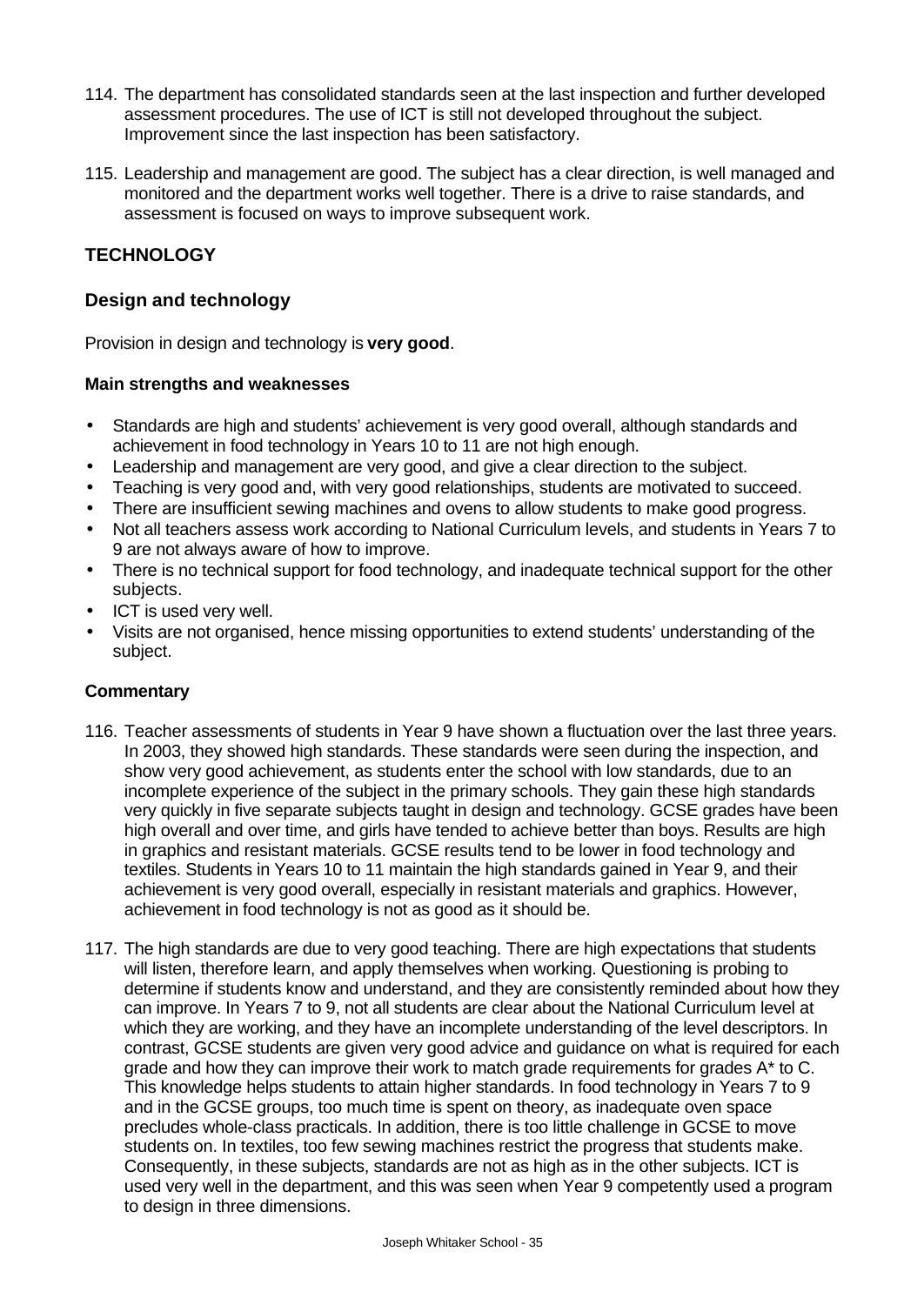118. Leadership and management are very good. The department is very well organised, with regular monitoring of students' work. A major difficulty is the lack of a technician in the food department, and restricted assistance in the other areas taught. This, of necessity, encroaches on time that teachers normally spend on activities allied to their teaching. There is insufficient teacher assistant support for students with special educational needs, who require much attention in a practical subject. In addition, visits are not organised for students. These could bring the subject alive to students by seeing it in action in the real world. There has been very good improvement in the department since the time of the last report.

## **VISUAL AND PERFORMING ARTS**

### **Art and design**

Provision in art and design is **good**.

#### **Main strengths and weaknesses**

- The head of department has created a very good working environment.
- Teachers possess good subject knowledge and are well informed.
- Most students settle readily to their work and enjoy art and design activities.
- Insufficient use is made of modern technology, photography and ICT.
- Class sizes are sometimes too large for available studio space.

- 119. Attainment on entry to Year 7 is below national expectations. By the end of Year 9, attainment is broadly in line with national expectations, with girls' attainment being much higher than boys. Achievement from the start of Year 7 to the end of Year 9 is good. In the 2002 GCSE examination, the number of students that achieved the highest grades was well above the national average, with girls' attainment remaining much higher than boys'. In 2003, there was an apparent decline in the number of students that achieved grades A\* to C which is due to the fact that not all students on the course were entered for the examination in 2002.
- 120. Students in Year 7 settle readily to the tasks that are set by their teachers and produce work of a satisfactory standard. Year 8 students work well and produce interesting studies. By Year 9, a significant minority of students have acquired the capacity for working independently and work well to develop their art skills. The standard of work is in line with national expectations. Students with special educational needs make good progress and work to the best of their ability. Achievement from the start of Year 7 to the end of Year 9 is good.
- 121. Students in Year 10 enjoy the subject and work well to acquire new knowledge and skills. The majority are producing work of a standard that is broadly in line with national expectations. In Year 11, students work quietly with a sense of purpose and application. A significant number are beginning to demonstrate independence in their research work and final pieces. The majority are working at a level that is in line with national expectations. Achievement from the end of Year 9 to the end of Year 11 is good.
- 122. Teaching is good and there are some very good features. Teachers come to lessons well prepared and make very good use of exemplar material. Planning is very good and clear objectives are set for students who know what they are expected to do. Expectations are high and teachers demand high standards of behaviour from students. The recent appointment of a new member of staff has contributed significantly to the raising of standards in the department.
- 123. Leadership is very good and management good. The head of department provides a very good role model for others in the department and she has a very clear vision of how the department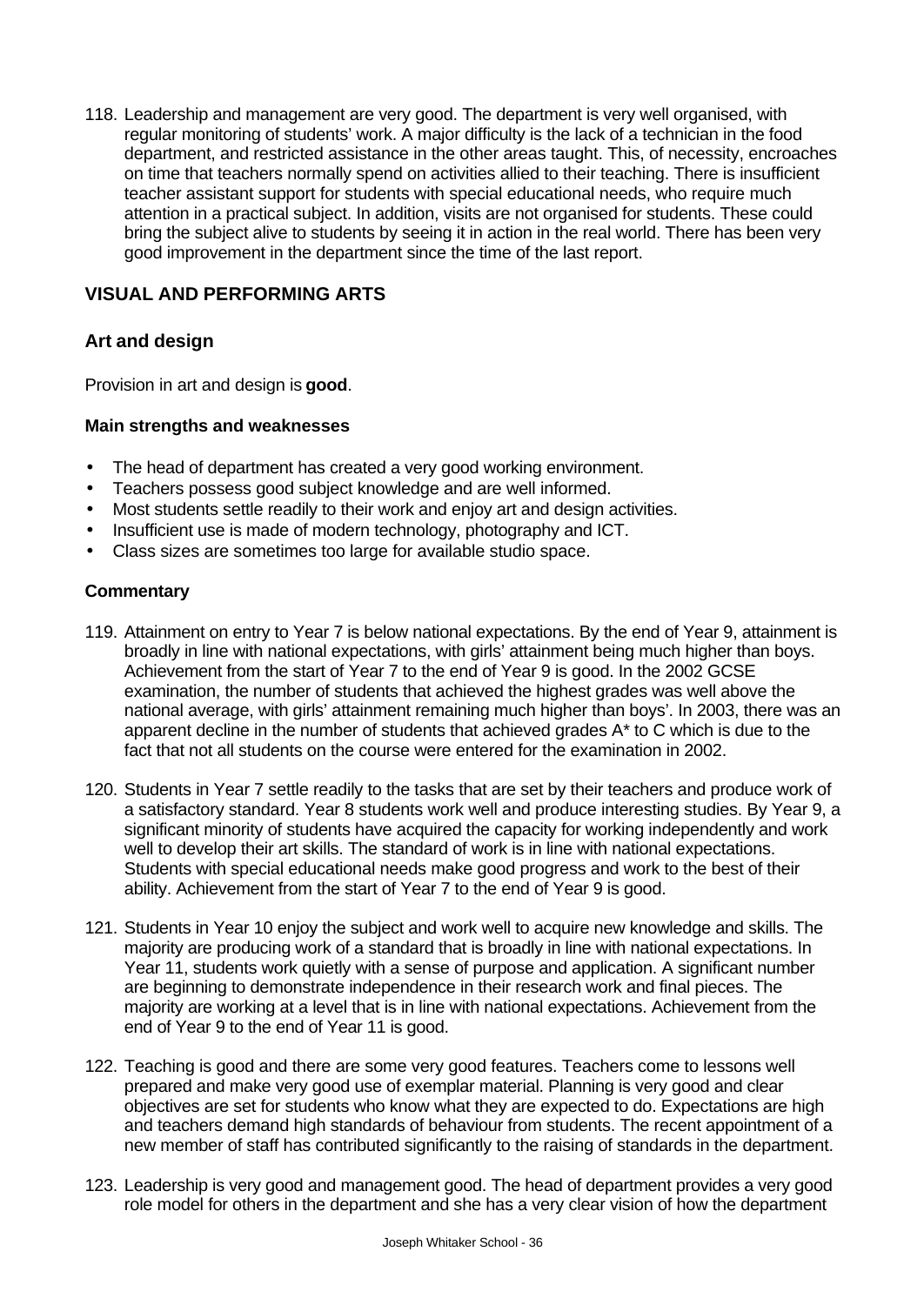should develop. Systems are in place to monitor and record students' performance and achievement. At present, these lack rigour and, in Years 10 and 11, need to be much fuller so that more informed feedback can be provided for students.

- 124. Accommodation is good. There are two large multi-media studios plus another that is used mainly by the sixth-formers. However, there remain issues concerning class sizes that are too large for the available studio space and this hampers learning. Storage of students' work, equipment and resources remains a difficulty. There are only two computers in the art studios which means that there are few opportunities for students to produce images during their art and design lessons in a work-related, vocational context.
- 125. Improvement since the last inspection is good. Students' attainment at the end of Year 9 and Year 11 is broadly in line with national expectations and sketchbooks are now used much more effectively. Teaching has improved and is now good overall.

#### **Music**

Provision in music is **good**.

#### **Main strengths and weaknesses**

- Teaching is planned well and has a strong focus on development of skills from a low base in Year 7.
- There are variations in achievement. Boys make faster progress than girls and the most able musicians could be stretched more in Years 7 to 9.
- There is good help for individual students in class.
- Extra-curricular provision is very good and is popular with students.
- Leadership of the department is good. The subject leader has a clear vision of what is needed for further improvement, but aspects of management are not robust enough, such as use of assessment and monitoring of teaching and learning.
- The lack of software for composing places less able GCSE students at a disadvantage.

- 126. In Year 9, most students are attaining below expected standards for their age. Girls' work is slightly better than boys'. From Year 7 to Year 9, students achieve well because they arrive with skills well below expectation, and they make good progress in listening, composing and performing. Boys arrive with lower levels of skill than girls and make faster progress, particularly in singing. However, the most able musicians are not stretched as fully as they could be.
- 127. In recent years, the percentage of students gaining grades A\* to C in GCSE music has risen faster than the national average. The large majority of students gained grades for music as good or better than in other subjects. Most students in Year 11 studying music at GCSE are reaching expected standards for this stage of the course. They are better at performing than composing. Less able musicians struggle with composing because they have no access to appropriate composing software. Across Years 10 and 11, students achieve well. Girls and boys are attaining and achieving equally well by the end of Year 11.
- 128. Teaching is good. Strengths of teaching include careful planning for development of performing and composing skills and ample individual support for students which helps them to improve these. Singing, in particular, rapidly improves as students progress through the school. Appropriate posters around the classroom walls remind students of musical information which they need for composing. The main area for improvement of teaching is wider provision of tasks for students of different levels of attainment, particularly to stretch the more able musicians.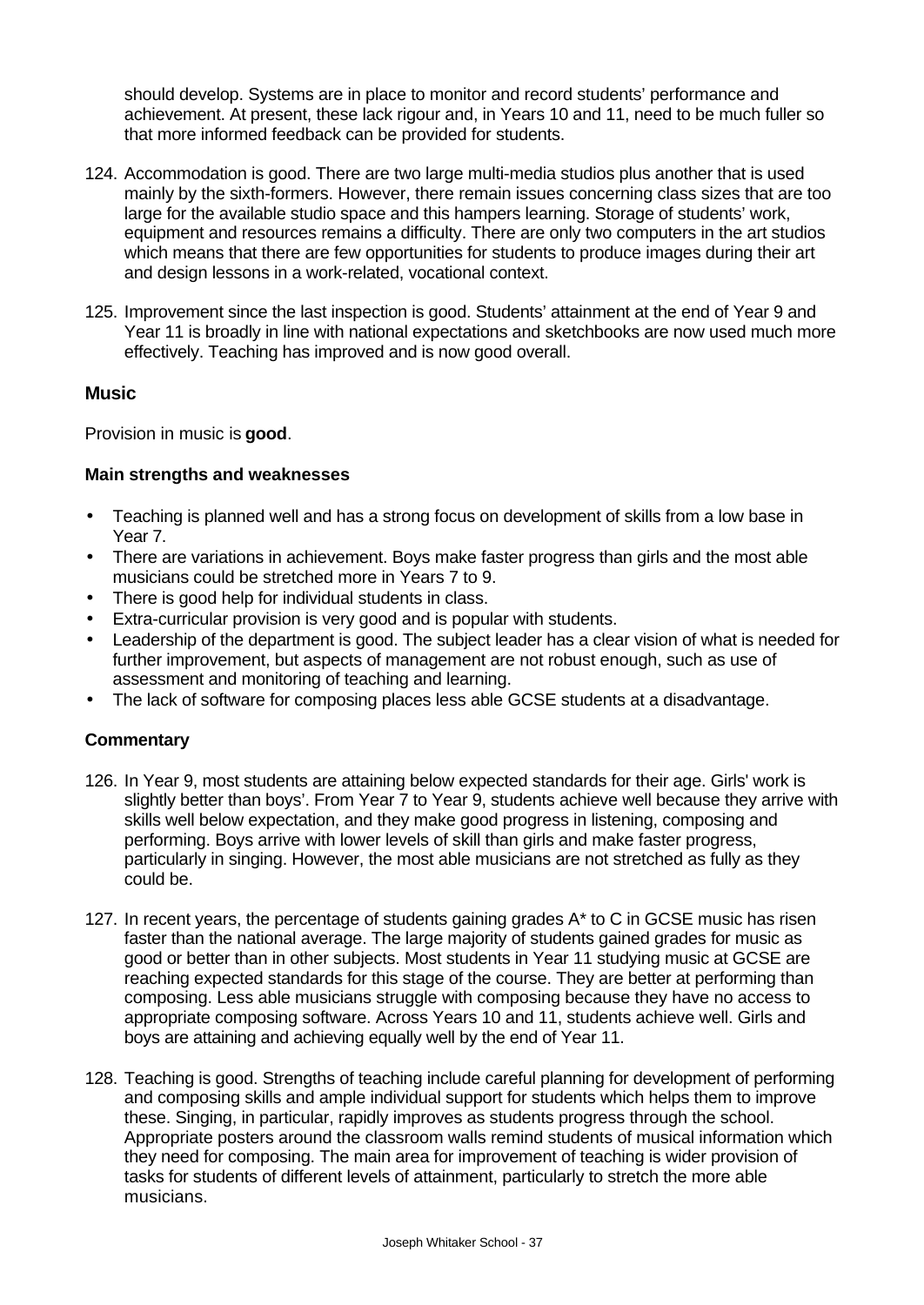- 129. Departmental leadership is good, having led to improved lesson planning in Year 11 which contributed to recent very good GCSE results. There is appropriate planning for improvement, including introduction of much needed composing software, and overall improvement since the last inspection has been good. Management is satisfactory. Information provided by the goodquality assessment of classroom work could be used more effectively to plan teaching materials which challenge all students. There is not sufficient formal monitoring of teaching focused on raising standards through sharing good practice.
- 130. In class, and through the broad range of extra-curricular groups, music makes a very good contribution to students' personal development, particularly their social development. The annual musical production is popular, involving well over 100 students of all ages in a social and artistic experience which they value greatly.

## **PHYSICAL EDUCATION**

Provision in physical education is **very good**.

#### **Main strengths and weaknesses**

- Very good leadership and management provide a challenging and caring environment for the students.
- Consistently very good teaching results in above average standards and very good achievement.
- A well-designed curriculum makes a positive contribution to students' personal and social development.
- The planning for numeracy and ICT is underdeveloped in the schemes of work.

- 131. The students' standards are above average in all years and they achieve very well. This is because of the consistently very good teaching and the positive attitudes of the students which promote a rapid rate of learning.
- 132. When the students arrive at the school, they have had very different experiences of physical activities. Standards are mostly below average. By the time they reach Year 9, they are above average. They have good ball skills in a variety of games and are able to perform complex gymnastic sequences. Their understanding of skills and their ability to evaluate and make constructive remarks about each others' work are good. This, combined with good use of assessment by teachers, ensures that students are challenged with tasks to meet their own particular needs. The teachers extend a high level of independence to the students who work well on their own and in small groups. They are often well supported by sixth-form helpers.
- 133. All students in Year 10 follow the GCSE course and then choose to take either the full or short course in Year 11. Results of the short course are satisfactory but for the full course are consistently above the national average with most students gaining better results than in their other subjects. Few students however, gain A\* or A grades. Girls achieve very well in practical activities and theory and are particularly well motivated. Good links are made between practical and theoretical aspects which ensure a good depth of understanding. The marking of the students' work is not well focused on telling the students what they do well or what they need to do to improve. The most able students are not given extended written tasks. The planning for use of ICT and numeracy skills is not yet well developed.
- 134. Students from minority ethnic backgrounds achieve very well. They respond to the high level of challenge and practise hard in order to improve their skills. Those with special educational needs are often talented sports players. Their success in the subject adds to their self-esteem and they appreciate the additional support offered by the disability unit at a local university.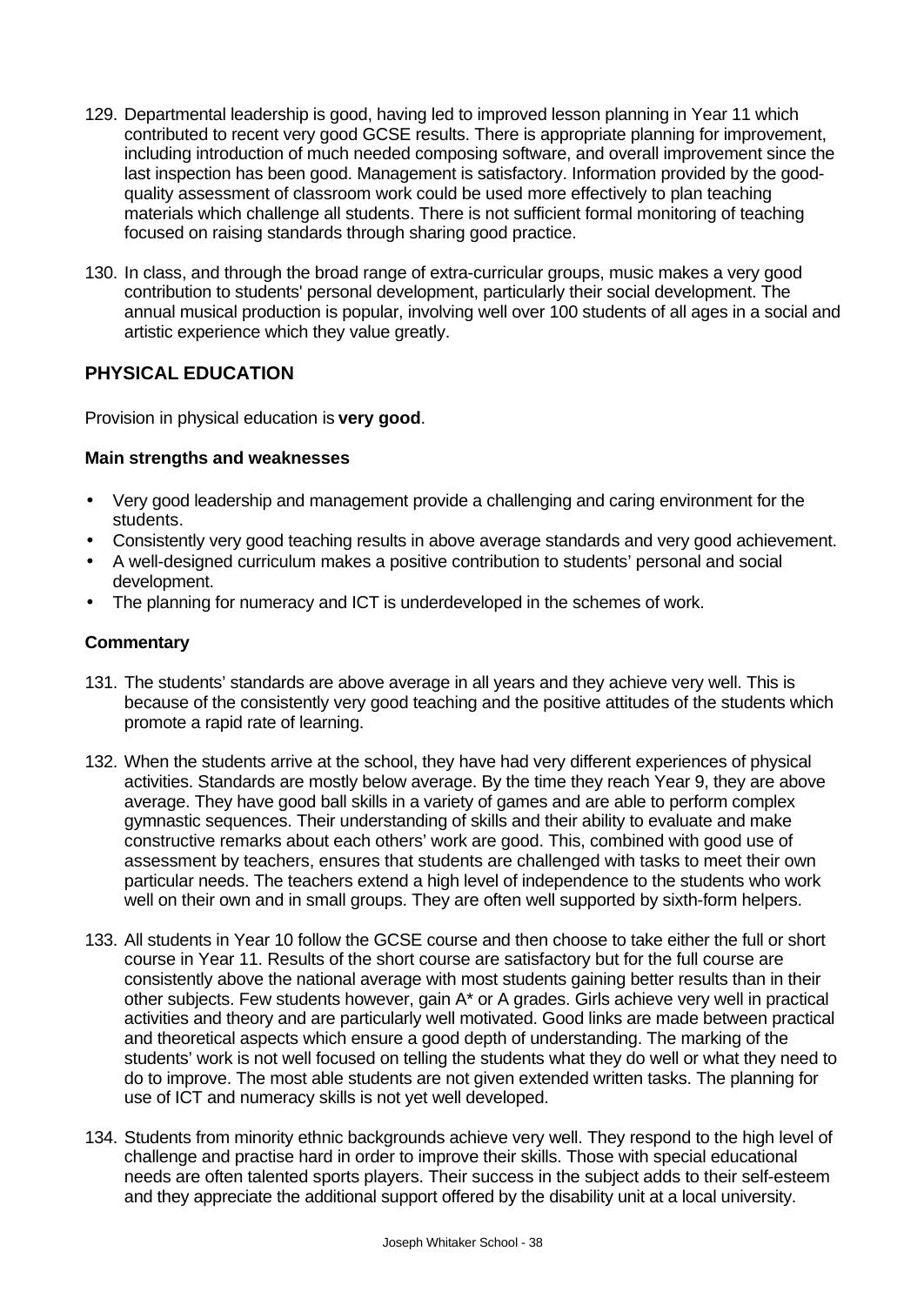135. Leadership is very good and has ensured very good improvement since the previous inspection. Careful monitoring has significantly improved teaching and standards. The curriculum has been thoughtfully developed to meet the needs of different groups of students at poignant moments and links effectively with the School Sports Co-ordinator Programme. Dance is now taught to all students in Years 7 to 9. Courses, such as the Junior Sports Leaders Award, are especially beneficial in effectively engaging and challenging less able students in Years 10 and 11. The popular extra-curricular programme encourages a 'sport for all' approach and links well with the local community. High standards are reached in sports such as athletics, football and netball. The most effective feature of this department is the dayto-day management which leads to close teamwork and provides a challenging and caring environment for the students.

## **BUSINESS AND OTHER VOCATIONAL COURSES**

## **Vocational health and social care**

Provision in vocational health and social care is **satisfactory**.

#### **Main strengths and weaknesses**

- Developments in provision have suffered from the lack of a full-time co-ordinator over an extended period of time.
- Standards are below average and, though achievement is satisfactory, there is much room for improvement.
- The teaching methods used do not sufficiently encourage students to become independent learners, though when students are required to carry out their own research, standards of work are much better.
- Teachers establish good relationships with students and this helps to motivate and enthuse them.
- Assessment and monitoring of students' work and subsequent support and guidance, especially on developing portfolio work, are inadequate.

- 136. Though standards for the subject are below national expectations by Year 11, they are in line with expectations for the ability of the students. The standard of work is considerably improved when students complete their own research, such as case studies of health and social care work in the wider world. They are also better motivated and more enthusiastic when engaged in such work.
- 137. There is insufficient support for portfolio building to help students take responsibility for their own learning and see their progression, thus raising standards. In addition, the use of monitoring and assessment is underdeveloped as a tool for learning. As a result, too many students do not complete coursework.
- 138. Overall, achievement is satisfactory. Those of average ability and who complete the course achieve satisfactory results. There is too little higher level work. Boys and the more able do not achieve as well as might be expected. In some lessons, students with special educational needs do not receive the additional support they require and, therefore, achieve less than they should.
- 139. Teaching and learning are satisfactory overall. Teachers produce clear lesson plans. A variety of methods are used, including discussions, research and use of visitors, ICT and video materials but, overall, teachers direct work too much in lessons. In some lessons, good use of knowledge concerning students' learning styles is being used to improve learning. Work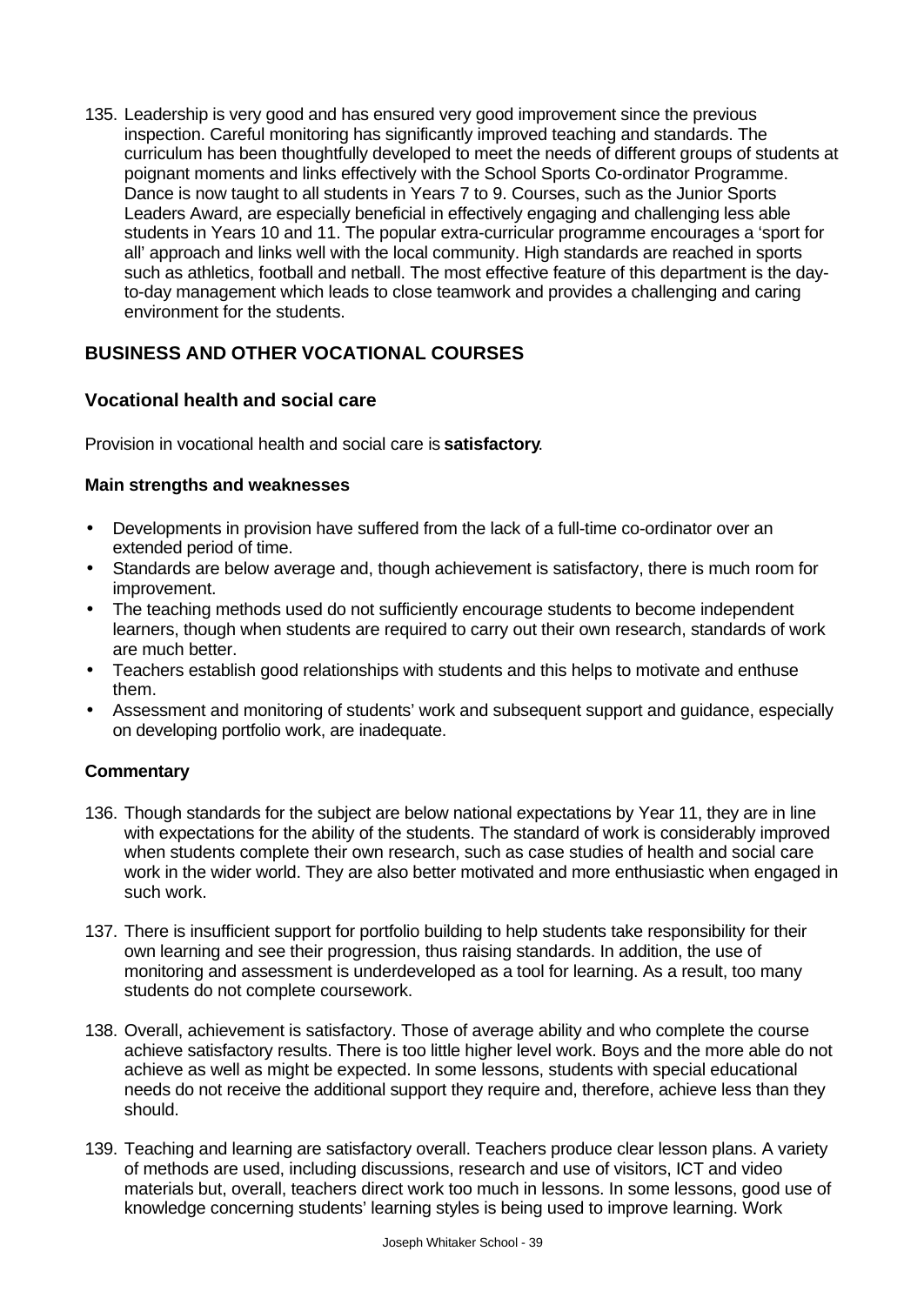placements have been set up for the students and these are effective in bringing a useful, interesting dimension to the subject. They help students research their subject and provide upto-date information. There are some good examples of research skills being used. Good use is made of careers information. The teachers have good relationships with the students and this keeps the majority on task, facilitating their learning. Some teaching, however, is lacking the richness brought by specialists in this subject.

- 140. The leadership and management of the subject are satisfactory. Monitoring of teaching and learning is underdeveloped and needs to be more rigorous in order to improve standards and achievement within the department. The allocation of time for the course is low and this also affects the rate of completion of coursework. There is a clear vision for the future and outline plans for its development. The acting co-ordinator, in place for only a few weeks, has worked hard to maintain the department in difficult circumstances.
- 141. Improvement from the last inspection has been slow. Hence, it is unsatisfactory. The department has adapted to the new courses but there is still considerable development required. The instability of the staffing has had an adverse affect on the achievements of students.

## **PERSONAL, SOCIAL AND HEALTH EDUCATION AND CITIZENSHIP**

### **Citizenship**

Provision in citizenship is **satisfactory**.

#### **Main strengths and weaknesses**

- Much of the teaching helps students to become responsible citizens.
- The school council enables students to receive the opportunity to take part in a democratic body.
- The assessment and recording system does not, as yet, provide teachers and students with a clear enough picture of standards achieved.
- After completing an audit, the school has not finalised a scheme of work for citizenship but there is a full scheme in place for personal, social and health education.
- The small number of activities that involve community partners are insufficient to allow all students the possibility to take part in citizenship activities.

- 142. The school is at the earlier stages of introducing a citizenship curriculum, though much has been done to enhance the development of citizenship through the programme of personal, social and health education. There was no written work available to make a scrutiny of work. However, from lessons observed and discussions with students, they are making good progress in developing their knowledge and understanding of citizenship and, hence, their achievement is good.
- 143. Standards are average at the end of Year 9. Students display a sound knowledge and understanding of various aspects of society. This was demonstrated in a Year 9 lesson when students effectively engaged in a discussion on the causes of crime and gave their views on the appropriate punishments for perpetrators. In Year 7, students analysed the key features of friendship well and then discussed its importance.
- 144. By Year 11, students' knowledge and understanding of citizenship are just above average. They have a good understanding of the problems that afflict our society. For example, students in Year 10 made good contributions to discussions, in groups and at whole-class level, on the effects of tourism on the environment. In a Year 11 lesson, students who have experienced difficulties with their learning in the past increased their ability to plan an exercise and improve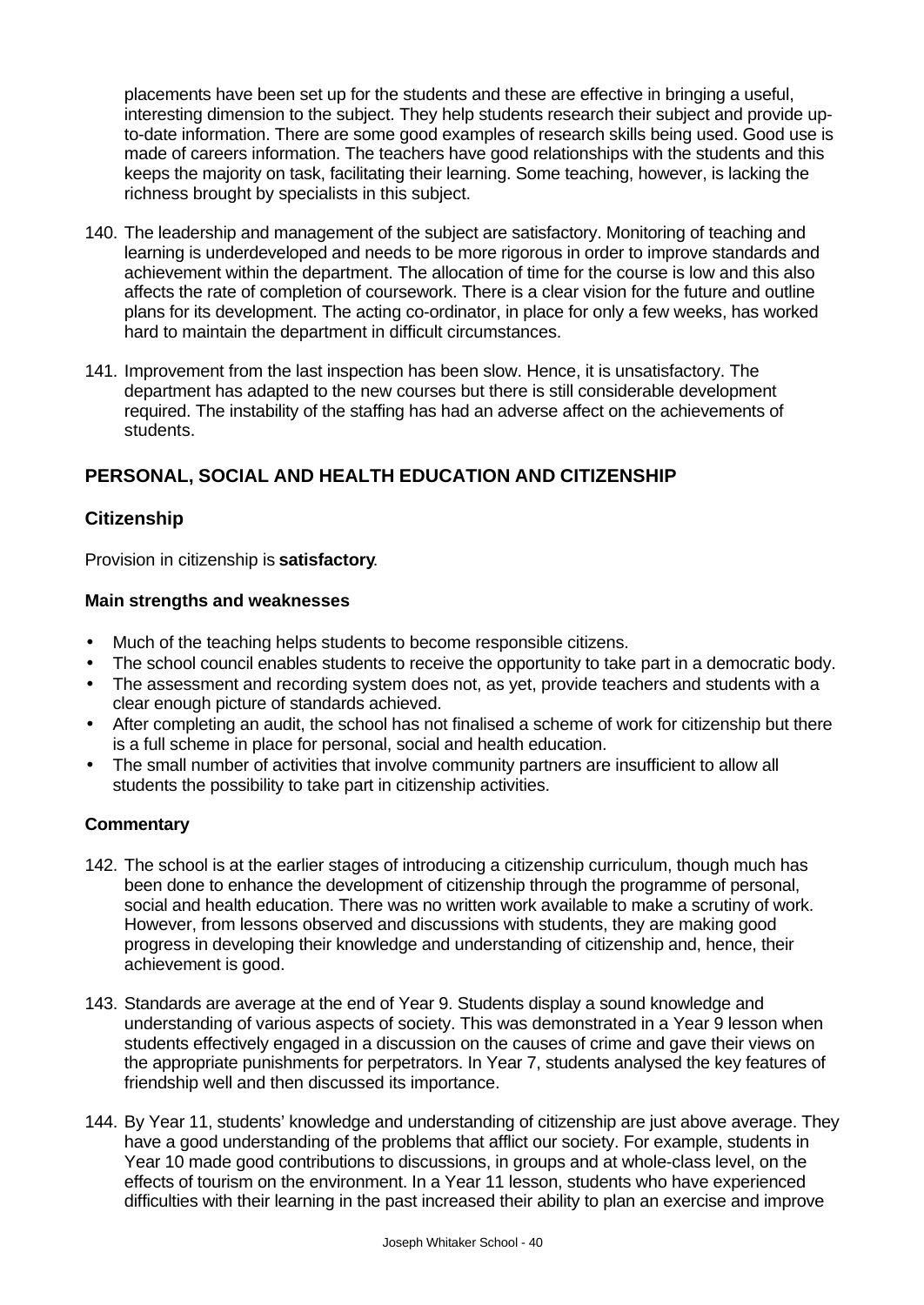their communication skills.

- 145. Some students of all ages actively participate in the school council and some in community activities. However, because the school is having difficulties organising activities for all students because of its location, this aspect of citizenship needs improvement.
- 146. Much of the teaching is good or very good but there is some that is satisfactory and one lesson that was unsatisfactory. Teachers have high expectations of their students' learning and clear aims for their lessons which they share with students. In the better lessons, teachers encourage students to have informed opinions and challenge the opinions of others. Controversial issues are, on the whole, dealt with sensitively. In the weakest lesson observed, the discussion was pitched at a very low level and, hence, did not extend students' knowledge of the subject.
- 147. Assessment and recording do not, as yet, give sufficient feedback to all involved about what has been learnt and how to target future teaching towards meeting all students' needs. The school has a scheme of work for personal, social and health education and this covers much of the citizenship programme. The school is in the process of completing a separate scheme of work for citizenship to encompass the additional elements not covered in personal, social and health education.
- 148. The senior manager responsible for this area of the curriculum has done well with the introduction of the subject so far. While there is satisfactory coverage of citizenship, the school needs to have a separate set of aims and objectives for citizenship, as those for the programme for personal, social and health education do not cover all that is within this new subject. Whilst a number of other subjects, particularly religious education, science and geography, cover key citizenship topics, these are not identified as such for students. Resources rely on much which exists but there is a need to assess what additional resources are needed to fill gaps.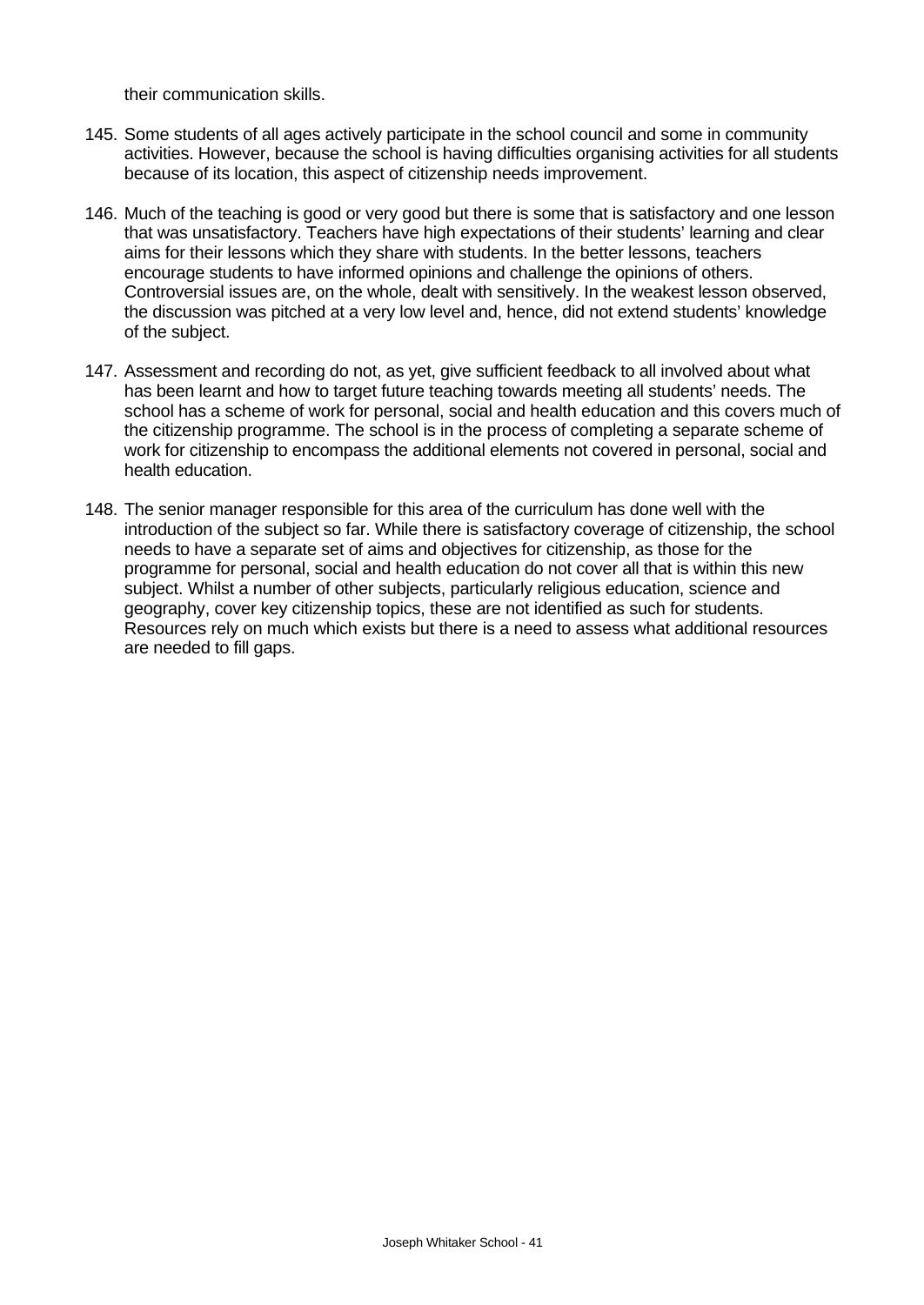## **SUBJECTS AND COURSES IN THE SIXTH FORM**

In the inspection, nine subjects and courses were inspected and are reported on in detail. Work in other subjects and courses was sampled and contributed to the overall picture of teaching and learning in the school.

The table below shows entry and performance information for courses completed in **2002**.

| <b>Subject</b>                          | <b>Number</b><br>entered | % gaining grades A-E |         | % gaining grades A-B |         | Average point score |         |
|-----------------------------------------|--------------------------|----------------------|---------|----------------------|---------|---------------------|---------|
|                                         |                          | School               | England | School               | England | School              | England |
| Biology                                 | $\mathbf 1$              | $\mathbf 0$          | 91.6    | 0                    | 36.3    | 0.0                 | 74.1    |
| Chemistry                               | 1                        | 100                  | 94.0    | 0                    | 45.9    | 80.0                | 81.1    |
| Design and technology:<br>Communication | 1                        | 100                  | 95.3    | $\mathbf 0$          | 35.3    | 60.0                | 76.5    |
| Drama                                   | $\mathbf{1}$             | 100                  | 98.1    | $\mathbf 0$          | 41.5    | 60.0                | 82.9    |
| English language and literature         | 2                        | $\mathbf 0$          | 98.3    | 0                    | 36.5    | 0.0                 | 80.1    |
| French                                  | 2                        | 50                   | 96.2    | 50                   | 46.1    | 90.0                | 83.0    |
| Geography                               | $\mathbf 1$              | 100                  | 97.1    | 100                  | 40.5    | 100                 | 80.9    |
| <b>Mathematics</b>                      | 3                        | 100                  | 93.3    | 66.7                 | 52.2    | 100.0               | 84.7    |
| Music                                   | 1                        | 100                  | 97.7    | 0                    | 41.8    | 60.0                | 82.2    |
| Physics                                 | $\mathbf{1}$             | 100                  | 92.8    | $\mathbf 0$          | 42.8    | 40.0                | 78.6    |
| Sociology                               | 4                        | 100                  | 95.4    | 100                  | 39.6    | 115.0               | 79.1    |
| Spanish                                 | 1                        | 100                  | 96.2    | 0                    | 47.3    | 40.0                | 83.6    |

#### *Level 3 GCE AS-level courses*

## *Level 3 GCE A-level and VCE courses*

| <b>Subject</b>                           | <b>Number</b><br>entered | % gaining grades A-E |         | % gaining grades A-B |         | Average point score |         |
|------------------------------------------|--------------------------|----------------------|---------|----------------------|---------|---------------------|---------|
| A-level                                  |                          | School               | England | School               | England | School              | England |
| Art and design                           | 5                        | 100                  | 96.1    | 60.0                 | 48.7    | 100.0               | 85.1    |
| Biology                                  | 4                        | 75                   | 91.6    | 50                   | 48.7    | 65.0                | 85.1    |
| <b>Business studies</b>                  | 3                        | 100                  | 96.4    | 33.3                 | 32.8    | 86.7                | 76.5    |
| Chemistry                                | 4                        | 100                  | 94.0    | $\mathbf 0$          | 45.9    | 65.0                | 81.1    |
| Design and technology:<br>Communication  | $\overline{4}$           | 100                  | 95.3    | $\mathbf 0$          | 35.5    | 65.0                | 76.5    |
| Drama                                    | 3                        | 100                  | 98.1    | $\mathbf 0$          | 41.5    | 53.3                | 82.9    |
| English language and English<br>language | 8                        | 100                  | 98.3    | 25.0                 | 36.5    | 70.0                | 80.1    |
| English literature                       | 4                        | 100                  | 98.5    | 50.0                 | 43.7    | 85.0                | 84.3    |
| French                                   | 4                        | 100                  | 96.2    | 50                   | 46.1    | 90.0                | 83.0    |
| Geography                                | 5                        | 60                   | 97.1    | 20.0                 | 4.05    | 40.0                | 80.9    |
| German                                   | 1                        | 100                  | 96.3    | 100                  | 44.3    | 120.0               | 82.1    |
| History                                  | 3                        | 100                  | 97.1    | 33.3                 | 41.0    | 73.3                | 81.2    |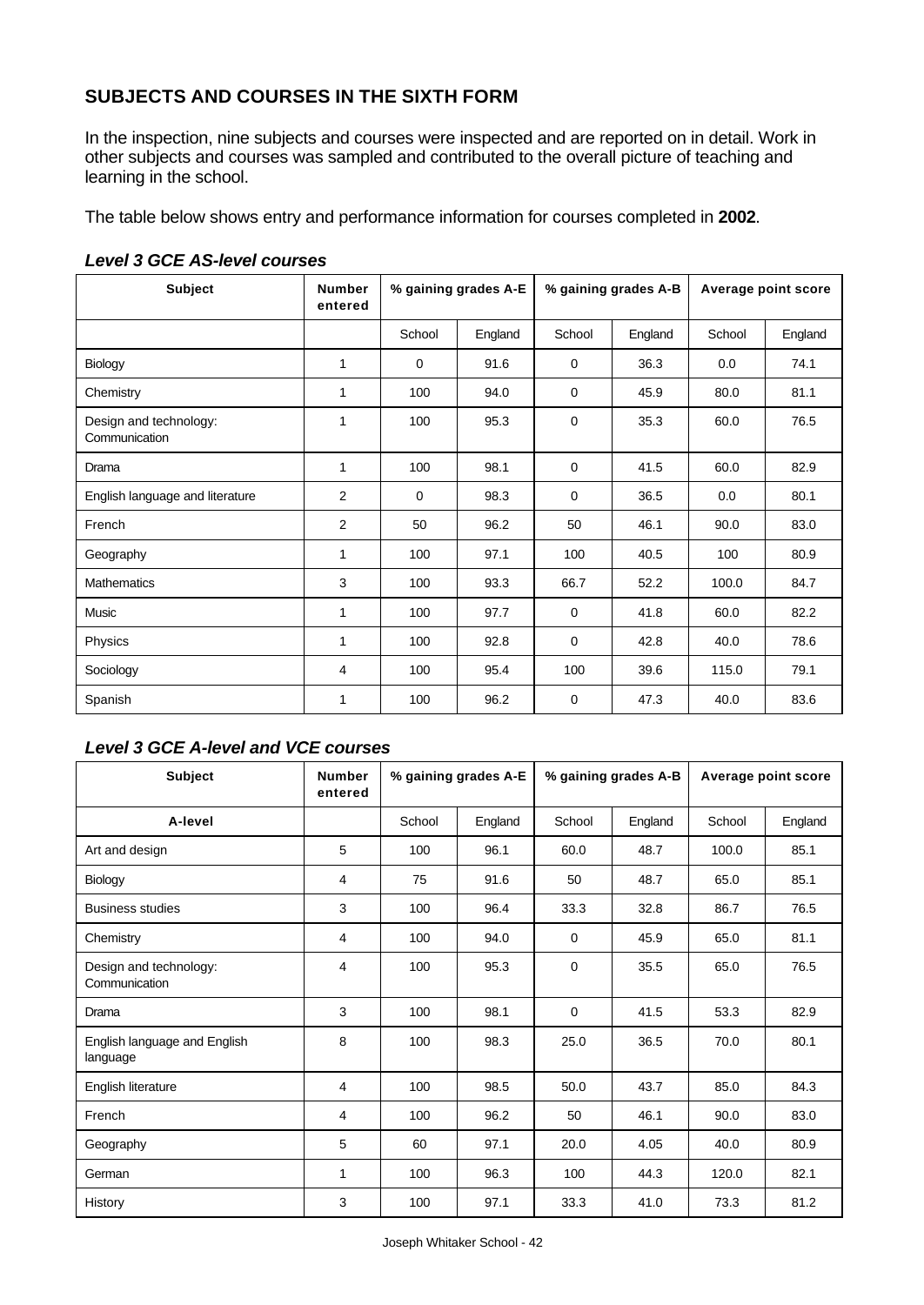| <b>Mathematics</b> | 6                        | 100                  | 93.3    | 100                  | 52.2    | 110.0               | 84.7    |
|--------------------|--------------------------|----------------------|---------|----------------------|---------|---------------------|---------|
| <b>Music</b>       | $\overline{4}$           | 100                  | 97.7    | $\mathbf 0$          | 41.8    | 55.0                | 82.2    |
| <b>Subject</b>     | <b>Number</b><br>entered | % gaining grades A-E |         | % gaining grades A-B |         | Average point score |         |
| A-level            |                          | School               | England | School               | England | School              | England |
| Physical education | 4                        | 100                  | 95.4    | 50                   | 29.5    | 90.0                | 73.2    |
| Physics            | 5                        | 100                  | 92.8    | 40.0                 | 42.8    | 88.0                | 78.6    |
| Spanish            | 2                        | 100                  | 96.2    | 50                   | 47.3    | 80.0                | 83.6    |
| <b>AVCE</b>        |                          |                      |         |                      |         |                     |         |
| <b>ICT</b>         | 4                        | 100                  |         | 0                    | -       | 65.0                |         |
| Travel and tourism | 3                        | 100                  |         | 33.3                 | -       | 86.7                |         |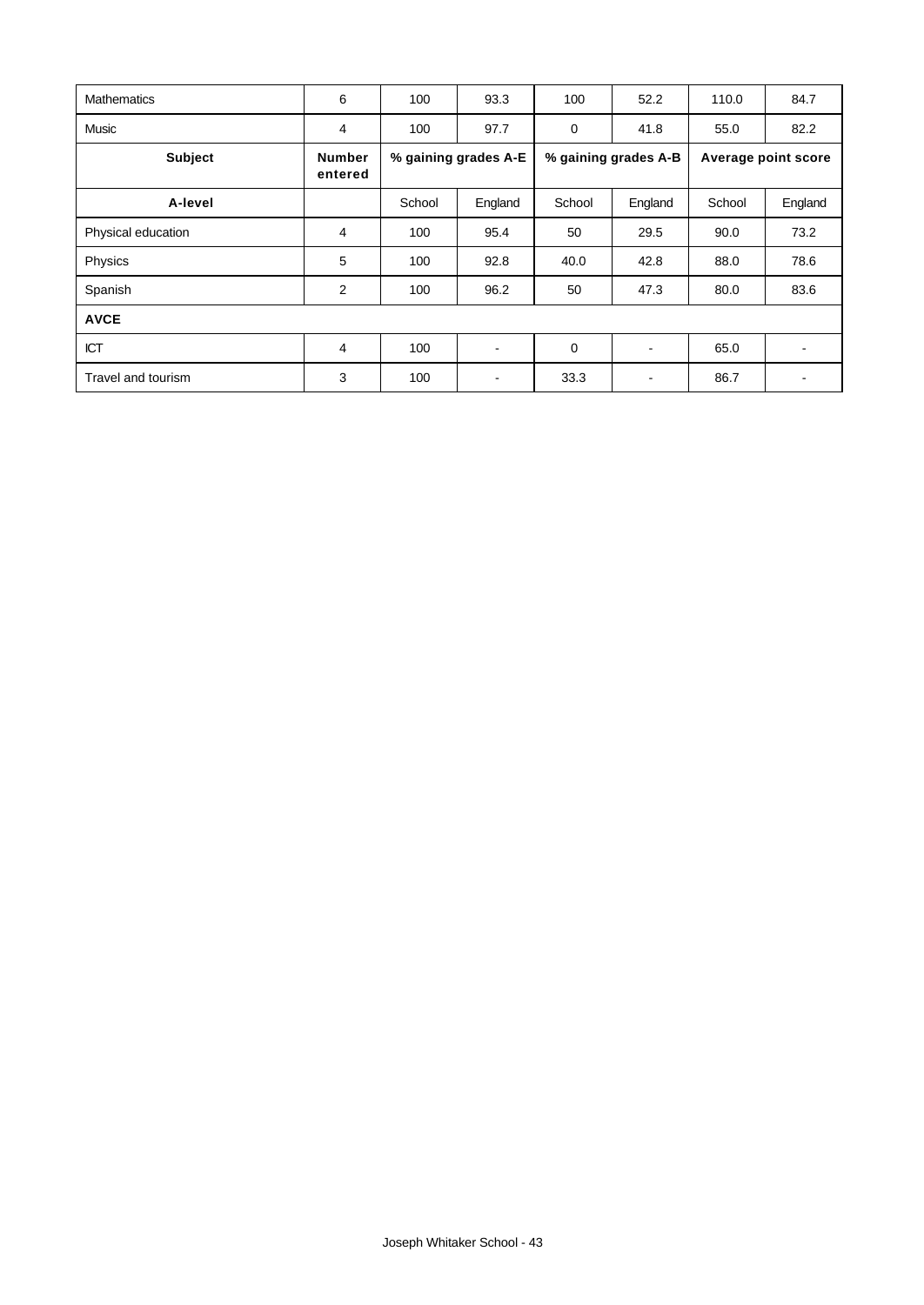## **ENGLISH, LANGUAGES AND COMMUNICATION**

The school offers French and German at AS- and A-level as well as a number of English courses – English language and combined English language and literature. The English language and English language and literature courses were examined in depth. There was insufficient time to sample any of the others.

### **English**

Provision in English is **good**.

#### **Main strengths and weaknesses**

- A good range of English-related courses is offered.
- Standards are above average and achievement in Year 13 is good.
- Teaching is good, with lively and focused lessons.
- Marking of students' work is helpful but insufficiently related to the published assessment objectives.

#### **Commentary**

- 149. Standards at A-level were below average until 2002, but they rose in 2003 to be broadly in line with the 2002 national average. Above average standards were seen during the inspection. The great majority of students wrote competently with sound general knowledge of their texts, while many were able to evaluate perceptively and consider issues critically. Girls outnumber boys in the subject but, whereas nationally girls attain higher grades than boys, there is no difference in this school.
- 150. On entry to the sixth form, students' attainment is slightly below average, but the fact that they have reached higher standards in English literature than in English at GCSE gives them a sure foundation for their A-level studies. Their achievement by the end of Year 12 is satisfactory and, by Year 13, it is good in both the English literature and the combined English language and literature courses.
- 151. Students learn well as a result of lively and well-targeted teaching. Teachers' good knowledge of their subject and of the examination requirements is communicated well, so that students develop an ability to evaluate and improve their own work. They made perceptive comments about a sample essay comparing two texts and related it well to the assessment objectives in the subject specification. Able students are suitably challenged to extend their studies; the less able are not always supported enough, especially when the lesson has moved at a fast pace. The marking of work gives many pointers to students for improvement. It is more developmental than focused, with insufficient references to assessment objectives.
- 152. The department is well led and managed, with two different courses offered at AS- and A- level, as well as the recent addition of media studies. The assessment of work is satisfactory. While individual teachers know how well their students are achieving, the overall progress of different groups is not analysed with sufficient sharpness to monitor the effectiveness of each course or to plan for even better achievement.
- 153. There has been good improvement since the last inspection, with the combined English language and literature course becoming fully embedded, the introduction of media studies and an increased uptake by boys in both English courses.

#### **Language and literacy across the curriculum**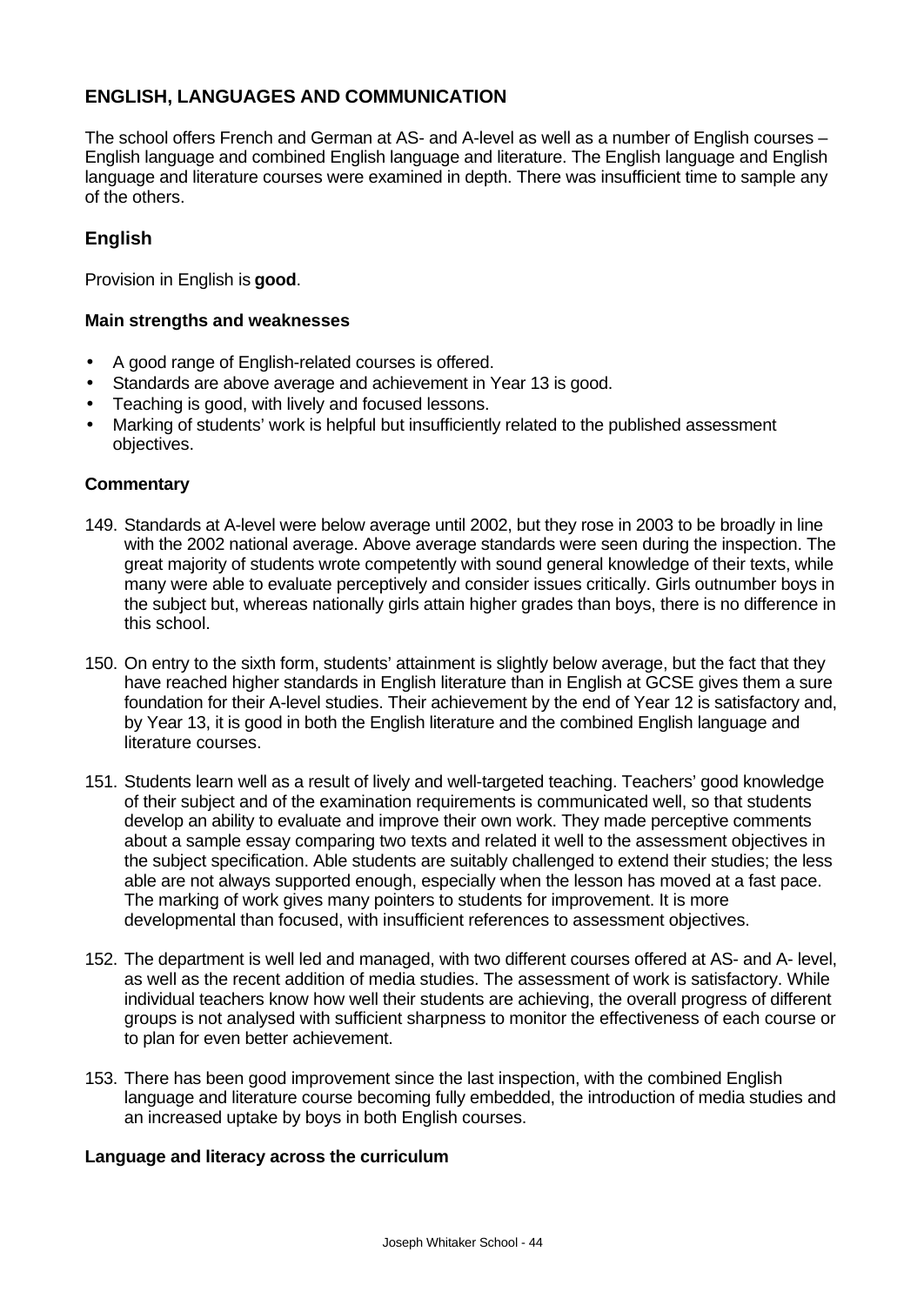154. Students have good literacy skills and teachers make good use of language and literacy across the curriculum. Students' note-taking skills are generally good and, in most subjects, students' literacy skills stand them in good stead to produce written work such as essays or reports on research they have carried out.

### **MATHEMATICS**

Provision in mathematics is **very good**.

#### **Main strengths and weaknesses**

- Teaching is very good and, as a result, students make very good progress and attain very high results.
- The subject is a popular option within the school.
- Students do not use computer technology enough to support their learning.
- The range of courses offered needs extending.

#### **Commentary**

- 155. Results at A-level mathematics have been consistently very high. Provisional 2003 results are also very high. AS-level results follow this pattern, with most students continuing their studies into Year 13. Students in Year 12 are appropriately recruited having secured the highest grades at GCSE and have then reliably continued to achieve the higher A or B grades at A-level. Achievement is, therefore, very good.
- 156. Standards of work seen reflect the most recent pattern of results. Written work of students in Year 13 is of a high standard with note taking forming a prominent feature of their work. This provides a very good resource for revision and reflects the excellent attitude students have to this subject. Very good work was seen in the various modules, with sound grasp of probability distribution and arithmetic/geometric progressions, together with good work in mechanics. Students in Year 12 are only a little way into their course, however, the standards are high, understanding is good and attitudes towards their work very positive. The overwhelming majority intend to complete the full two-year course to A-level. No evidence was seen of the use of computers in lessons or in students' work.
- 157. Teaching is very good. Teachers plan their work methodically, they display very good subject knowledge and explain the work from first principles which, together with additional support, is well received by students. Teachers are very well respected; as a result, the climate for learning is very good and contributes to the continuing popularity of the subject. A very good Year 13 lesson began by a useful review of recent homework followed by a development of the current topic involving mechanics. Explanations were clear, suitable questioning encouraged student participation and, as the lesson continued, students applied previously- taught topics to support their work, so that learning was very good.
- 158. The subject is well led and has a very good reputation with students and parents. The range of courses offered includes mathematics AS- and A-level together with GCSE resits. Given the deserved reputation of this subject, a wider range of courses may well need to be offered to meet the differing needs and career intentions of students.

#### **Mathematics across the curriculum**

159. In subjects which require numeracy skills, students cope well with the demands. Teachers ensure that they provide appropriate support for the development of numeracy in subjects such as physics, technology and sociology. Students are competent in using statistical models to analyse data in subjects such as sociology, and they manipulate equations, handling both very large and very small numbers, in subjects such as physics.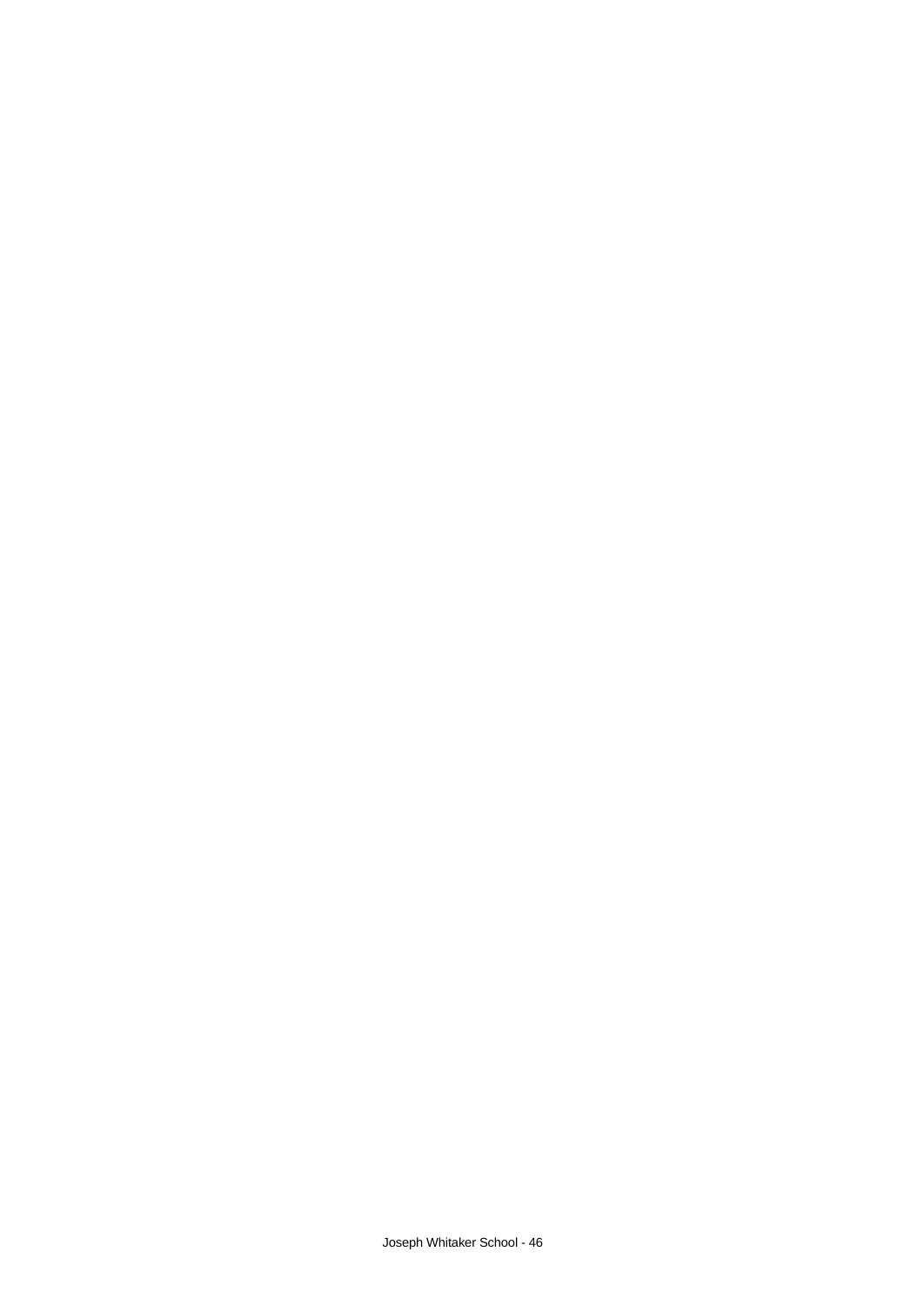## **SCIENCE**

The focus of the inspection was on physics, but chemistry and biology were also sampled. Both biology and chemistry provisional results for 2003 are in line with national expectations. Three lessons were seen in these two disciplines and ranged from satisfactory to very good. Group sizes in Year 13 are small, but there has been a large and encouraging increase in the number of Year 12 biologists in 2003.

### **Physics**

Provision in physics is **good**.

#### **Main strengths and weaknesses**

- Enthusiastic and committed teachers maintain an enviable record of good examination results.
- Good teaching leads to good learning which builds students' knowledge and skills but less confident students sometimes do not participate fully in lessons.
- Thorough and constructive marking helps students to focus on examination requirements but assessment does not yet extend to individual target setting, and records of results are not centrally stored.
- There are good study and ICT facilities which encourage independent working.

- 160. A-level results in 2002 were above average and the provisional results for 2003 sustain this level, continuing the standard of the past four years. The department accepts students with GCSE grade C for the A-level courses, although most students have exceeded this. Recruitment to the AS-level course in Year 12 is low for a large school, but reportedly, this is due to a perceived lack of physics-related careers in the area. Female students are, unfortunately, a rarity. The majority of students complete the courses they embark upon, but the transfer of students from AS- to A-level is rarely 100 per cent.
- 161. Standards in the work seen are average at this early stage of Year 12 but below average in Year 13, and lower than A-level results of recent years. This is because the group is small and there are wide variations in the attainment of individuals in the group. The written work is presented well with careful and extensive notes. Year 12 students are coming to terms with the demands of the course and for the need for independent learning and are rapidly growing in maturity and confidence, attributes already developed by their Year 13 counterparts. Mathematical skills are necessarily developed to meet the requirements of the course since not all students begin Year 12 with the same mathematical background, and this can sometimes lead to the more experienced mathematicians 'coasting' for short periods. Oral communication is good and students use correct scientific vocabulary. ICT facilities are good for both lesson use and for independent work and the examples of its use seen were of a high standard. All the lessons seen were theory based, but Year 13 students reported frequent and interesting experimental work. Achievement is satisfactory for both year groups. There are no students who are still learning English as an additional language, and students from minority ethnic backgrounds are achieving well as every student has equal access to staff and resources.
- 162. Teaching is good with experienced and committed teachers who motivate and enthuse students. Their collective experience in examination preparation is of considerable benefit to students. The quality of lessons that result is good, and sometimes better than this, for instance when a new technique is mastered quickly or a topic generates particular interest. Progress towards the end-of-module tests is steady, with previous examination questions being used to test understanding but, with long timescales for the completion of some modules, there is a need for intermediate formal testing and personal targets based on the results of these. More accurate monitoring would be enabled by a central computerised record of results.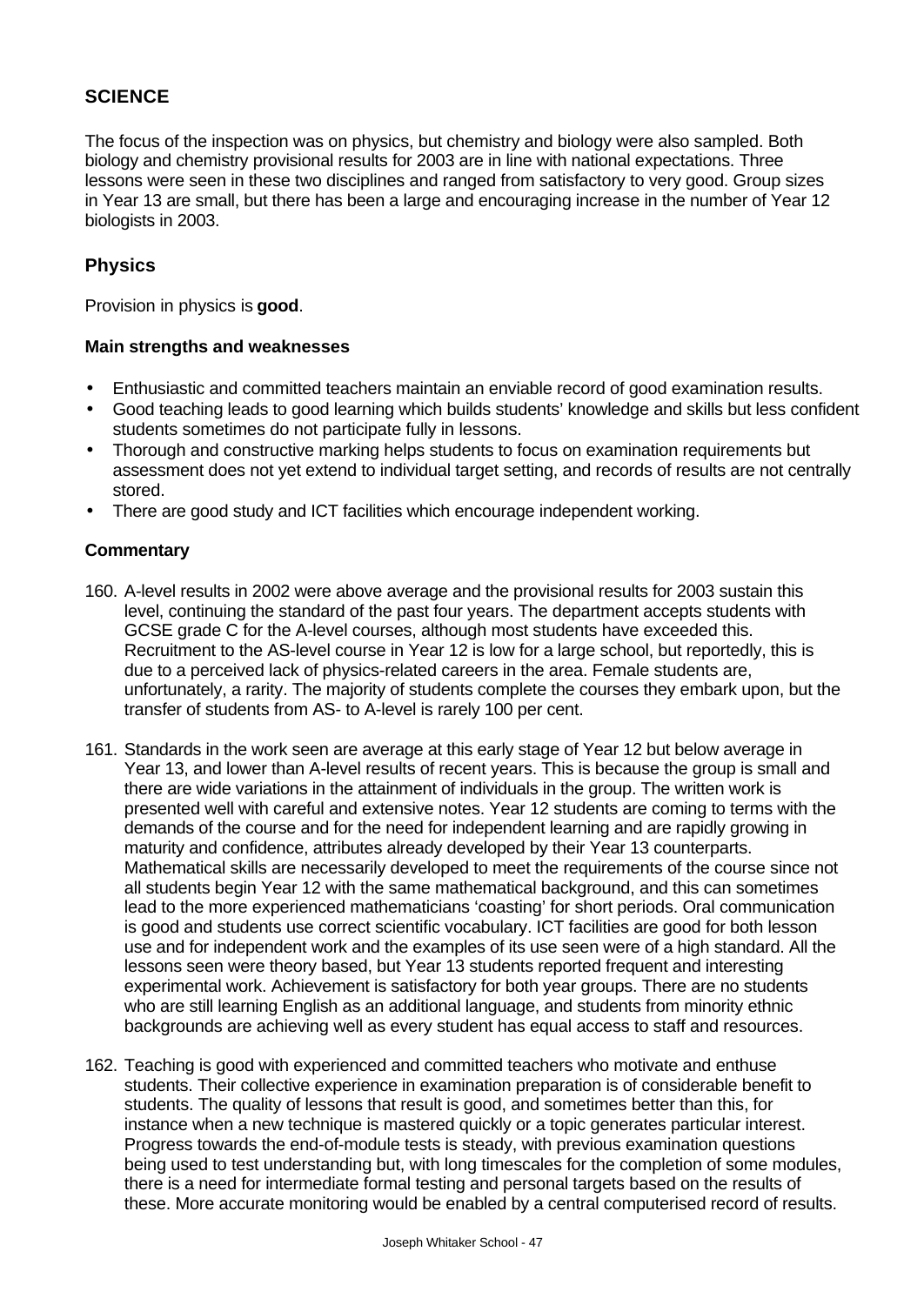Relationships between staff and students and between students themselves are of a high order, and teaching in small groups is largely tutorial in nature, enabling additional support to be given where needed and additional depth provided for faster workers. An additional benefit of such good relationships is the confidence students gain in seeking information and in advancing their own ideas informally.

163. Both the leadership of the department and its management are satisfactory, with a new head of department recently appointed, and the department continuing to maintain its commitment to securing the best possible result for each student. Despite the outstanding issues of assessment and target setting from the previous report, examination standards have risen and the quality of both learning and teaching has improved. Improvement since the last inspection is, therefore, satisfactory.

## **INFORMATION AND COMMUNICATION TECHNOLOGY**

The school offers AVCE in ICT in Years 12 and 13 and A-level has just started in Year 12.

Provision in information and communication technology (ICT) is **satisfactory**.

#### **Main strengths and weaknesses**

- Teachers have an extensive knowledge of the subject.
- Relationships between teachers and students are very good.
- Independent learning is encouraged.
- Access to ICT resources is limited in lessons in other subjects for most students.

#### **Commentary**

- 164. The work of students seen in lessons and in their portfolios confirms that standards are above average. They are confident and skilful in creating and testing complex database applications and recognising the high standards of ICT work demanded by local companies. Overall, achievement is satisfactory.
- 165. All the students observed showed interest, enthusiasm and curiosity about the subject. Their attitudes are good. When they are working individually on coursework, they help each other, and discussion, sometimes with their teacher, is common. These discussions are always relevant to the work and contribute to the quality of learning. The students can continue working on their computers at home and are able to transfer files by e-mail between college and home. Students reported learning resources available to them within the school to be good.
- 166. In all the lessons observed, teaching was at least satisfactory. Teachers have a strong command of the subject. Continuity and progression are both strong qualities in lesson planning. The good teaching draws out the students who are very well motivated and keen to succeed.
- 167. Leadership and management are satisfactory. The AVCE course meets the needs of the students. There are similar numbers of boys and girls studying ICT, and neither gender significantly outperforms the other. Improvement since the last inspection has been good.

#### **Information and communication technology across the curriculum**

168. Students indicate that they have good access to computers to help with coursework and research. They make good use of ICT to support their learning outside lesson time. The Internet as a learning resource is widely utilised. Most teachers and students are familiar and confident with the use of presentation software, and most use desktop publishing software effectively to enhance their written work. In lessons, there is satisfactory use of ICT by teachers, but access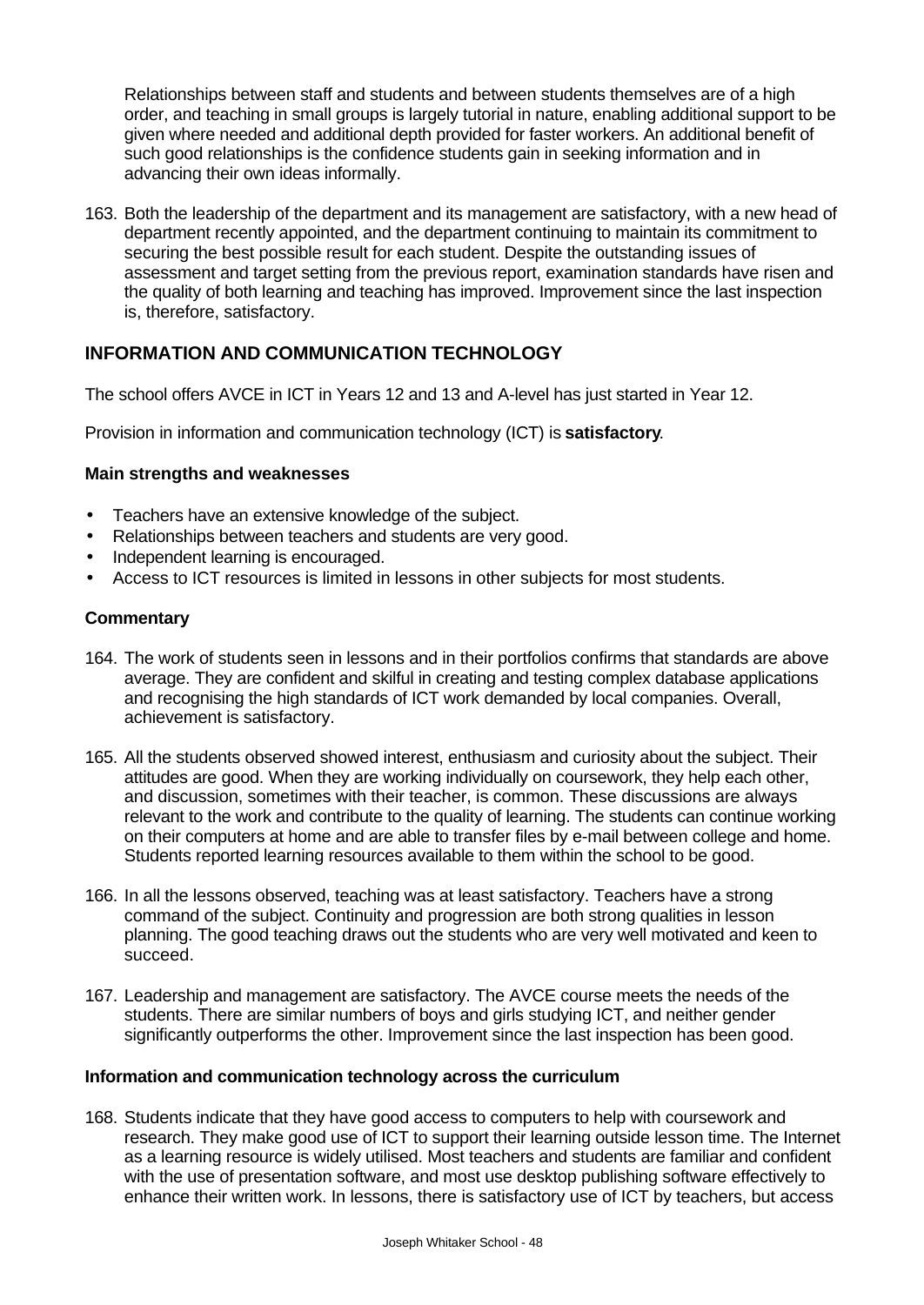difficulties are cited as preventing more widespread use by students. Use is very good in design and technology. For instance, in electronics, students use computer programs to generate and test circuit designs for their products.

### **HUMANITIES**

The school offers geography, history, psychology and sociology. History and sociology were inspected in depth. A-level results in geography were good in 2003, and a good improvement on those of 2002. Results in psychology were broadly in line with national averages of 2002. There is no award-bearing course in religious education currently but various topics are covered through the Year 12 enrichment programme. A conference on a religious education theme has been organised but not yet taken place. Overall, there is insufficient time allocated to cover the requirements of the locally agreed syllabus. There are no schemes of work in place and statutory requirements are not met. This was also the case at the time of the last inspection and the school has not done enough to improve the situation.

#### **History**

Provision in history is **good**. Students achieve well because they are very well prepared by their teachers for external assessment. The popularity of the subject at GCE AS- and A-level is improving.

#### **Main strengths and weaknesses**

- Students value highly the expertise of staff and the support and guidance they give.
- A wide range of teaching techniques encourages students to work well individually and collaboratively and enjoy their lessons.
- Recent high standards in AS-level give students confidence to continue to study the subject in Year 13.
- Year 13 students lack opportunities to study independently, in order to achieve their full potential.

- 169. Results in 2002 were above national expectations for girls, below for boys. Group sizes have fluctuated but have generally been too small to note trends over time up to 2002. The current Year 13 achieved high grades overall at AS-level in 2003. Value added data collected for these statistics shows good achievement beyond expectations, especially for girls. Students build on prior learning and develop essay writing, note-taking and source analysis skills over the two years. Year 13 show interest in the phenomenon of twentieth century dictatorship under Lenin and Stalin in contrast to Russia under the Tsars. A new module on the Holocaust tests their growing ability to search behind documentary evidence for political motivation, and the concept of wider national and international responsibility for genocide. Understanding about the changing role of women in twentieth century Britain informs students about the process of gaining equal rights.
- 170. Teaching is always good and often very good, leading to enjoyment for students and confidence that they will be well prepared for external assessment. Careful questioning develops students' capacity to analyse and synthesise, as well as to understand new concepts. A wide range of teaching methods are employed so that students experience different ways of learning. Good interaction with staff, including analytical marking, helps students to improve their own performance.
- 171. In Year 13, students would benefit from the development of better library facilities, and opportunities outside school through lectures, revision seminars, or visits, to encourage independent thinking and learning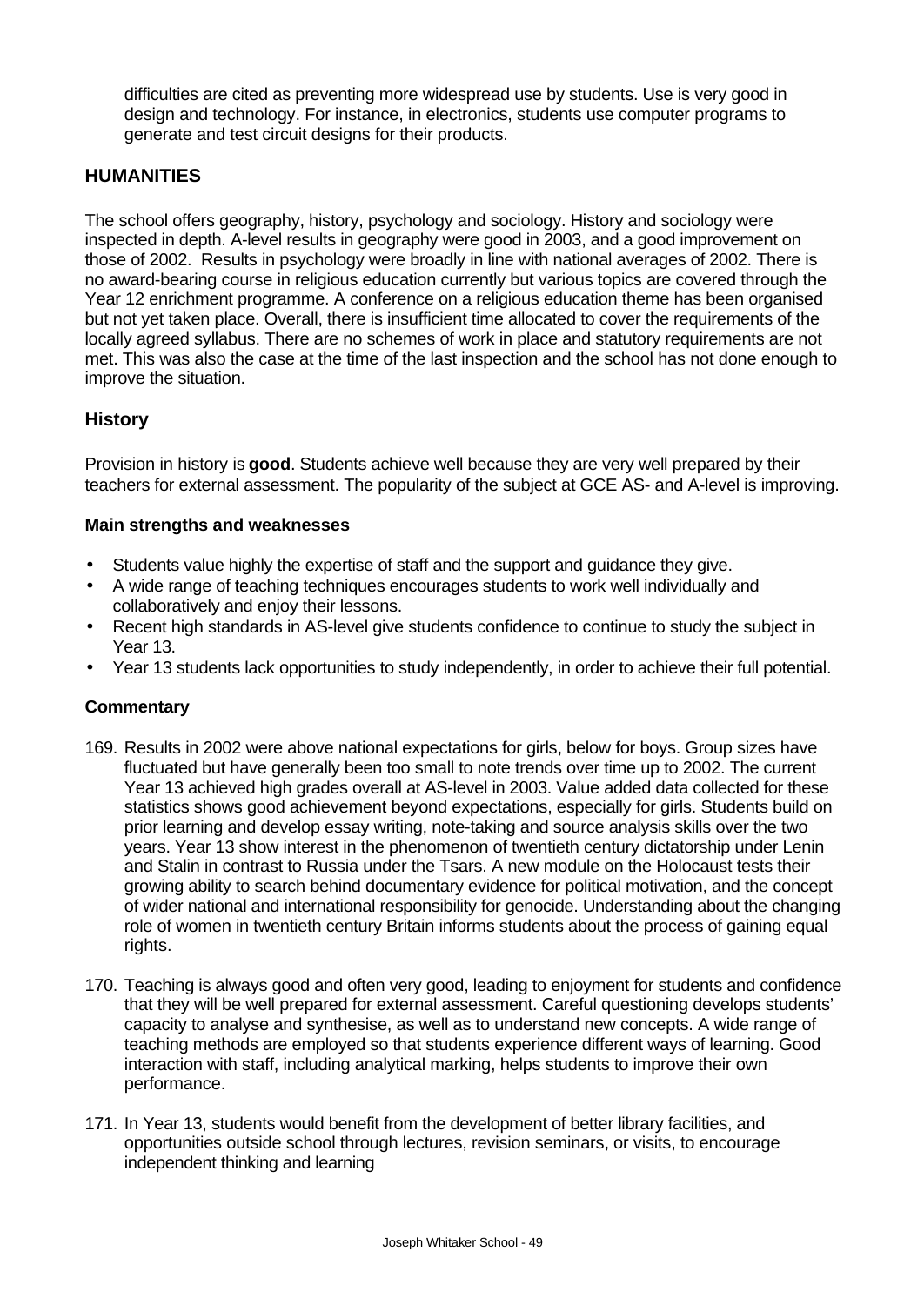172. Good leadership and good management have strengthened history in the sixth form, supported by its increasing popularity as a GCSE option. There are currently two viable groups in Year 12 and one in Year 13, each with a mix of boys and girls. Both boys and girls in the current Year 13 gained high grades at AS-level showing good improvement since the last inspection in sixthform provision.

### **Sociology**

Provision in sociology is **good**.

#### **Main strengths and weaknesses**

- The quality of teaching is good and teachers' subject knowledge is strong.
- Relationships between teachers and students are good and contribute to students' mature and enthusiastic attitudes to learning.
- Schemes of work are not detailed enough to show progression and assessment of progress.
- There is no subject-specific assessment policy and process for AS- and A-level courses.

- 173. Recent A-level results show that, despite small numbers of students entered for the examination, students are successful in achieving pass grades but the sample is too small to make clear comparison with national averages. In 2003, results were good with two of the four students attaining a grade A and one a grade B.
- 174. In 2003 at AS-level, all seven students entered achieved a pass grade; one student achieved an A grade. The pass rate is good but standards in relation to national expectations cannot be accurately measured because of the small numbers of students entered for the examination.
- 175. Standards of attainment seen during the inspection in Years 12 and 13 are average, although students' achievement is good because of effective and experienced teaching.
- 176. Year 13 students have a satisfactory understanding of sociological theory; they show interest and awareness of its purpose and its link to research. However, students reveal a lack of confidence when explaining or describing a particular theory in classroom discussion.
- 177. Year 12 students have made a promising start to the course. They demonstrate good analytical skills and an eagerness to share their thoughts and views with peers. Listening skills are good and students are tolerant and respectful towards each other when discussion occurs.
- 178. Teaching and learning are good because teachers promote discussion and debate within the classroom. They are keen to engage the students through targeted questioning and challenging them to express their sociological knowledge. Consequently, students demonstrate positive attitudes to learning.
- 179. The teacher in charge of the subject provides satisfactory leadership and management, though clear systems of responsibility and accountability need to be clarified. Schemes of work for ASand A-level sociology lack depth and detail and there are no effective assessment and monitoring procedures in place to assess students' progress. Resources are limited but do meet the present requirements for the subject.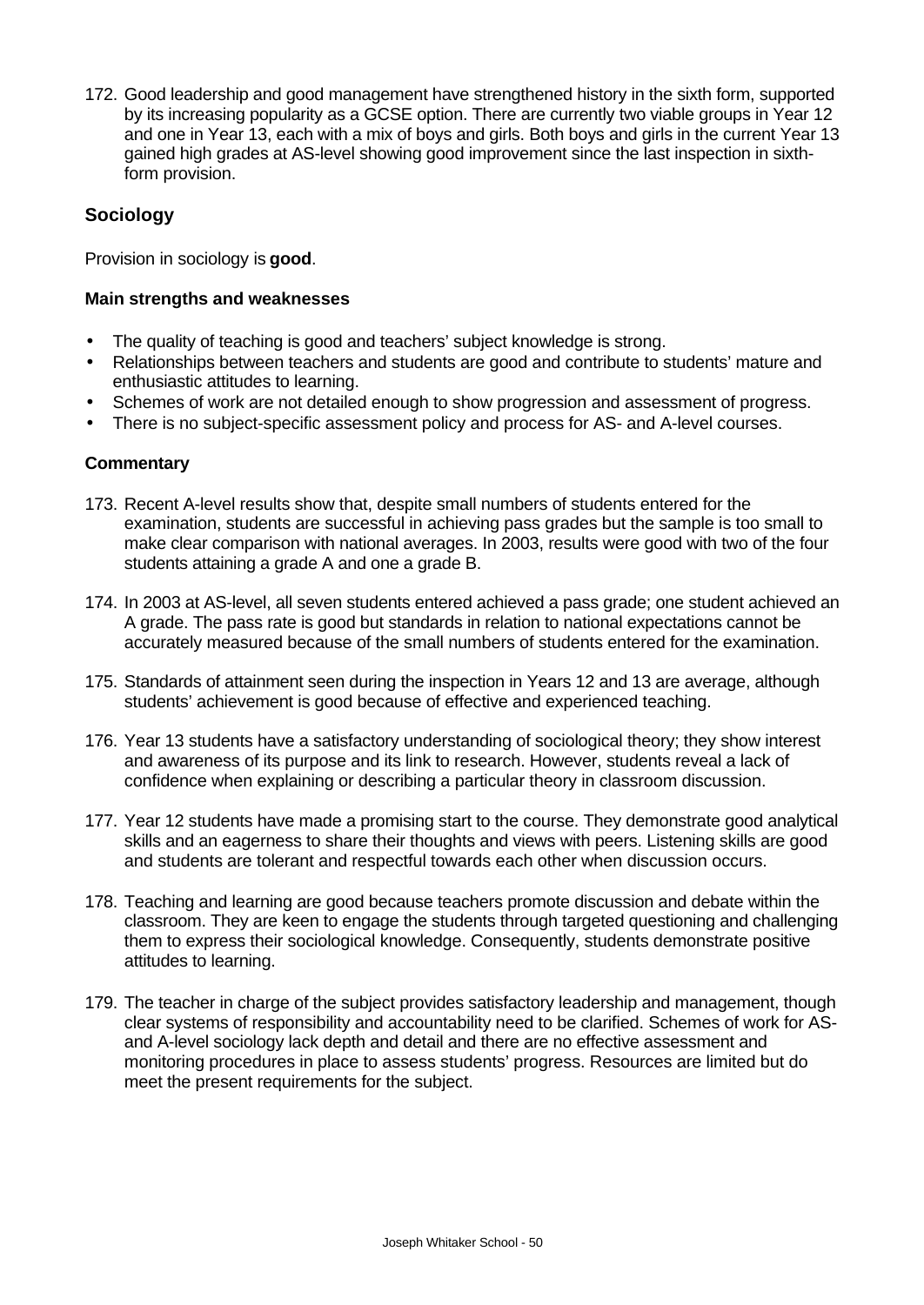## **ENGINEERING, TECHNOLOGY AND MANUFACTURING**

The focus of the inspection was on graphics product design, though the school also teaches resistant materials and electronics product design. One lesson in electronics was sampled and discussions held with some students. There was also an opportunity to sample sixth-form work. The quality of teaching and learning in electronics is very good and the standards of work are high. Students achieve very well because of the expert support, advice and teaching they receive.

#### **Product design - graphics**

Provision in product design - graphics is **very good**.

#### **Main strengths and weaknesses**

- Standards are high.
- Teaching is very good.
- High expectations result in students striving to succeed.
- Students are very good, independent learners.
- Relationships are very good.

#### **Commentary**

- 180. Results in the AS-level examinations were not as high in 2003 as they were in 2002 when they were above average, but the 2003 A-level examinations were high, and had improved on the previous year. Good standards were seen during the inspection. These include both the design and the making elements. The two teachers, who cover different elements of the syllabus, liaise very well together to the benefit of the students. Overall, students achieve very well.
- 181. The high standards are due to the very good teaching, where the highest standards in both design and making are expected. In an intensive introductory lesson on the use of the MicroRouter, students were later questioned. They had rapidly learnt the details included in the explanation, because it was expected that they would concentrate and learn. Students are encouraged to experiment, and thereby become good, independent learners. This is reinforced when they give presentations on their research. Lessons are pitched to fully extend students' knowledge. In lessons given to both Years 12 and 13 where the content was the same, in the Year 13 lesson, students' knowledge was extended further to include greater detail about molecular structure and the manufacturing processes. Students use ICT effectively to enhance their designs and their made products. Assessment is detailed, and individual tutorials ensure that students are given every possible support.
- 182. The leadership and management of the subject are very good and support continuous improvement very well. The courses currently offered were not taught at the time of the last inspection. The high standards then seen in technology courses have been maintained and improvement has been good.

#### **VISUAL AND PERFORMING ARTS AND MEDIA**

The school offers art and design and music as well as drama and theatre studies. However, only the latter course was inspected in depth. From observations of students' work on display, standards in art and design are high. It has immense visual impact and is highly creative and innovative.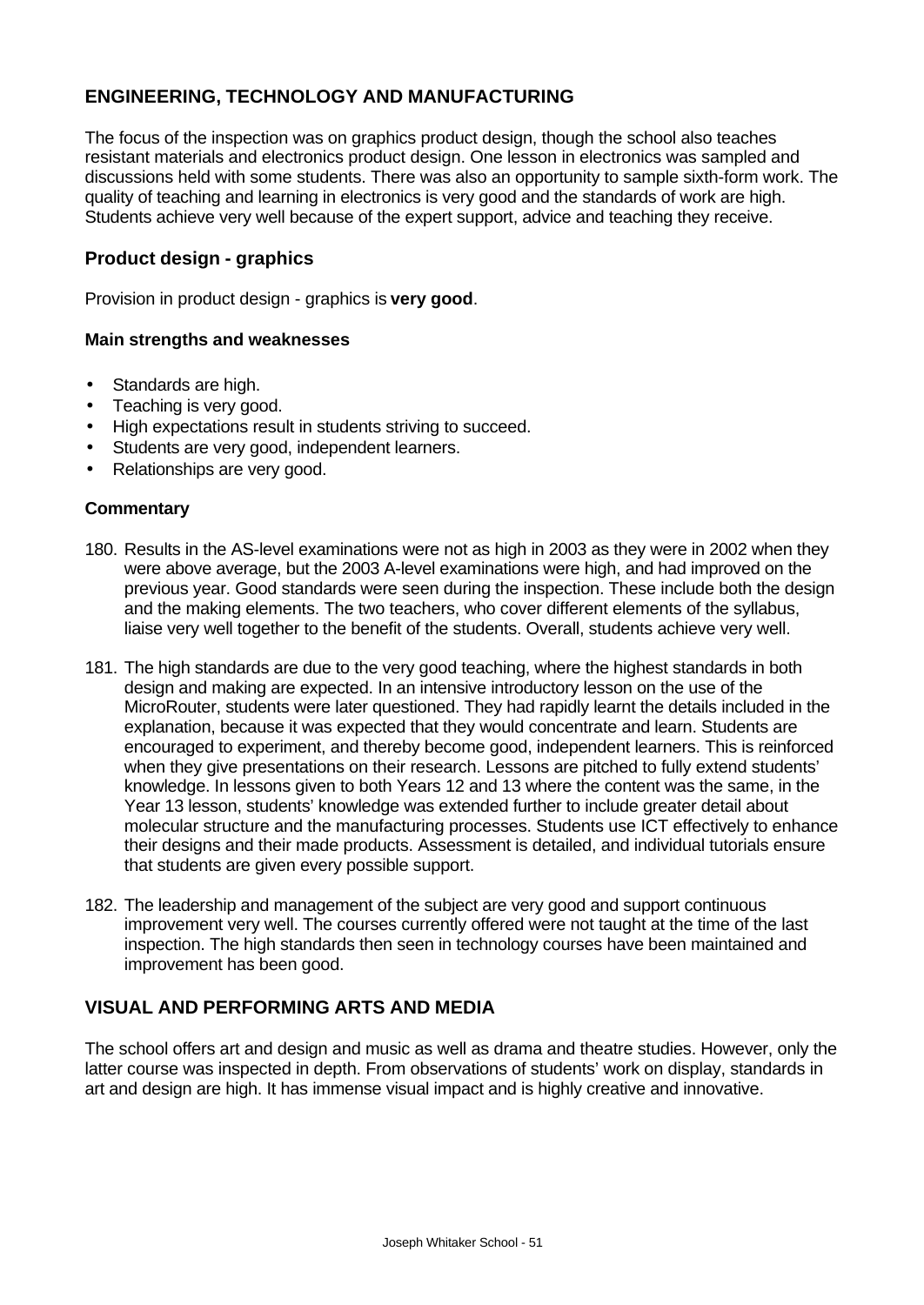### **Drama and theatre studies**

Provision in drama and theatre studies is **very good**.

#### **Main strengths and weaknesses**

- The teaching is very good. It is lively and well focused on improving students' quality of work.
- Students give high-quality, polished performances.
- The department is very well led and managed.

#### **Commentary**

- 183. Standards in drama and theatre studies are at least in line with national expectations. There are indications that at A-level in 2003, they were well above average as they were well above the 2002 national average. Girls outnumber boys in the subject, and reach a slightly higher standard than boys, but the boys are less far behind them than is the case nationally. Students write very well to show their understanding of themes and issues in the plays that they study. They are articulate and thoughtful when discussing a performance that they have seen, and they perform very well in their polished plays. Current standards are high.
- 184. When students start in the sixth form, they already have above average standards in performance and writing skills. However, the course is demanding and students and staff work hard to maintain high standards. Because of this, the overall achievement they make in their progress to A-level is very good. Their achievements within individual performances, of which several videos were seen, are of a very high standard. These included 'Oh what a lovely war', 'Shakers' and 'Two'.
- 185. Teachers mark students' work carefully, so that they know how to improve. Thorough, targeted teaching introduces a solid theoretical basis for performance early in Year 12, which is very well developed in Year 13. The lessons seen during the inspection were imaginative, lively and well focused; in one, students produced thoughtful freeze-frames to portray parts of the play, 'The Kaos Alice', that they had been to see in a theatre during the previous week.
- 186. The department is very well led and managed, with clear documentation that explains the course to both students and teachers. School plays are produced; students from a range of year-groups were seen rehearsing with stage presence and confidence for the musical 'Oliver'.

### **HOSPITALITY, SPORTS, LEISURE AND TRAVEL**

The school offers a range of courses in this area including AVCEs in travel and tourism, leisure and tourism and health and social care, and A-level sports studies. Two lessons of sports studies were sampled in the sixth form. The quality of teaching was very good and the standards reached are above average. There is an improved programme of recreational activities for all sixth-formers and students also have the opportunity to follow the Community Sports Leaders Award.

### **HEALTH AND SOCIAL CARE**

Vocational health and social care was inspected in depth.

Provision in health and social care is **satisfactory**.

#### **Main strengths and weaknesses**

• Developments in provision have suffered from the lack of a full-time co-ordinator over an extended period of time.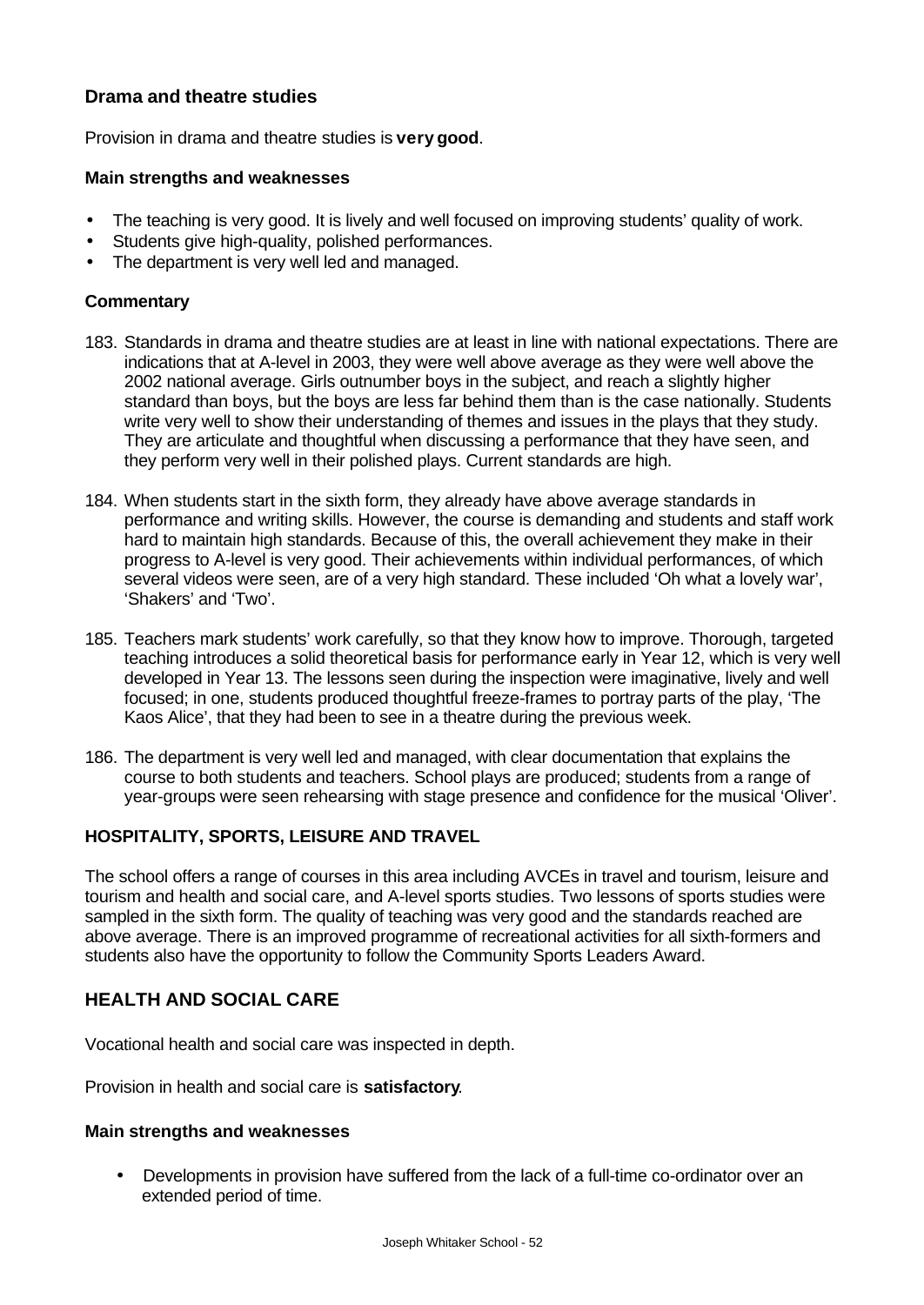- Standards are well below average and a relatively large number of students fail to complete the course.
- The teaching methods used do not sufficiently encourage students to become independent learners, though, when students are required to carry out their own research, standards of work are much better.
- Teachers establish good relationships with students and this helps to motivate and enthuse them.
- Assessment and monitoring of students' work and subsequent support and guidance, especially on developing portfolio work, are inadequate.
- 187. Standards are well below average, though, due to the satisfactory quality of teaching and learning, they are in line with expectations for the ability of the students. Where students are required to complete their own research, such as compiling case studies of, and social care in, the wider world, standards of work are better and students are well motivated by this type of activity.
- 188. Achievement is satisfactory. Too many students do not complete coursework. This is a result, at least in part, of a lack of rigour in assessment and irregular monitoring of their progress. Students have little detailed, written feedback about the quality of their work and ways to improve. They do not have portfolios of completed work and important monitoring documents and, therefore, do not have an overview of how they are progressing through the course. Additional support is needed with portfolio building so that students can take responsibility for their own learning and see their progression, thus raising standards. Many students, particularly boys, do not complete the course, and those who do usually obtain the lower grades. This is a result of the lack of feedback relating to the quality of work and an unrealistic understanding by some students of the demands of the course. Additional pre-course advice is needed to help students understand the commitment they are required to make. In addition, some tasks are directed too closely by the teacher. Some of the more able students are given undemanding tasks but some less able students would benefit from additional support materials.
- 189. Teaching and learning are satisfactory overall. Teachers produce clear lesson plans. A variety of teaching strategies is used, including discussions, research, visitors, ICT and video. In some lessons, good use of knowledge concerning students' learning styles is being used to improve learning. Work placements have been set up for the students and these are effective in bringing a useful, interesting dimension to the subject. They help students research their subject and provide up-to-date information. There were good examples of research skills being used, but some students need more support in this aspect of their work. Good use is made of careers information. Teachers have good relationships with the students and this keeps the majority on task, facilitating their learning. Some teaching, however, is lacking the richness brought by specialists in this subject.
- 190. The leadership and management of the subject are satisfactory. Monitoring of teaching and learning is underdeveloped and needs to be more rigorous in order to improve standards and achievement within the department. There is a clear vision for the future and outline plans for its development. The acting co-ordinator, in place for only a few weeks, has worked hard to maintain the department in difficult circumstances.
- 191. Improvement from the last inspection has been slow and, therefore, unsatisfactory. The department has adapted to the new courses but there is still considerable development required. The instability of the staffing has had an adverse affect on the achievements of students.